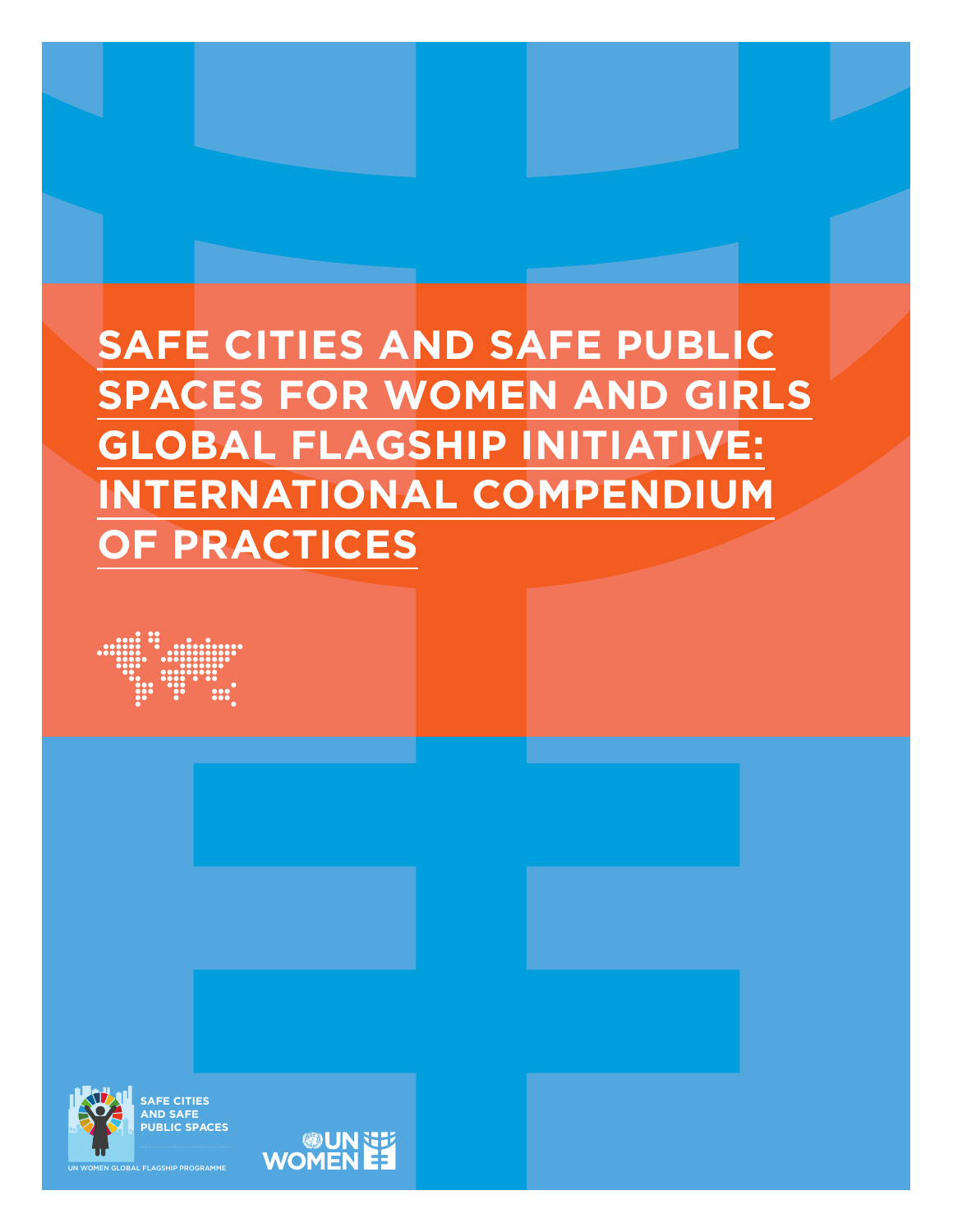**© UN Women 2019** Manufactured in the United States All rights reserved.

The views expressed in this publication are those of the authors and do not necessarily represent the views of UN Women, the United Nations or any of its affiliated organizations.

UN WOMEN (2019). Safe Cities and Safe Public Spaces for Women and Girls Global Flagship Initiative: International Compendium of Practices. New York: UN WOMEN

Prepared by the Ending Violence against Women Section in UN Women

Coordination and Production: Lizzette Soria, Technical Specialist, in collaboration with Laura Capobianco, Advisor, Safe Public Spaces

**Design:** Blossom Italy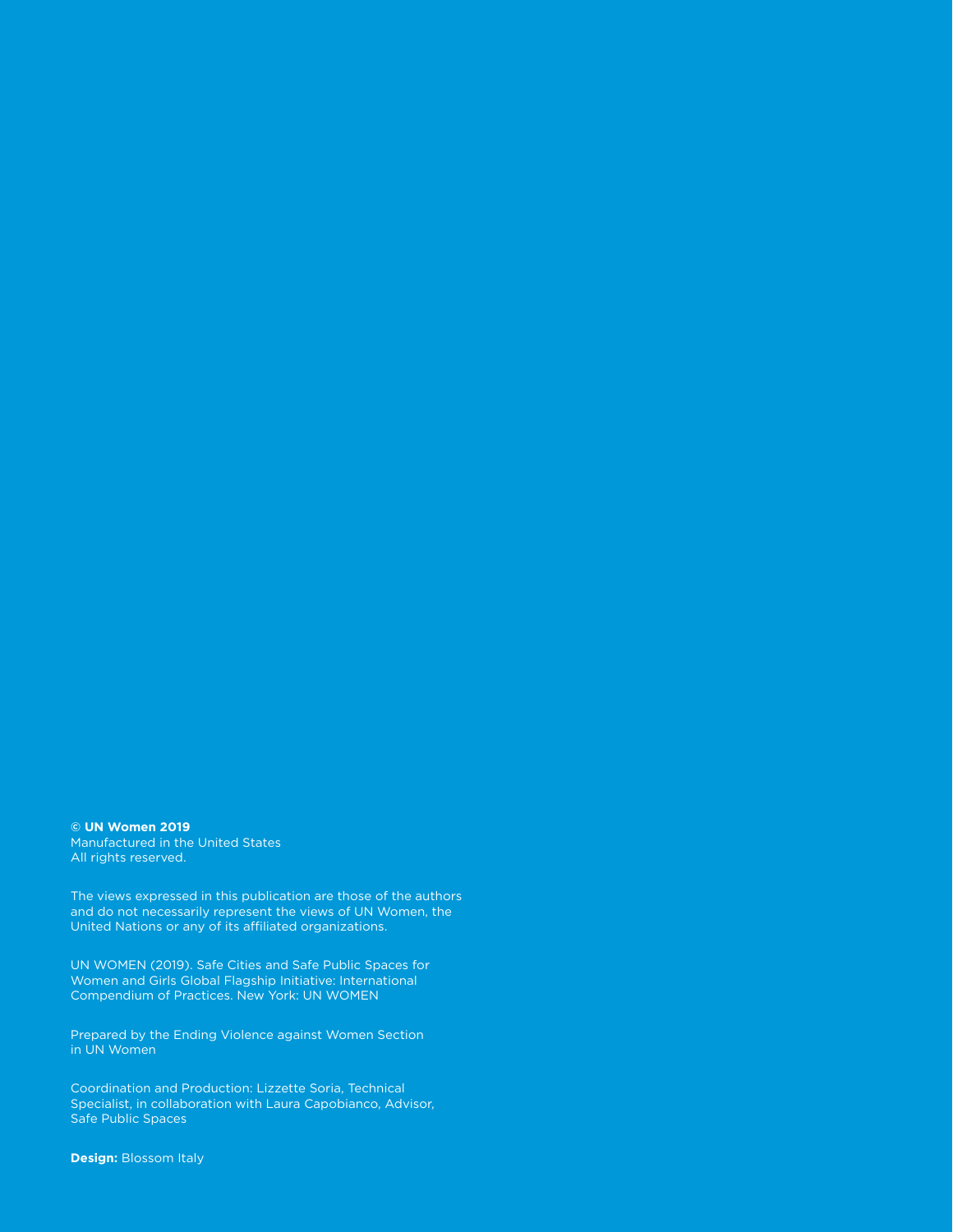## **SAFE CITIES AND SAFE PUBLIC SPACES FOR WOMEN AND GIRLS GLOBAL FLAGSHIP INITIATIVE: INTERNATIONAL COMPENDIUM OF PRACTICES**



**ENDING VIOLENCE AGAINST WOMEN SECTION UN WOMEN,** January 2019

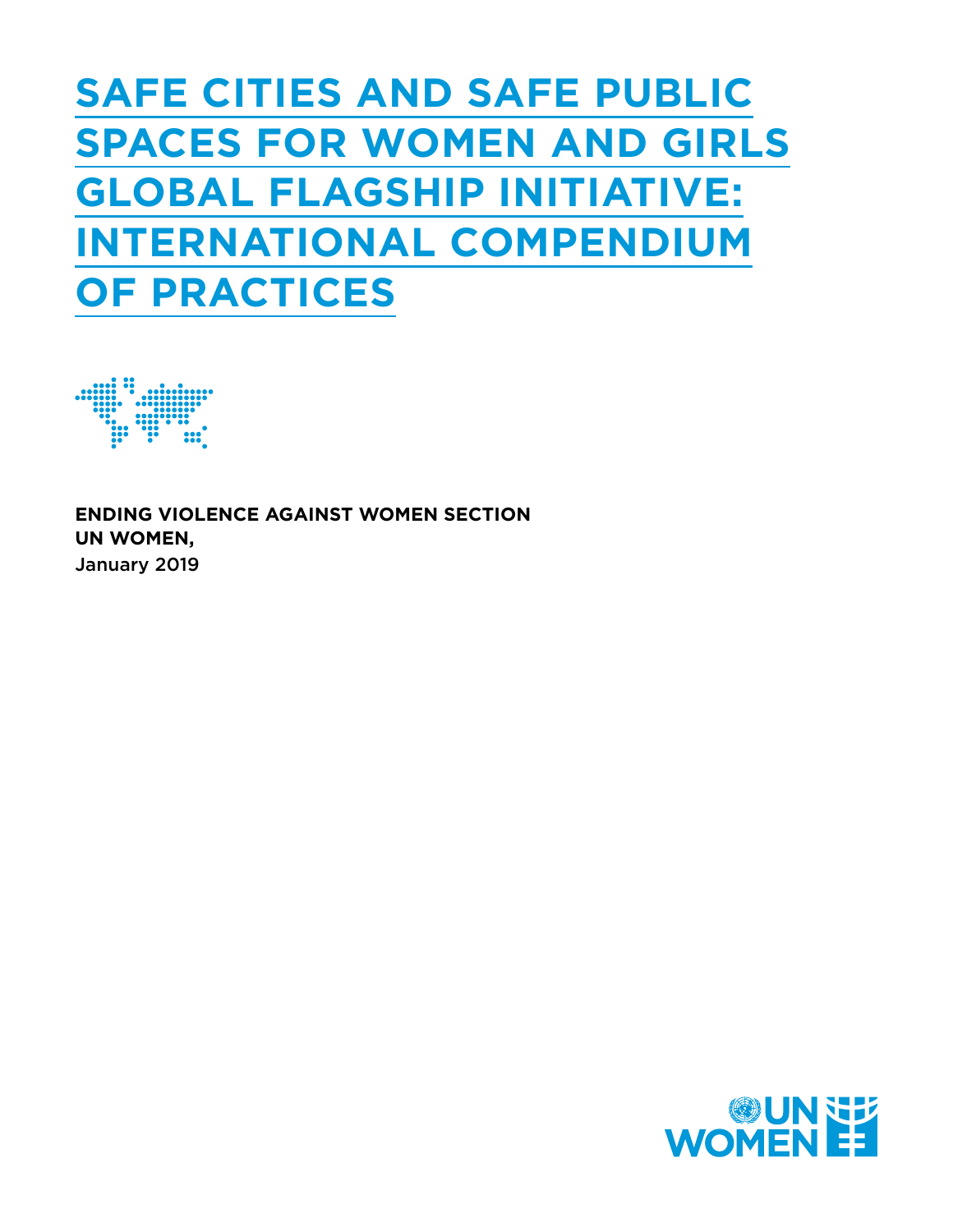# TABLE OF CONTENTS

| <b>INTRODUCTION</b>                                                                                     | 7  |
|---------------------------------------------------------------------------------------------------------|----|
| <b>1. LOCALLY RELEVANT AND OWNED</b><br><b>SOLUTIONS IDENTIFIED</b>                                     | 8  |
| 1.1 Montevideo, Uruguay: Addressing the gap<br>of sex disaggregated data                                | 8  |
| 1.2 Guatemala City, Guatemala: Designing<br>inclusive interventions with diverse communities            | 10 |
| 2. COMPREHENSIVE LAWS & POLICIES                                                                        | 12 |
| 2.1 Manila City: City Ordinance to prevent sexual<br>harassment in public spaces                        | 12 |
| 2.2 New York: Stop Sexual Harassment Act<br>in the workplace                                            | 14 |
| 2.3 Quito, Ecuador: Protocols to ensure<br>women's safety in public transport                           | 16 |
| 2.4 Winnipeg, Canada: Culturally-based<br>support service for Indigenous women                          | 18 |
| 2.5 Torreon, Mexico: Mobility regulation helps<br>to address women's safety                             | 20 |
| 3. SAFETY AND ECONOMIC VIABILITY IN<br><b>PUBLIC SPACES</b>                                             | 21 |
| 3.1 India: The use of women's safety audits<br>in safe public spaces                                    | 21 |
| 3.2 Cairo, Egypt: Improving public transport for<br>women and girls                                     | 24 |
| 3.3 Port Moresby, Papua New Guinea: Ensuring<br>women's safety in transport and economic<br>empowerment | 26 |
| 3.4 Cairo, Egypt: Creating safe and friendly<br>spaces with and for women and girls                     | 28 |
| 3.5 Madrid, Spain: Ensuring city festivals are safe<br>for women and girls                              | 31 |
| <b>TRANSFORMATIVE SO</b><br><b>GENDER NORMS</b>                                                         | 32 |
| 4.1 Medellin, Colombia: Social norms change at<br>multiple levels                                       | 32 |
| 4.2 Mexico City, Mexico: City-wide campaign<br>to prevent sexual harassment                             | 34 |
| 4.3 Rabat, Morocco: Community-led interventions<br>with diverse audiences                               | 37 |
| 4.4 Maputo, Mozambique: Youth agents of change<br>and school-based prevention                           | 39 |
| 4.5 Kericho, Kenya: Engaging men and boys in the<br>prevention of sexual violence in rural spaces       | 41 |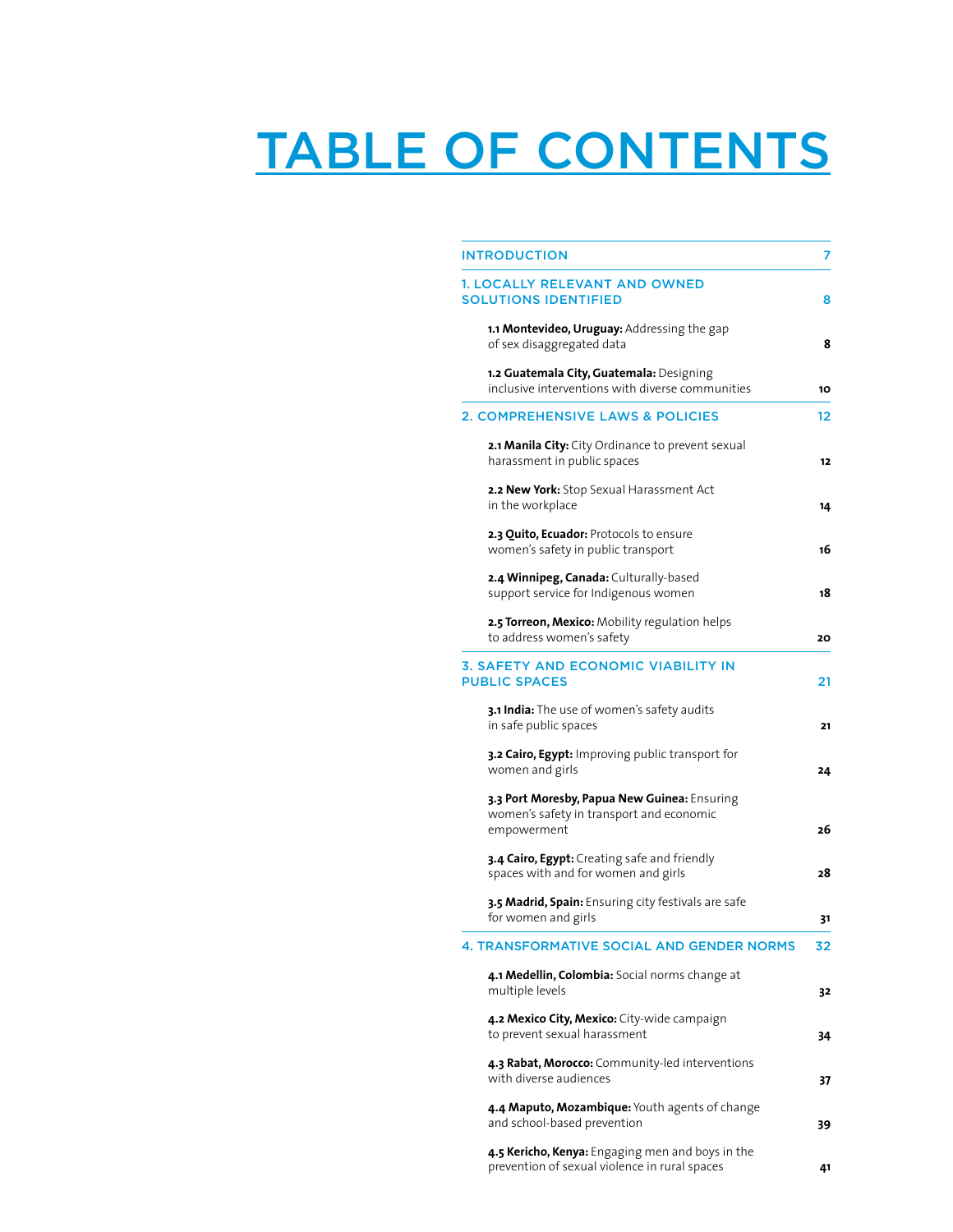# ACKNOWLEDGEMENTS

This International Compendium was produced, authored and edited by the Ending Violence against Women Section, UN Women. The publication would not have been possible without:

The courage of women and girl survivors of sexual harassment and other forms of sexual violence in public spaces who have spoken out about their experiences, and women's rights advocates especially from women's organizations located across the globe who have advocated for strategic and effective women's safety action and participated in safe city free of violence against women and girls programmes, as part of UN Women's Safe Cities and Safe Public Spaces Global Flagship Initiative.

The efforts by governments, especially local authorities, who are taking action to end sexual violence against women, including through legislative reforms, policy initiatives and partnerships to change social norms to promote women and girls' use of public space free from sexual harassment.

The main donors of UN Women's Safe Cities and Safe Public Spaces Global Flagship Initiative either at global or local level, including the Spanish Agency for International Development Cooperation (AECID), the Republic of Korea, the Governments of Australia, New Zealand, the Netherlands, Canada, DFID, USAID and Unilever. The Republic of Korea for its financial support of this International Compendium of Practices.

Women's rights organizations, UN Agencies, and cross-sector practitioners (urban planning, transportation planning, climate change, housing, market management, etc.), and researchers, the private sector who partner with government authorities in the development, implementation and monitoring of safe city and safe public spaces' initiatives with women and girls across the globe.

Contributors/Focal Points for comprehensive safe public spaces programmes are thanked for their time and input in the practices compiled in this International Compendium of Practices.

Alejandra Guerron (UN Women Ecuador)

Anju Pandey and Salina Wilson (UN Women India)

Gielan El Messiri and Cherine Aly (UN Women Egypt)

Bessie Maruia and Brenda Andrias (UN Women Papua New Guinea)

Flor Diaz and Angelica Escobar (UN Women Colombia)

Charisse Jordan (UN Women, The Philippines)

Yeliz Osman (UN Women Mexico)

Raphaelle Rafin (UN Women Morocco) Fernanda Bernardo (UN Women Mozambique)

Wangechi Grace (UN Women Kenya)

Erica Diaz (UN Women Guatemala)

Magdalena Furtado (UN Women Uruguay)

Aissata Camara and Matthew Graham (New York City)

Maria Naredo and Purificacion Barreiros (Madrid City Mayor's Office)

Ali Millar and Beth Ulrich (Manitoba Status of Women, Canada)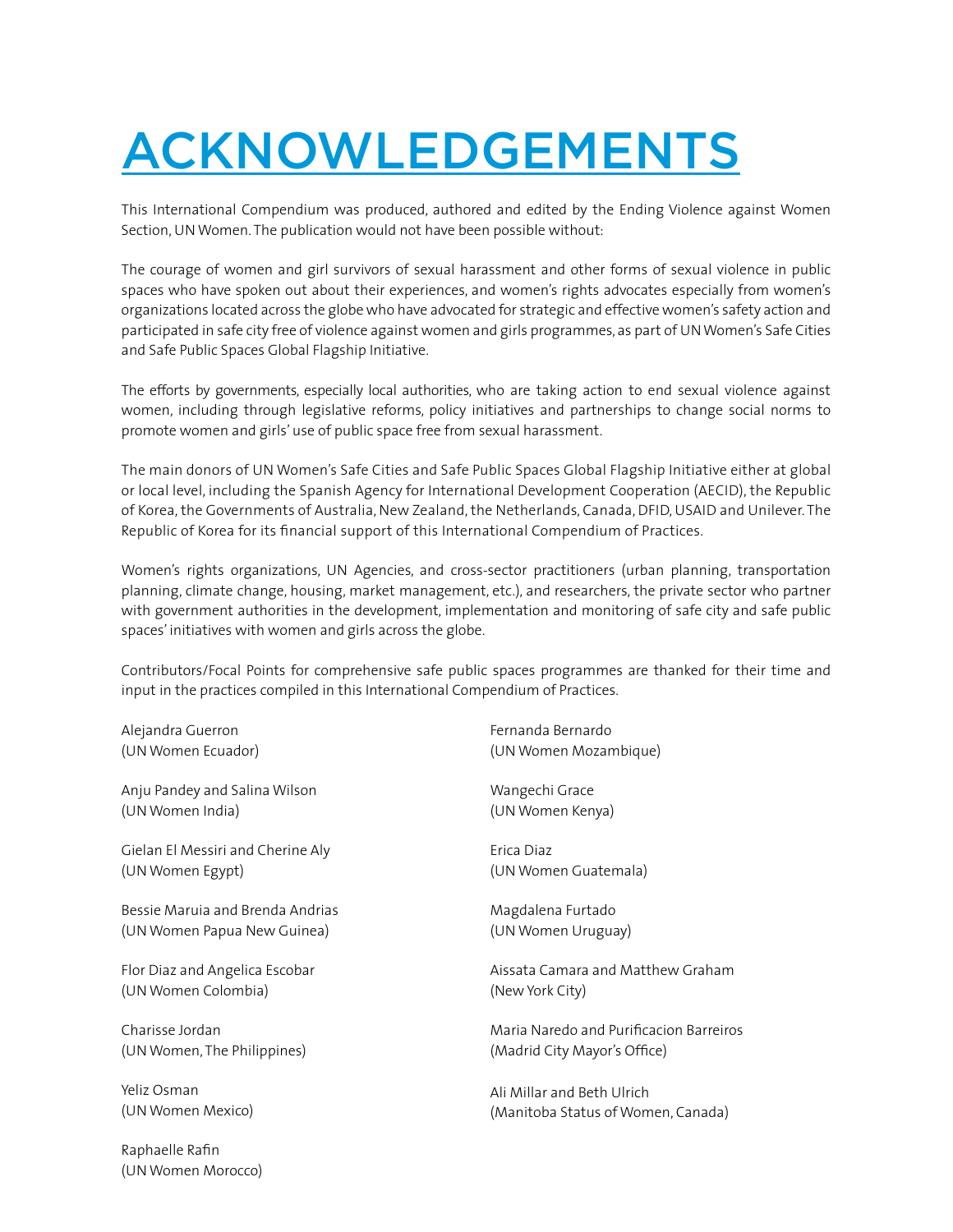# ACRONYMS AND **ABBREVIATIONS**

| CBO               | Community-Based Organization                                                 |
|-------------------|------------------------------------------------------------------------------|
|                   | <b>CCAM</b> Centre Culturel Africain du Maroc                                |
|                   | <b>CTA</b> Cairo Transport Authority                                         |
| <b>DCW</b>        | Delhi Commission for Women                                                   |
| FGD               | Focus Group Discussion                                                       |
| IPG               | Institute of Politics and Governance                                         |
|                   | <b>GBV</b> Gender-Based Violence                                             |
|                   | <b>GCRTRA</b> Greater Cairo Region Transport Regulatory Authority            |
| KII               | Key informant interviews                                                     |
| LGBT              | Lesbian Gay Bisexual Transgender                                             |
| <b>METRAC</b>     | Toronto Metro Action Committee on Public Violence Against Women and Children |
| <b>METRO</b>      | National Authority for Tunnels and Roads                                     |
| MWCD              | Ministry of Women and Child Development                                      |
| MWD               | Municipal Women's Directorate                                                |
| <b>MSB</b>        | Meri Safe Bus                                                                |
| <b>NGO</b>        | Non-Government Organisation                                                  |
| <b>NCDC</b>       | National Capital District Commission                                         |
|                   | <b>NUCA</b> New Urban Communities Authority                                  |
| NYC               | New York City                                                                |
| OSAM              | Open Street Audit Mapping                                                    |
| <b>PNG</b>        | Papua New Guinea                                                             |
| <b>PWD</b>        | Public Works Department                                                      |
| <b>RTA</b>        | Road Transport Authority                                                     |
| SH -              | Sexual Harassment                                                            |
|                   | <b>SV</b> Sexual Violence                                                    |
|                   | <b>SVAWG</b> Sexual Violence against Women and Girls                         |
|                   | <b>SDG</b> Sustainable Development Goal                                      |
| <b>TOT</b>        | Train of Trainers                                                            |
| UN                | United Nations                                                               |
| <b>UN-HABITAT</b> | United Nations Human Settlements Programme                                   |
| <b>UTTIPEC</b>    | Unified Traffic and Transportation Infrastructure Planning Center            |
| <b>VAWG</b>       | Violence against Women and Girls                                             |
| <b>WSA</b>        | Women Safety Audit                                                           |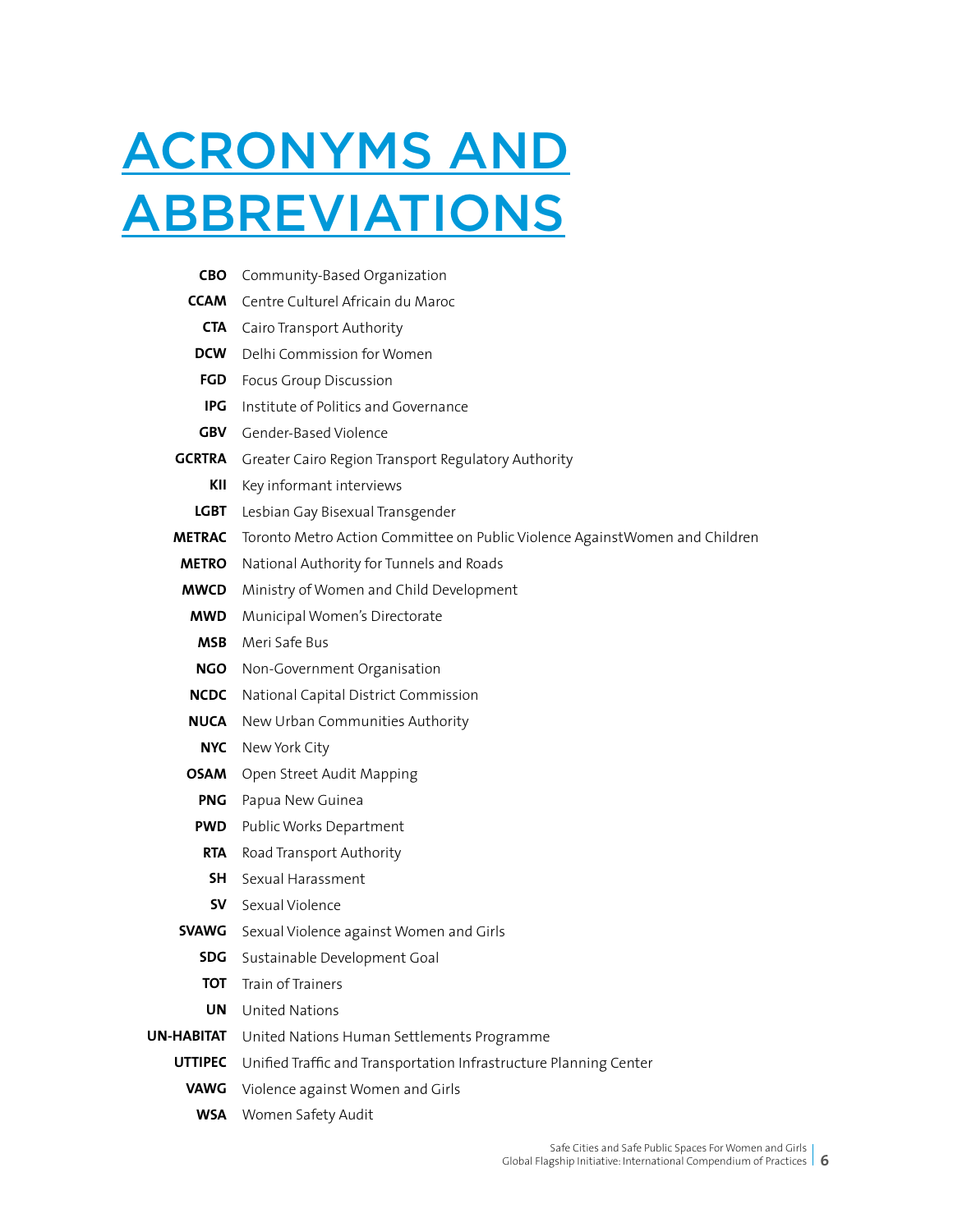# INTRODUCTION

Each city that participates in UN Women's Safe Cities and Safe Public Spaces Global Initiative commits to create safe and empowering public spaces for women and girls free from sexual harassment (SH) and other forms of sexual violence against women and girls (SVAWG). Through a comprehensive human rights and evidence-based approach, cities develop practical solutions in four main action areas. These include: ensuring that locally relevant and owned solutions are identified, strengthening laws and policies, investing in the safety and economic viability of public spaces, and fostering transformative social norms that promote women and girls' rights to use public spaces free from SH and other forms of sexual violence (SV).

This International Compendium addresses local authorities, policy makers, women's rights organizations, researchers and other practitioners committed to creating safe and sustainable cities and public spaces for women and girls across the world.

The compendium illustrates in a practical way some practices, strategies, and tools from women's safety partnerships in cities, including those that have developed safe city and safe public spaces programmes that form part of the Global Initiative.

For the most part, promising practices have been selected among those which have led to positive outcomes, involve collaborative partnerships, innovative action, and address women's safety in public spaces with an intersectional approach.

These women-led solutions range from: addressing gaps in data, establishing strong versatile partnerships

with different sectors to develop and strengthen laws and policies to prevent and respond to sexual harassment, to ensuring urban and transport plans inclusive of women's and men's needs and developing initiatives to change social norms.

It is important to note that while some city initiatives in the International Compendium illustrate action in one outcome area (e.g. building partnerships, or developing and implementing a law or policy), other city initiatives described may have advanced their journey across several outcome areas in the pathway to change. All cities are committed to advancing action in all areas of the Flagship Initiative, and local interventions should be seen as part of the comprehensive approach that the city is implementing. As this is an evolving area of research and practice, it is also important to recognize that what works well in one context may not always be easily transferable to another.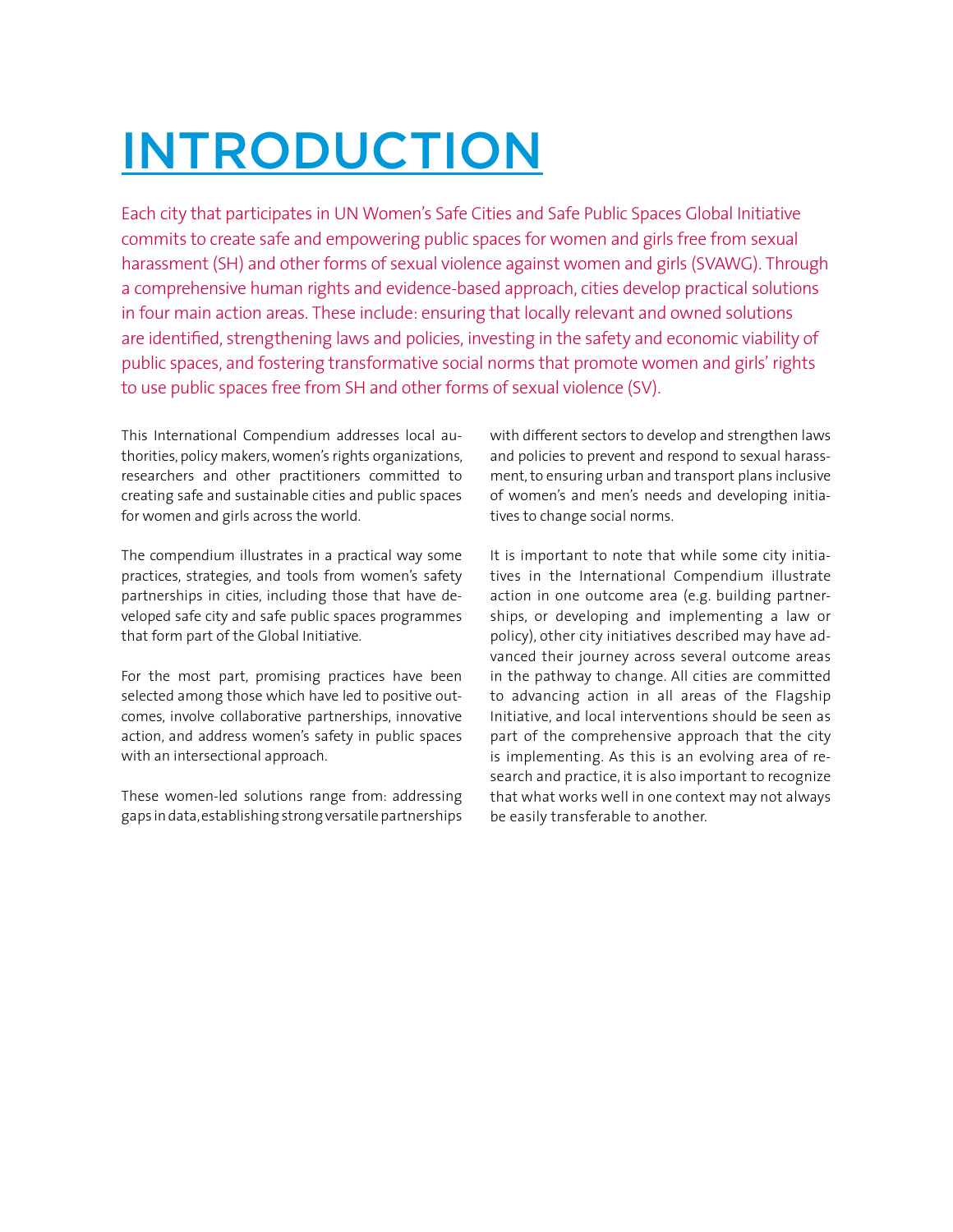## <u>1. LOCALLY RELEVANT</u>  $\frac{3}{2}$ AND OWNED SOLUTIONS IDENTIFIED

In UN Women's Safe Cities and Safe Public Spaces Global Flagship Initiative, each city adapts a Global Framework and accompanying package of tools to their local context. As a first step, cities conduct a scoping study, which provides specific data to ensure a deep understanding of the nature of SH and other forms of sexual violence against women and girls (SVAWG). It also reviews available data on the extent of the issue and identifies key partners who may be working to prevent and respond to this form of violence, or other related areas to draw on their experience and create synergies. Following the results of the scoping study, a participatory programme design session is held with key stakeholders (government authorities, women's rights groups and NGOs, schools, the police, local businesses) to discuss and validate the findings of the study and enable partners to develop a holistic safe city and safe public spaces with women and girls' initiative. This includes a process to ensure that gender responsive locally relevant and owned interventions are identified and includes a set of results with indicators that help to ensure shared accountability among programme partners.

### **1.1 Montevideo, Uruguay: Addressing the gap of sex disaggregated data**

#### Summary

In Montevideo, Uruguay the city partnered with the Faculty of Social science of the Republic University of Montevideo *(Universidad de la Republica)* with technical support of UN Women, and financial support of the Government of Canada, and the UK National Committee for UN Women to conduct the Scoping Study to inform the development of the city's safe city free of violence against women and girls initiative.

#### Description

UN Women's Scoping Study methodology emphasizes the **co-production of local data with diverse partners** including local authorities, researchers, police and grassroots women and women's organizations to enhance local ownership and inform a set of comprehensive measures that can be put in place to prevent and respond to SH and other forms of SVAWG in public spaces.

Scoping Studies capture information on **what groups of women are more likely to experience and fear this form of violence,** and where and when SH happens in public spaces. Data collected and/or reviewed at the local level and disaggregated by sex, age, ability, race etc. allows for a deep understanding of the issue.

The study further **identifies gaps and opportunities in city development plans to incorporate women's safety in public spaces across different municipal departments.** It also includes a **mapping of the experts and organizations** (e.g. government authorities, police, NGOs, faith-based leaders, etc.) in the city that may be working on similar issues, so that partnerships can be established and coordinated.

All women focus group discussions (FGDs), all men FGDs and a participatory mapping was conducted to allow for a deeper understanding of SH in two selected public spaces in a neighbourhood, and in a busy travel corridor identified by city partners.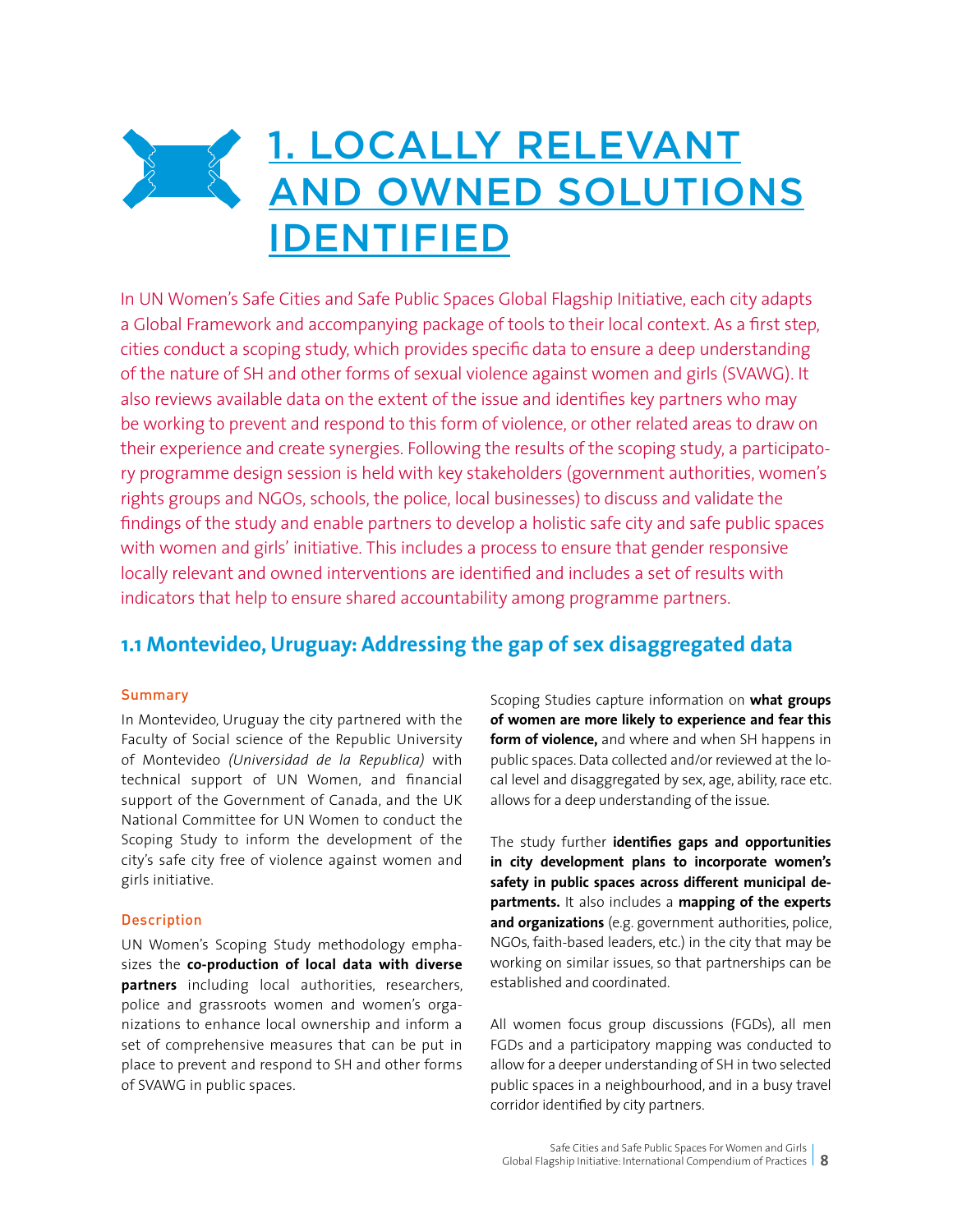For example, a government survey conducted in 2013 on gender-based violence (GBV) found that more than half of women aged between 15-29 years old said they had experienced some form of SH in public spaces in the past year, and that most of the perpetrators of SH were men (90%).

I live in the neighbourhood and you can notice that men and women walk differently. Women are often cautious. They are looking around all the time out of fear. They look in front and also behind. In my neighbourhood, I can walk freely, but my sisters don't feel safe to walk by themselves, not even my mother.

(Men FGD participant, Union – Villa Espanola)

The scoping study also identified that women of African descent are also more likely to experience some form of SH in public spaces (10%). During the

FGDs, women from the LGBTI community described a wide range of SH and humiliation that they often experience in public spaces.

The study revealed differences between men's and women's uses of public spaces. Participatory maps coupled with observation disaggregated by sex provided important information on the different uses of public spaces by women and men community members. For example, the maps created by women revealed unknown public spaces, and more spaces where they feel unsafe in the neighbourhood than men. On the other hand, the maps developed by men reflected a higher use of streets and their use of public spaces at different times of the day than women.

Women highlighted the lack of services, such as public toilets and recreation activities in public spaces which limits the time they spend in the park and open spaces. Women also said they avoid walking on the street and crossing the park at night because of safety concerns, and prefer to walk along the surrounding streets with open spaces where they can seek help if needed, even if this route takes more time.

#### Data disaggregated by sex, and gender analysis helps to:

- Differentiate needs and perceptions of safety between women and men
- Provide a nuanced understanding of safety shaped by gender roles
- Enable policymakers to assess the gendered impacts of public spending
- Identify how investment in urban interventions may disparately affect women and girls

The findings of the study have informed some initial interventions in Montevideo on women's safety in public spaces.

FGDs helped to identify women's safety challenges and women's specific needs in public spaces. Many women said that they they felt safer when using busy and illuminated streets with visible signage when in transit.

The study has also informed the upcoming national survey on the prevalence of violence against women. For the first time, prevalence data in the country will include SH and other forms of violence in public spaces, an issue that has largely been neglected.

These findings will further inform and review policies and interventions supported by national and local authorities to prevent and respond to different forms of sexual violence against women in public spaces.

I prefer to walk as little as possible alone. For example, I prefer not to go through the corridors. There are some passages I only use when I am with my friends.

(Women FGD participant)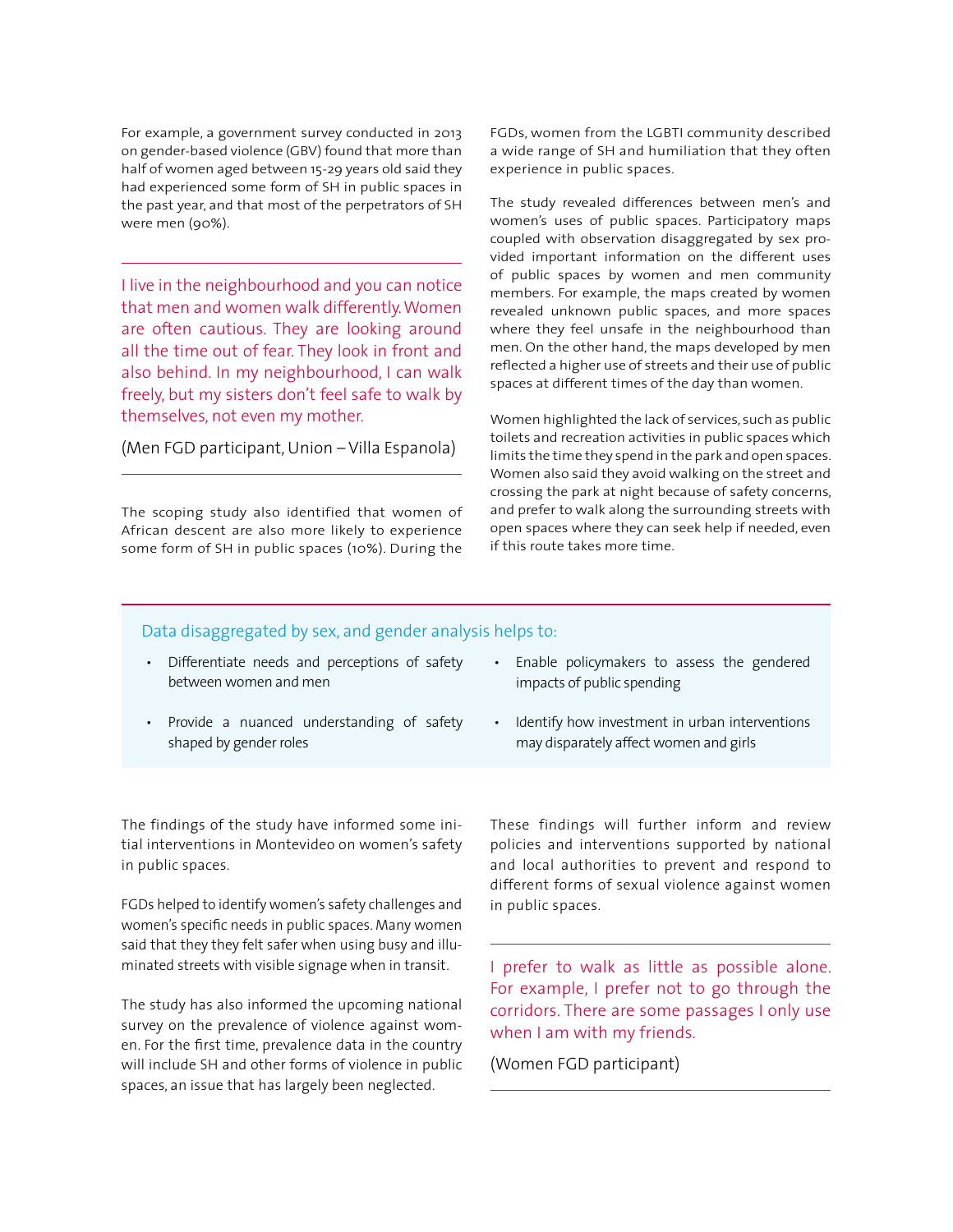## **1.2 Guatemala City, Guatemala: Designing inclusive interventions with diverse communities**

#### **Summary**

Methods of data collection tend to lack gender and cultural sensitivity, thus failing to represent the experiences of all women and girls, including women who may be at higher risk of violence due to their intersecting identities. Intersectional analysis better informs local authorities and policymakers to plan and implement programmes that respond to different experiences and needs of diverse populations. The Municipal Women's Directorate with technical support of UN Women, and financial support of the Spanish Agency for International Development Cooperation (AECID) developed a participatory methodology to design Guatemala City's Safe City Initiative.

#### Description

About 23 district authorities and technical staff were trained in the participatory programme design process, and 247 women were consulted.

As part of the participatory programme, four concurrent sessions were conducted with four main groups. This included a session with women with disabilities, one with women from ethnic minorities, one with young students, and a session with men. The discussions were facilitated through visual icons to capture women's needs and recommendations regardless of their language capacities or levels of literacy.



*A colour-coded system, similar to the city's traffic light system is used during the Guatemala Safe City Free of Violence against Women and Girls Programme design workshop to assess women's levels of satisfaction of municipal services and infrastructure, including their safety. © UN Women Guatemala*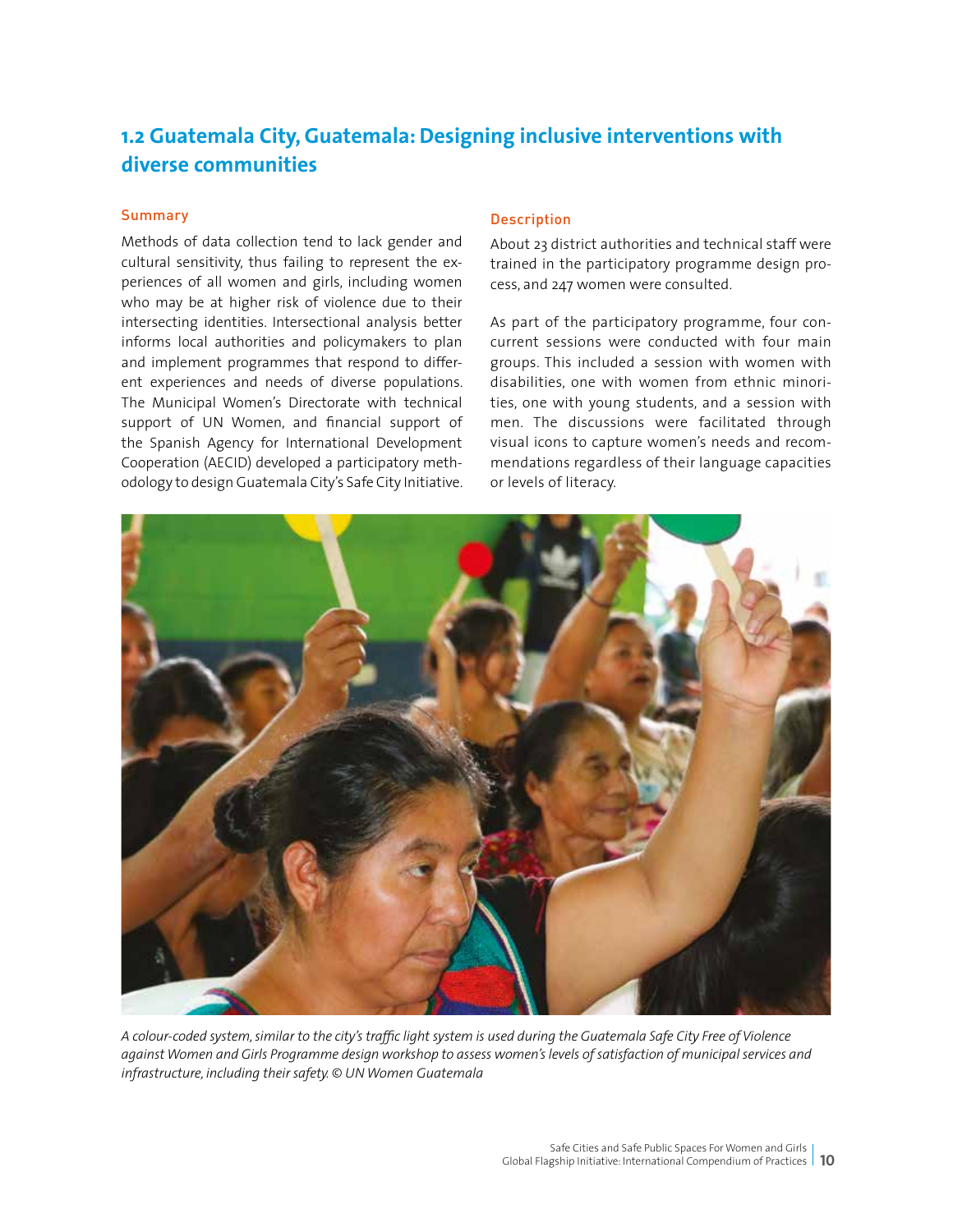The introduction of a colour-coded system, similar to the city's traffic light system, was developed and implemented to assess the degrees of satisfaction among participants of existing urban services in their respective neighborhoods, including their perceptions of safety.

This process with multiple groups of women in a safe space increased the consultation time from one month to two months causing certain resistance among some city administrators. However, the rich findings ensured a deep understanding of the challenges and needs identified by diverse communities, helping to inform the scope of the Initiative, and implementing the leave no one behind (LNOB) principle of the Sustainable Development Goals (SDGs) as part of the design process.

The intersectional approach was highly valued by participants and city authorities who were able to understand and reflect on the intersecting factors of age, ethnicity, and abilities that subject women in cities to different forms of discrimination. These include differing levels of access to essential services. For example, services provided only in Spanish were difficult to access by immigrant an Indigenous women in the city.

The intersectional analysis also highlighted the challenges specific groups of women experience in public spaces. For example, women with disabilities mentioned the lack of physical access to key public spaces such as public transportation and pedestrian bridges.

The process was described by some women and girl participants as their "first opportunity to exercise their rights" and a "fair platform for dialogue with authorities" about their safety concerns and diverse needs in the city. The methodology was documented by the Municipal Women's Directorate as a good practice and praised as a unique and inclusive methodology that could be used for other policy initiatives in the municipality.



*Resident of Zone 5, Guatemala City, murals painted by women have become a powerful tool to create awareness on women's safety and access to public spaces. © UN Women/Ryan Brown*

#### Locally owned solutions with women and girls:

- Creates a shared understanding of the issue of SH against women and girls in public spaces among all partners
- Fosters multisectoral partnerships to develop tailored solutions adapted to local and country context
- Encourages participatory and inclusive research methodologies
- Creates 'safe spaces' with groups of women that are subject to multiple and intersecting forms of discrimination, elevating their voice and supporting their inclusion throughout all stages of the initiative
- Identifies short, medium- and long-term solutions to prevent and respond to SH in public spaces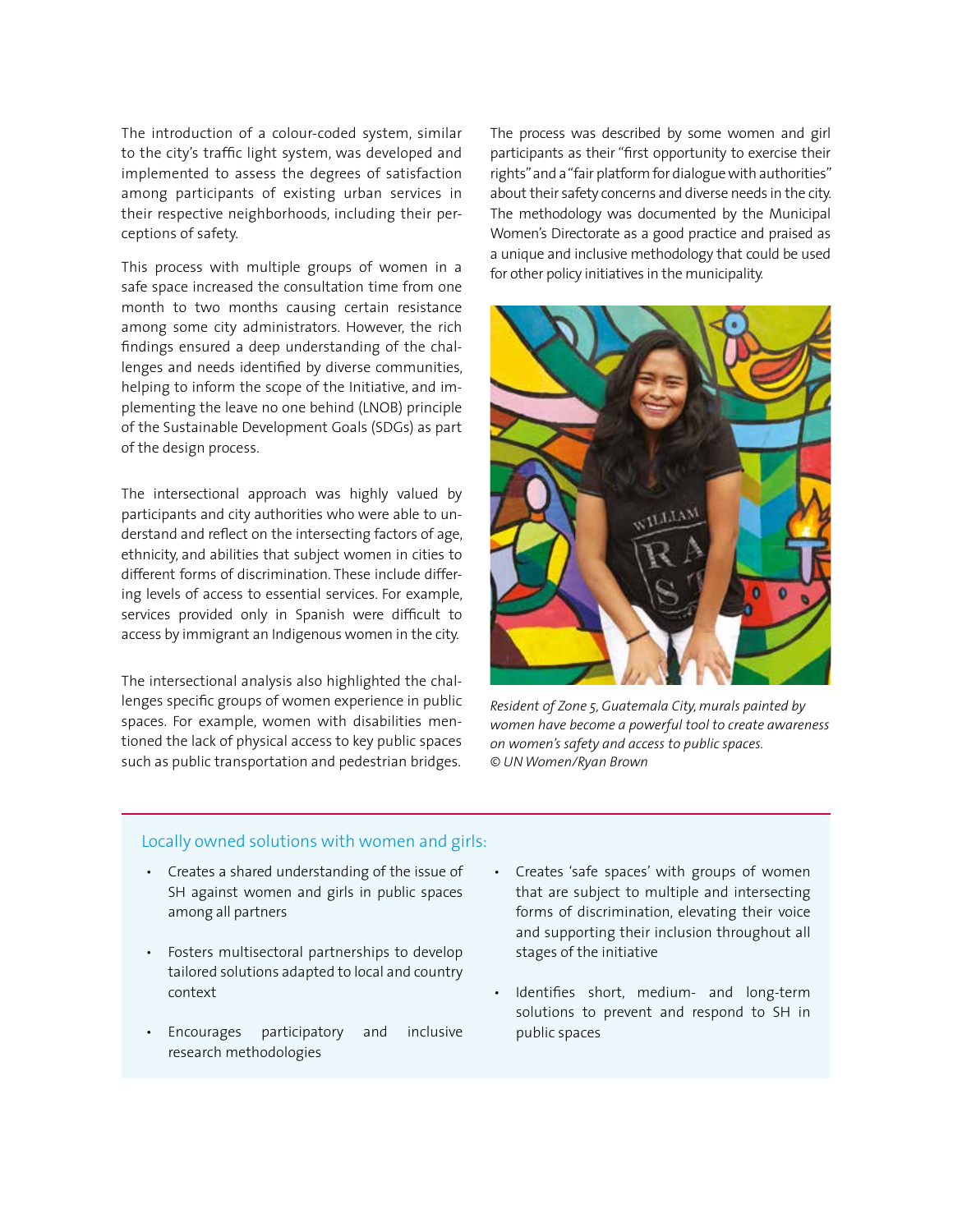## 2. COMPREHENSIVE LAWS & POLICIES

Given the gap in legislation on SH, including in public spaces, several safe city country teams are working to ensure that comprehensive legislation and policies to prevent and respond to SVAWG in public spaces are in place and effectively implemented. In some cities, this work has resulted in new legislation and protocols on SH being implemented at the local level (for example through a revised local ordinance), or at a national level, with the allocation of adequate budgets and resources for implementation. Some of the important lessons learned include: the use of a multi-pronged advocacy strategy involving women's rights groups and members of local government, including at district level to demonstrate the impact of sexual harassment (human rights, economic, etc.) and the importance of including measures to strengthen the capacity of women's rights groups and local governments in the development and implementation of laws and policies.

### **2.1 Manila City: City Ordinance to prevent sexual harassment in public spaces**

#### Summary

Addressing the high levels of SH in public spaces, and victim blaming was identified as a priority in Manila. A local city ordinance on the prevention and response to SH in public spaces was developed and endorsed in the city in 2018 by the Office of the Mayor of Manila City in collaboration with the Institute of Politics and Governance (IPG) and UN Women.

#### **Description**

Manila's scoping study on SH, including sex disaggregated data was used to highlight the high rate of SH against women and girls in the city, and to make the case for the need to define and recognize forms of SH in public spaces as an offence.

City partners agreed to review legislation and policies and began to develop the Manila City Ordinance. The Ordinance was informed by the Quezon City ordinance on SH - the first one of its kind to be endorsed in the Philippines in 2015 as part of the Quezon Safe City for Women and Girls Programme which participates in UN Women's Safe Cities and Safe Public Spaces Global Initiative.

While the Quezon city ordinance was achieved through an amendment of the Gender and Development (GAD) Code to include provisions on SH in public spaces, Manila city's local ordinance is a stand-alone ordinance - the first of its kind, with specific provisions on SH.

The ordinance was drafted in one year in collaboration with legal and gender experts, advocates and government partners. It recognizes SH as a matter of gender inequality and a violation of human rights, and advocates for equality of treatment for those who report and those who are accused. In a practical way, the ordinance identifies clear, simple and accessible procedure pathways and has mandatory training.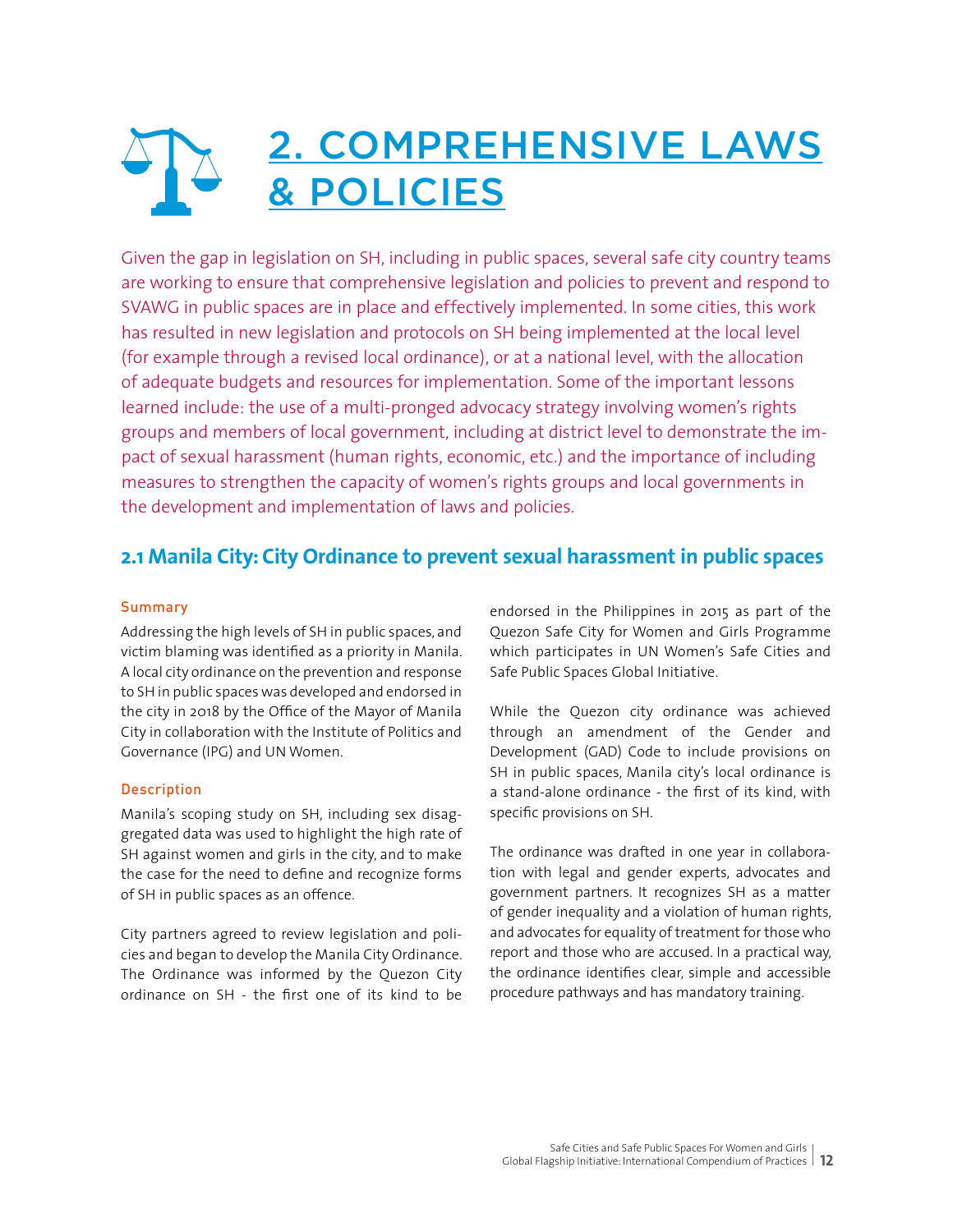"The women from the villages, from different districts showed up to their City Officials' office to help place this issue on the agenda. The training taught us to take a positive approach, and we explained our concerns and the importance of this ordinance for us…we brought flowers as a symbol of dialogue on safety- and they actively listened to us."

(Woman programme participant, Manila)

#### Key Lessons

**Using a multi-pronged advocacy** was key in passing the ordinance to address SH in Manila city. Key champions were identified across sectors such as city government, including women city council members, women's rights organizations, the City Committee on Women, and legislative experts to participate in this process. Strategic partnerships at the national level were also developed and strengthened with the criminal justice system, the judiciary and law enforcement.

At the government level, the strong support of the *barangay* or village legislators was also key to convene and inform city council members on the impact of SH on women's everyday lives and the importance of the ordinance. In doing this work, a common understanding of SH needed to be developed.

Advocacy efforts led by civil society, specifically grassroots women organizations, helped to increase the understanding of the issue, and strengthened

advocacy efforts of village legislators. *ILAW ng Manila*, a women's rights organization with support of UN Women, strengthened the leadership skills of women's advocates through training sessions, and mentorship programmes.

Women leaders and advocates put in practice their advocacy skills and carried out door-to-door visits bringing the message to the legislators and citizens.

Secondly, **engaging the community** was also key in this process. Women leaders conducted community consultations in neighbourhoods to inform women residents on their rights to live a life free of violence. Community engagement was further reinforced through ongoing in-person discussions and online. In total, the community awareness and advocacy efforts reached over 22 barangays (administrative divisions), and 226 barangay officials.

Public messages included in youth theatre, on billboards outdoor advertisements and media helped to elicit public discussion on SH against women and girls in public spaces. These messages formed part of a creative campaign led by grassroots women organizations, mobilizing thousands of women, men and youth across the city. The campaign strategically linked its message to the global #metoo movement to bring attention to the high rate of SH against women and girls in public spaces in Manila.

All these collaborative advocacy and community engagement efforts culminated in the government's commitment to endorse the ordinance in June 2018.

#### Local ordinance on sexual harassment in Manila City, Philippines:

- Recognizes sexual harassment as a violation of human rights
- Acknowledges a wide range of acts of SH from unwanted verbal sexual remarks to groping and rape
- Recognizes SH in public spaces as an offence that is criminally punishable
- Includes complaints mechanisms that are accessible
- Provides for training of police and criminal justice officials and other urban actors on SH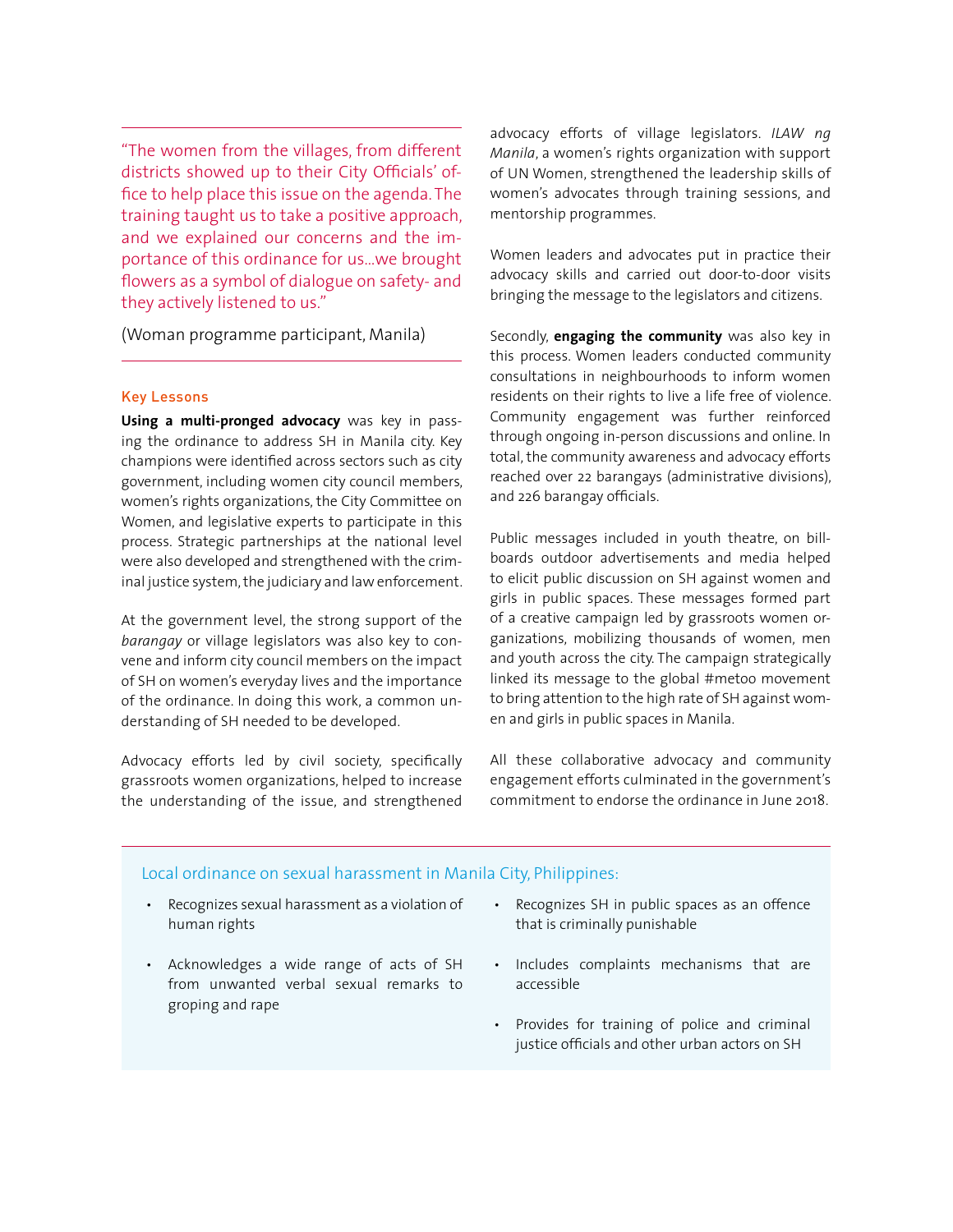### **2.2 New York: Stop Sexual Harassment Act in the workplace**

#### **Summary**

The Stop Sexual Harassment Act in New York city was signed and endorsed in May 2018, including a comprehensive legislative package aimed at addressing and preventing sexual harassment (SH) in the workplace, including an important expansion of the City Human Rights Law for cases of gender based harassment.

#### Description

In 2017, the city convened a citywide public hearing to address SH in the workplace. The hearing was led by a Congresswoman, Eleanor Holmes Norton, a former Chair/Commissioner and the first woman Chair of the U.S.

Twenty-seven brave individuals shared their stories of workplace SH, representing advocacy groups, activists, and workers from a wide range of industries including construction, fashion, media, domestic work, tech, finance, hospitality, and others. Government staff also provided oral testimony.

Those who testified represented some of New York City's most vulnerable workers, including women in male-dominated industries, people of color, immigrant workers, and LGBTQ workers. People who testified described how power disparities in workplaces enable and exacerbate SH within a wide range of industries across white collar and trade professions. Testimony addressed the heightened vulnerabilities of workers with intersecting identities, in particular women, lowwage and immigrant workers.

The public testimony was heard by panelists from different sectors, including the Department of Consumer Affairs, Human Rights and Gender Equity.

As a follow-up to the hearing, the Commission released a report entitled, "Combatting Sexual Harassment in the Workplace: Trends and Recommendations Based on 2017 Public Hearing" in April 2018. The report examines the common themes that emerged from the oral and written testimony (some of which were addressed in proposed legislation following the Hearing), highlights policy recommendations to combat SH, and provides some good practices for employers to address SH.

The Stop Sexual Harassment Act In New York city was signed and endorsed in May 2018, including a comprehensive legislative package aimed at addressing and preventing (SH) in the workplace.

#### Key Elements

Right after the legislation was enacted, a new unit was created at the Commission to respond to the increase in gender-based cases and complaints. In 2017, discrimination claims based on gender were the most common employment-related complaints brought to the Commission.

Under the new NYC Act, violators can be held accountable with civil penalties of up to \$250,000 in the case of a willful violation. The Commission can also assess emotional distress damages and other remedies to the victim, require the violator to undergo training, and can mandate other remedies such as community service.

The NYC Act also includes an important expansion of the City Human Rights Law for cases of gender-based harassment to provisions related to gender-based discrimination to all employers, regardless of the number of employees, and increases the statute of limitations for filing harassment claims from one year to three years from the time that the alleged harassment occurred.

Under this provision, the act provides specific examples of SH including 'unwelcome conduct that intimidates, interferes with, oppresses, threatens, humiliates or degrades a person based on such person's gender".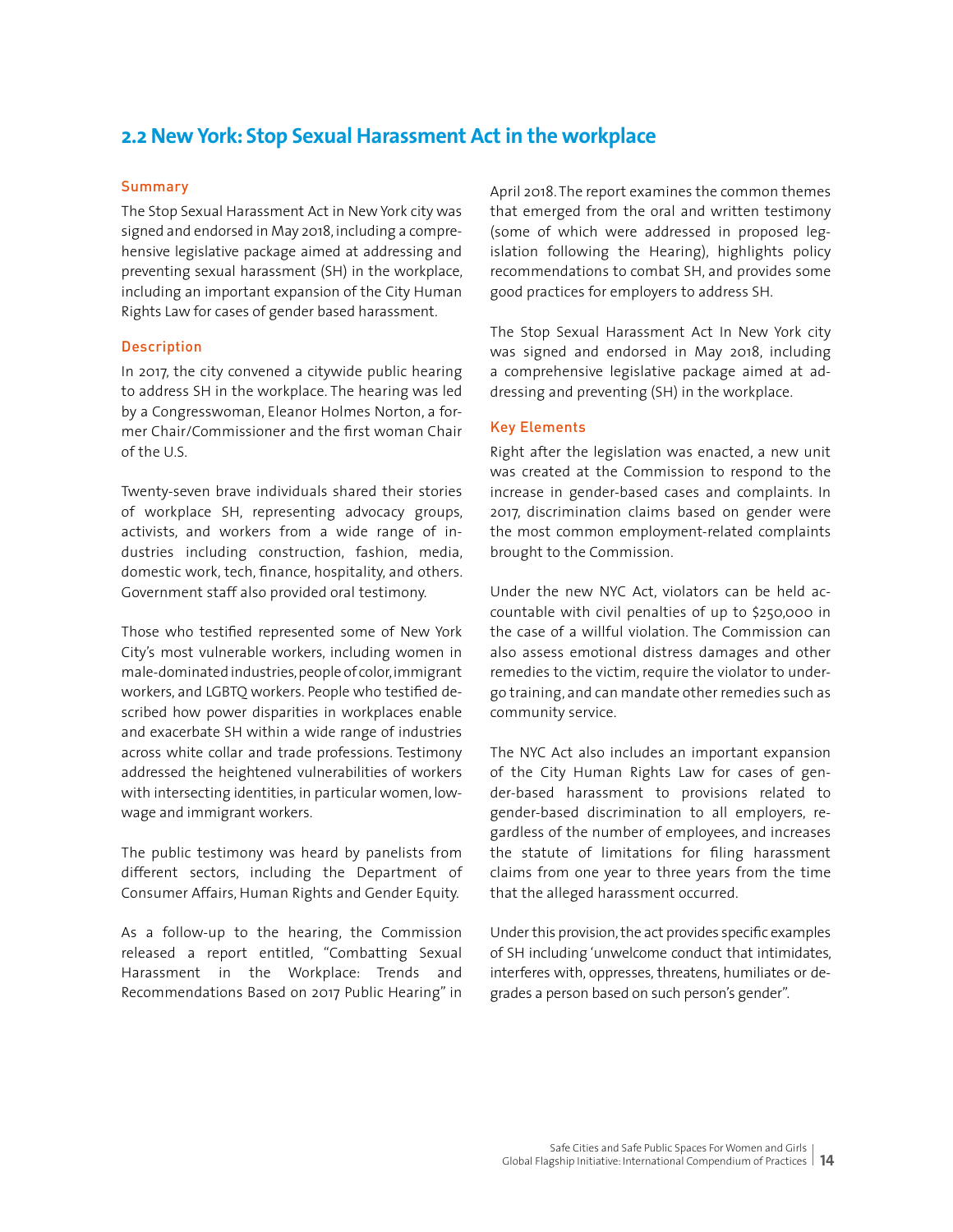"In NYC, "Time's Up" on sexual harassment! Taken together, these 11 bills ensure that every person subject to sexual harassment in this City has appropriate recourse. Equally important, these bills require training of our entire workforce and hold all employers accountable for creating safe workplaces. These are critical steps forward on a seemingly intractable issue. We will never look back"

(Jacqueline Ebanks, Executive Director of NYC Commission on Gender Equity)

A mandated annual SH prevention training is also requested for all employers in the city with 15 or more employees.

The Commission has recently launched a training addressing Sexual Harassment in the Workplace. It has been facilitated for nearly 300 participants from a wide range of organizations and industries.

The training session includes:

- an explanation of SH,
- detailed description of what it entails with examples,
- the internal complaint process available to employees to address SH claims,
- the complaint process available through the city with contact information,
- the prohibition of retaliation including examples, information concerning bystander interventions, and the specific responsibilities of supervisors and managers in the prevention of SH and retaliation.

Building off momentum, the Commission unveiled a citywide, multilingual media campaign entitled "It's Sexual Harassment. Report it. End it" which aims to educate New Yorkers on their rights and protections under the City Human Rights Law. The campaign featured graphic representations of some common excuses made by harassers to dismiss allegations of sexual harassment – "it's just a joke," "it's just a hug," "it's just flirting," but crossed them out to clarify that these behaviors in the workplace are behaviours of sexual harassment under the NYC Human Rights Law.

Bilingual English/Spanish advertisements were also shared across social media and the LinkNYC network including subway cars, bus stops, posters in communities, and online messages across various websites. These messages are linked to a newly—published landing page with helpful resources and tips on how to report SH in the workplace if it occurs. The ads also ran in ethnic and community newspapers in the five boroughs in Spanish, Chinese, Korean, Arabic, Bengali, Russian, and Haitian Creole.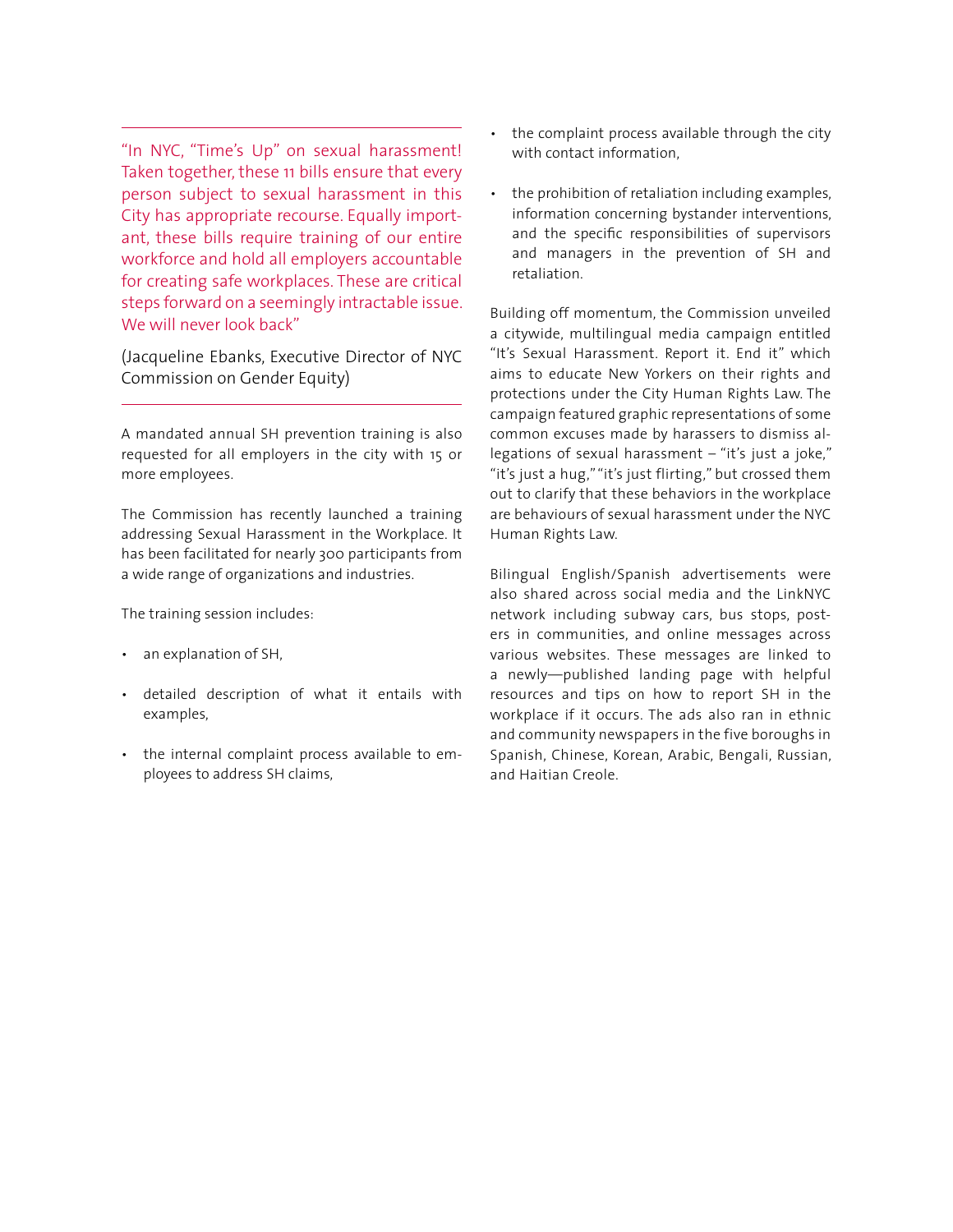## **2.3 Quito, Ecuador: Protocols to ensure women's safety in public transport**

#### **Summary**

In Quito, Ecuador, the transport system moves more than one million passengers every day (49% of passengers are women). A study conducted in 2012 for the Quito Safe City programme, supported by the Spanish Agency for International Development Cooperation (AECID) revealed that over 65% percent of women have experienced some form of SH in the city, often in public transportation. As a result, the city included safe public transportation as part of its programme focus. In 2014, the municipality set up a committee to develop and implement concrete strategies to improve the quality and efficiency of responses to SH and other forms of VAWG on public transportation. Quito Safe City is one of the founding programmes in UN Women's Safe Cities and Safe Public Spaces Global Flagship Initiative.

#### Description

The committee included representatives from the Secretariat of Mobility, the Quito Metropolitan Transport Company, the Commission of the Metropolitan Mobility Council, and UN Women technical experts and worked to better understand the use of public buses from different women commuters' perspectives In order to inform the development of protocols that address SH in public transportation.

This process helped the bus company, and transport authorities to recognize the safety needs of different women commuters, and other mobility concerns in terms of accessibility, affordability and reliability of the transportation service.

Once the protocols were developed, they were further validated with drivers and the operations team who worked in and around the bus stops.

Some drivers expressed concern about the high responsibility for the driver, and on the length of the protocols in place. In order to address these concerns, the committee developed a clear diagram highlighting the step-by-step process (see diagram below). This tool also helped to engage the police and drivers by illustrating through a clear pathway what each partner can do, and providing information on when and how they should intervene.



*A user-friendly mechanism was developed in buses to ensure reporting of incidents of sexual harassment, as part of the Quito Safe City free of Violence against Women and Girls Programme.*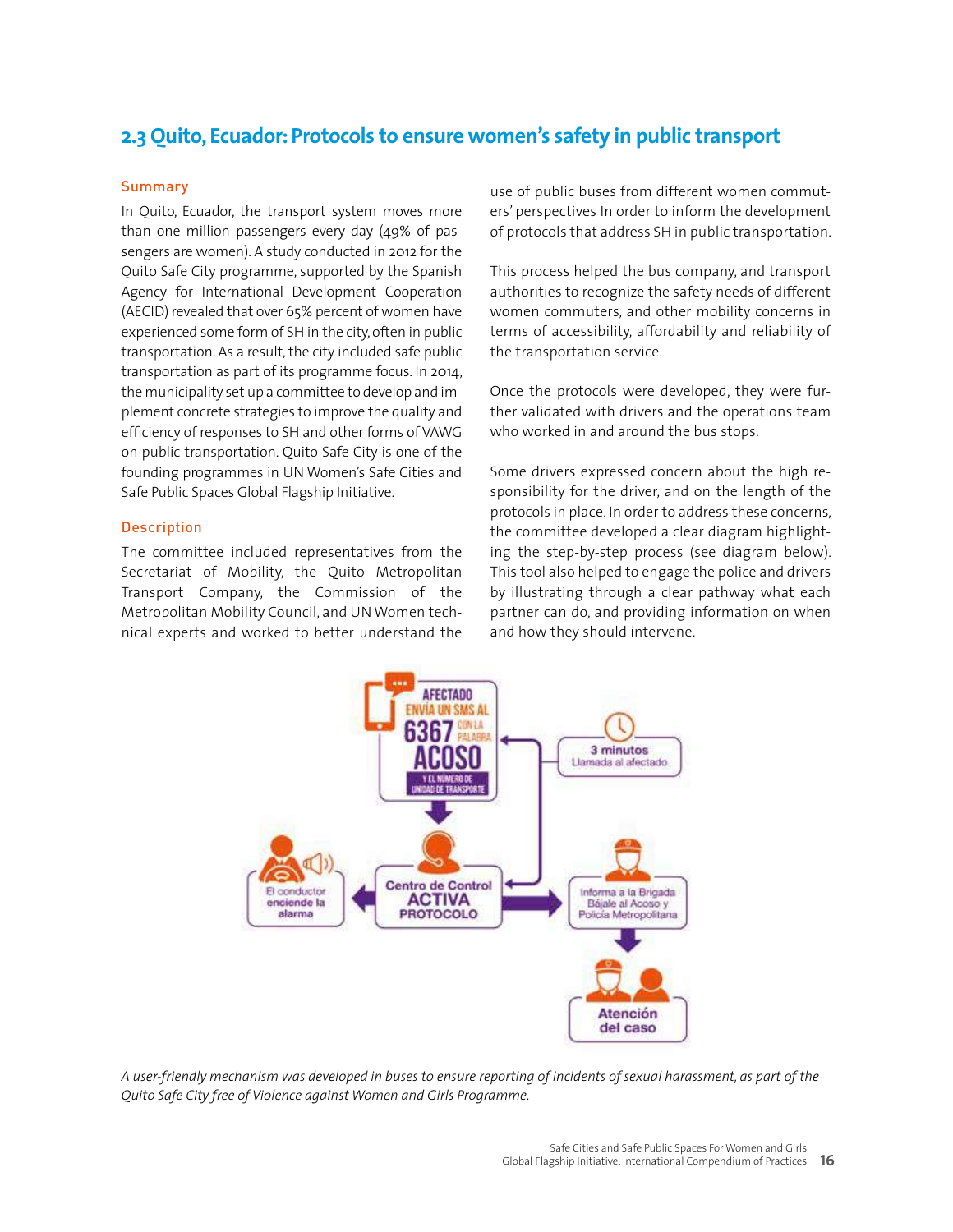#### Key Elements

Before the protocol was rolled out, over 2,600 drivers, operation staff and managers were trained on gender, positive masculinities, and how to implement the protocols. This training helped to increase police and transportation authorities' awareness on the definition of SH and its legal penalties in the city.

A communications strategy was also developed to increase awareness of SH and other forms of SVAWG with authorities and male and female commuters and includes a bystander intervention. Messages include a positive portrayal of masculinities and femininities focused on equal and respectful relationships between women and men on public transportation.

The protocols and awareness raising measures in place have led to an increase the reporting and prosecution of cases on SH against women and girls in public transportation. After eighteen months of implementation, 2,260 cases of SH in public buses were reported, with 64 men perpetrators prosecuted, and fifteen convicted.

The municipality has since drawn on the protocols to inform a citywide strategy named "Curb Harassment"/ "*Bajale al Acoso*."

#### Protocols to respond to sexual harassment in mass transit in Quito:

- Provide a response mechanism in handling cases of sexual harassment on public transportation
- Improves coordination between transportation authorities and the police
- Ensures a user-friendly mechanism in buses to make complaints against perpetrators in a swift and effective manner
- Provides information of a dedicated helpline with legal and psycho-social support
- Encourages bystander interventions including awareness raising activities
- Strengthens the city's institutional capacity to respond effectively to cases of sexual harassment in public transportation



*© UN Women Ecuador*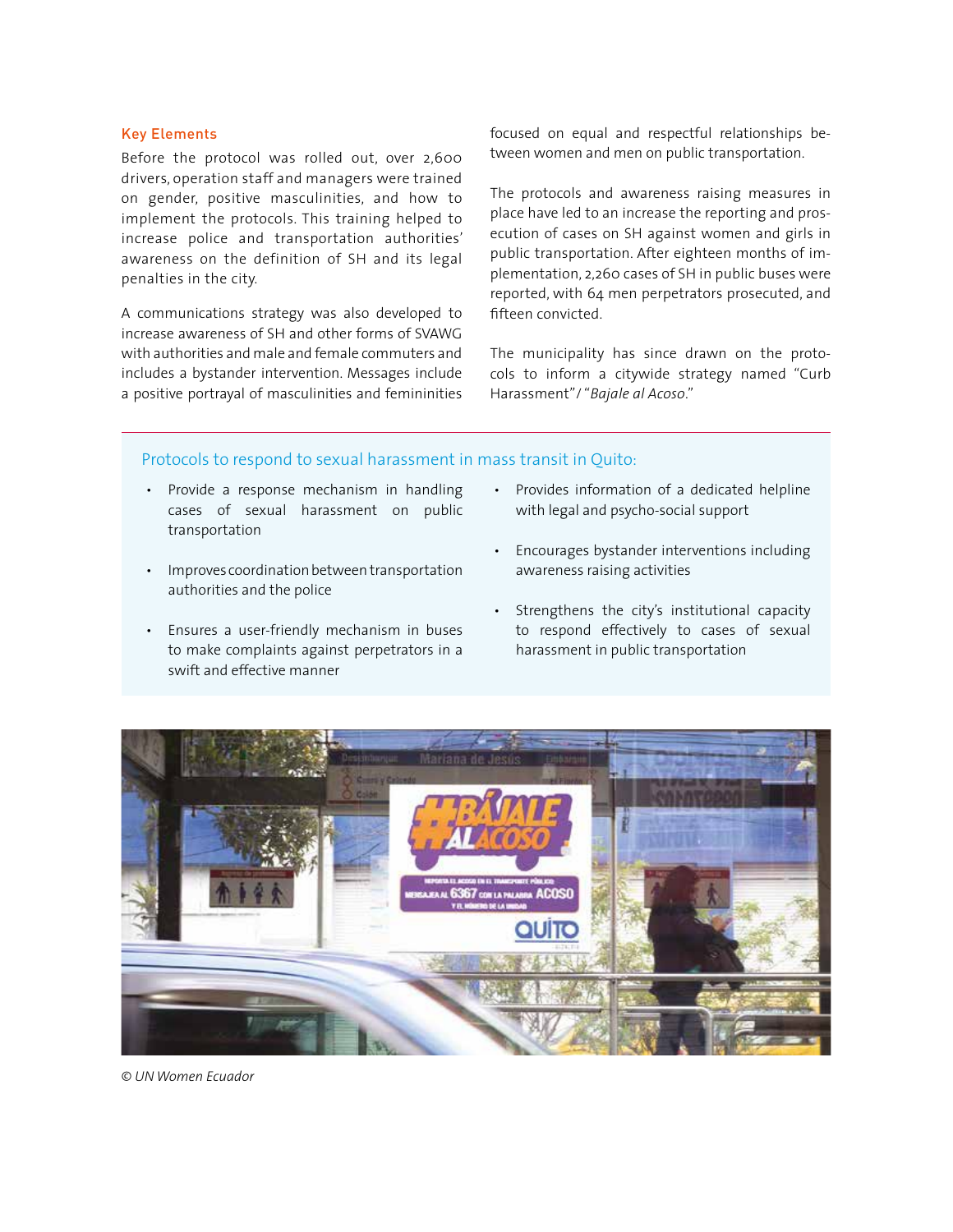## **2.4 Winnipeg, Canada: Culturally-based support service for Indigenous women**

#### **Summary**

In Canada, the single greatest risk factor for experiencing sexual violence is to be a woman, girl or be perceived as feminine. Moreover, Indigenous women are 2.5 times more likely than non-Indigenous women to experience sexual assault<sup>1</sup>. In December 2014, as part of the Winnipeg Safe City and Safe Public Spaces Programme, Manitoba partnered with Ka Ni Kanichihk to develop the first Indigenous-led culturally-based support service in Canada for Indigenous women who have experienced sexual violence called the Heart Medicine. It is focused on the effects of trauma cultural identity, empowerment and Indigenous women's strengths.

#### Description and Key Elements

An advisory committee composed of community advocates, Indigenous women, men, youth groups, service providers, government officials, and UN Women provided technical input to help Inform the design of the Heart Medicine Lodge Intervention.

At the present, Heart Medicine Lodge includes:

#### **Anonymous third-party reporting**

Manitoba is the third province in Canada, after Yukon and British Colombia, to track third-party reports of sexual assault incidents offering an alternative that can empower survivors who are too afraid or don't want to go to the police. The Heart Medicine Lodge, in collaboration with Winnipeg Police Services, and community health centres (Sage House, and Klinic) provides support to Indigenous women who would like to use this modality and to collect reports from survivors wanting to share their stories.

Those reports can then be relayed anonymously to police as long as the person reporting is over 16.

This reporting modality seems particularly helpful to Indigenous women who don't trust the police enough to report sexual assault allegations to officers first.

#### **Individual Support**

The tailored programme lasts 12 weeks and consists of individual support and a closed-group methodology including referrals, check-ins, peer counseling, legal and medical support, and linkages to community resources. These services are available to all who identify as Indigenous, women and are over the age of 18. Participants benefit from this service, including accompaniment to appointments upon request, psychosocial and legal support, and information to other community resources.

In-person elder support services are provided upon request. In addition, every 12-week session individual cedar bath ceremony are offered to bring healing and comfort to the body. The ceremony provides survivors healing from past traumas, grief, negativity, fear and toxins.

The cedar bath ceremony is known to be both powerful and gentle at the same time as It works in a holistic manner with the mind, body, emotions and spirit. Cedar is used for protection, purification and bringing balance, positive feelings, energy, and emotions. Throughout the entire process, messages and information are passed on to the Elder/Healer, which are shared with the individual to further support healing.



*© Ka Ni Kanichihk Inc*

1 Status of Women (2016). Winnipeg Safe City Scoping Study Report.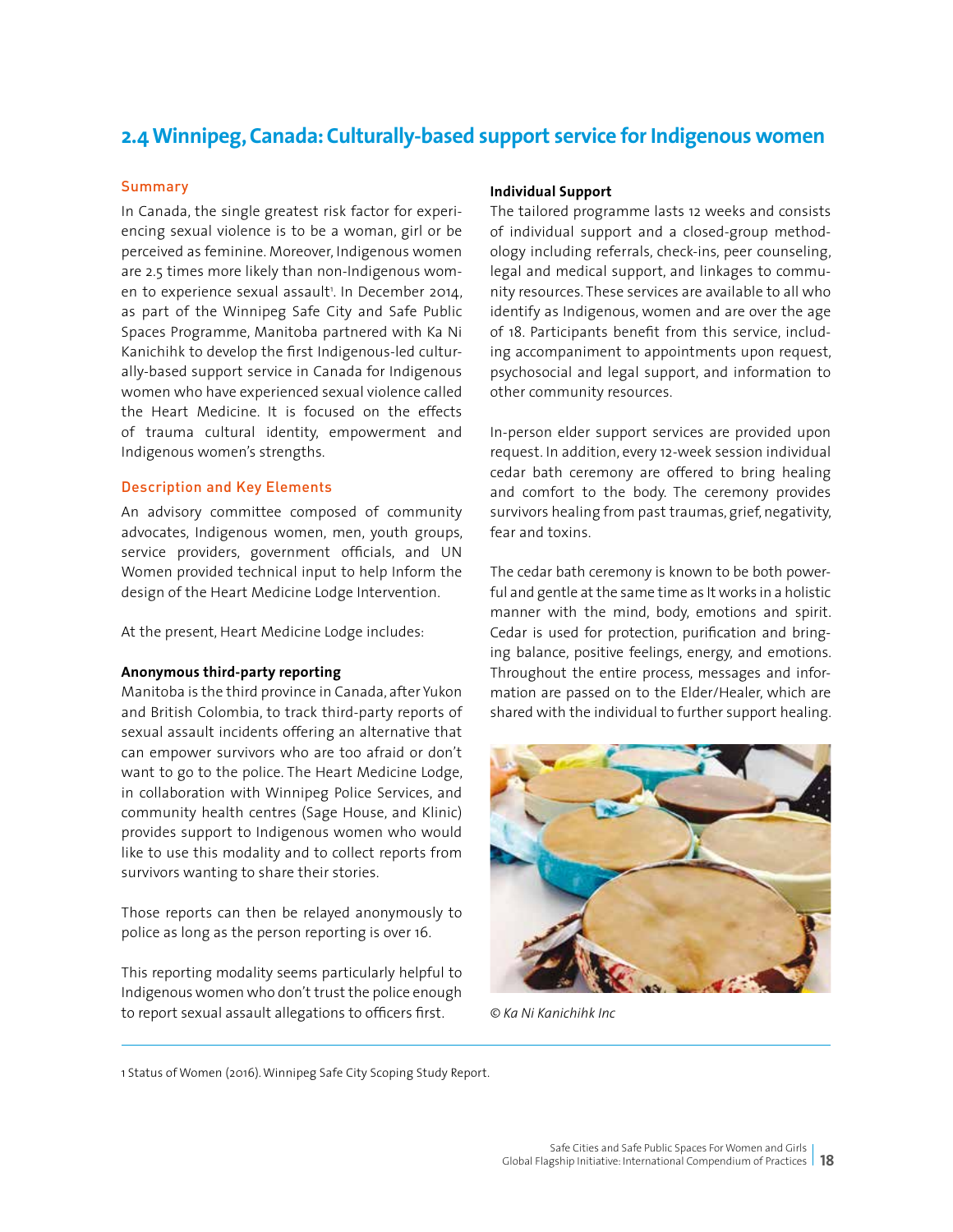#### **Alternative healing therapies**

Group-based activities are also provided in a culturally safe atmosphere where survivors have an opportunity to meet other women who share similar experiences in a supportive and safe space. These group activities build on the strengths and resilience of Indigenous communities incorporating both traditional practices and Western modalities as described below:

- **Strawberry talk sessions:** the strawberry is the medicine associated with the heart among Canadian Indigenous populations and is considered an important medicine to heal "broken heartedness" and "heart aches" through love and empathy. Through these monthly sessions guest speakers discuss various topics, services and alternative healing therapies.
- **Sharing and drum circles, full moon ceremony:**  Indigenous philosophy acknowledges that individuals possess inherent strengths, and while human beings are all unique as individuals and

nations, strength and wisdom is natured from our relationality with one another and the land, and not from our differences<sup>2</sup>. The drum circle ceremony with an average of 19 participants in attendance celebrates the courage, power, and strength of survivors while providing a venue to share stories of resilience.

- **Reclaim art therapy:** based on an awareness campaign and call to action which seeks to end cultural appropriation in Canada<sup>3</sup>, the programme supports mindful meditation sessions through traditional art practices led by Indigenous artists and practitioners.
- **Movie nights:** Movie nights foster dialogue about female empowerment, and Indigenous and human rights through movie discussions.

In 2018, 68 indigenous women have benefited from these culturally-based services. Heart Medicine Lodge has successfully received funding from Manitoba Victim Services to offer the Program at the Women's Correctional Centre (WCC) from April –June 2018.

#### Winnipeg Safe City culturally-based support service for Indigenous women:

- Identifies possible barriers to reporting sexual violence among Indigenous women
- Provides a "culturally safe" atmosphere for effective support and healing
- Recognizes the knowledge and selfdetermination of Indigenous peoples

In 2019 and 2020, the programme will be expanded to include 100 Indigenous women per year. A "train the trainer" programme manual will be developed and

- Builds on the strengths and resilience of Indigenous communities
- Contributes to cultural survival and revival
- Builds connections with the community at large
- Provides information in different languages

feature the 12-week healing sessions in a user-friendly format, and will be delivered in rural settings, and other communities in Canada.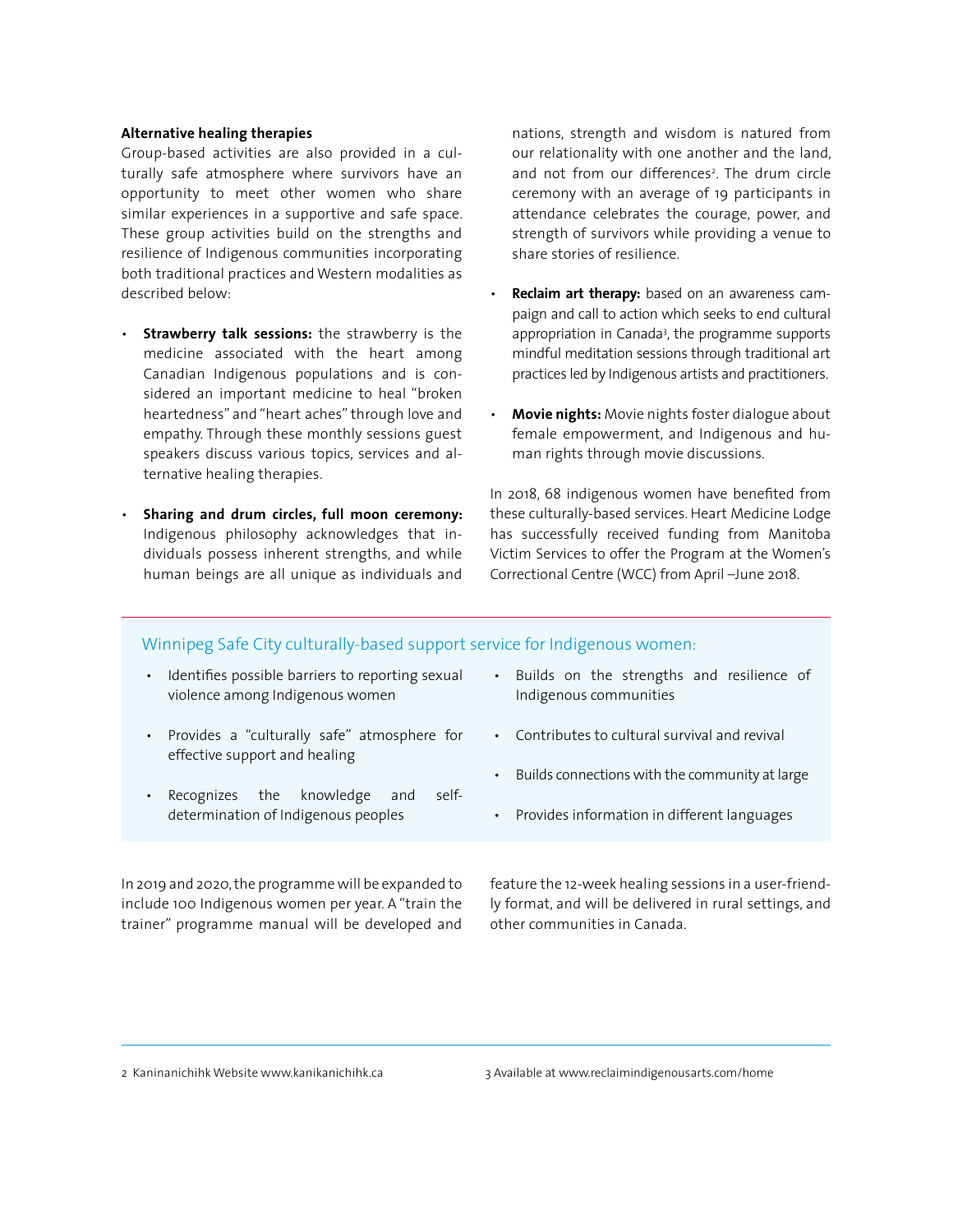## **2.5 Torreon, Mexico: Mobility regulation helps to address women's safety**

#### **Summary**

In Torreon, as part of the Torreon Safe City Programme, municipal authorities are working in partnership with the Mexican NGO Equis: Justicia para las Mujeres/Justice for Women and UN Women to prevent and respond to SH and other forms of SVAWG in public spaces and to institutionalize programme interventions at the municipal government level.

#### Description

Lawyers with expertise on human rights and the prevention of VAWG analyzed ten municipal ordinances in relation to safe public transportation, by looking across sectors: urban planning, policing, public safety, mobility, and public transport amongst others. Based on this mapping a series of recommendations were made to improve the prevention, response and sanctions of SH and other forms of SV in public transportation.

The findings were presented in a one-day workshop and discussed the changes that needed to be made to the existing mobility regulation to guarantee women and girls' safety on public transportation. This dialogue to amend the mobility regulation was encouraged among local councillors, different municipal directorates, transport authorities and women rights and other civil society organizations.

The mobility regulation was made mandatory through public messages from government authorities, demonstrating leadership to prevent SH in public spaces.

#### Key Elements

The new amendment to the mobility regulation recognizes SH as an administrative failure. The regulation aims to serve as a 'Code of Conduct' for transport authorities, staff and passengers travelling in public transport systems with the following regulations:

- Include prevention messages against women.
- Provide information on locations where commuters can report SH
- Provide information of a dedicated hotline number with access to essential services.
- All public transport workers must attend compulsory training on gender-based violence and on the response protocol.

The compulsory training will be developed and delivered in 2019 by the Women's Institute, as part of the Torreon Safe City Programme with Women and Girls, including regular sessions to ensure the deep understanding of gender discrimination, gender stereotypes, legal accountability and motivators to instill responsibility to transport authorities to intervene and take action when such incidents occur in public transport.

Other measures that will be implemented as part of a holistic approach include: the creation of safe routes, strengthening the institutional capacity of transport authorities on EVAW and the inclusion of prevention strategies for SH and other forms of VAWG in the municipal mobility plans. These strategies aim to benefit over 59,000 women in the city who use public transport as a main mode of transport to access education, economic and social activities.



*© UN Women Mexico*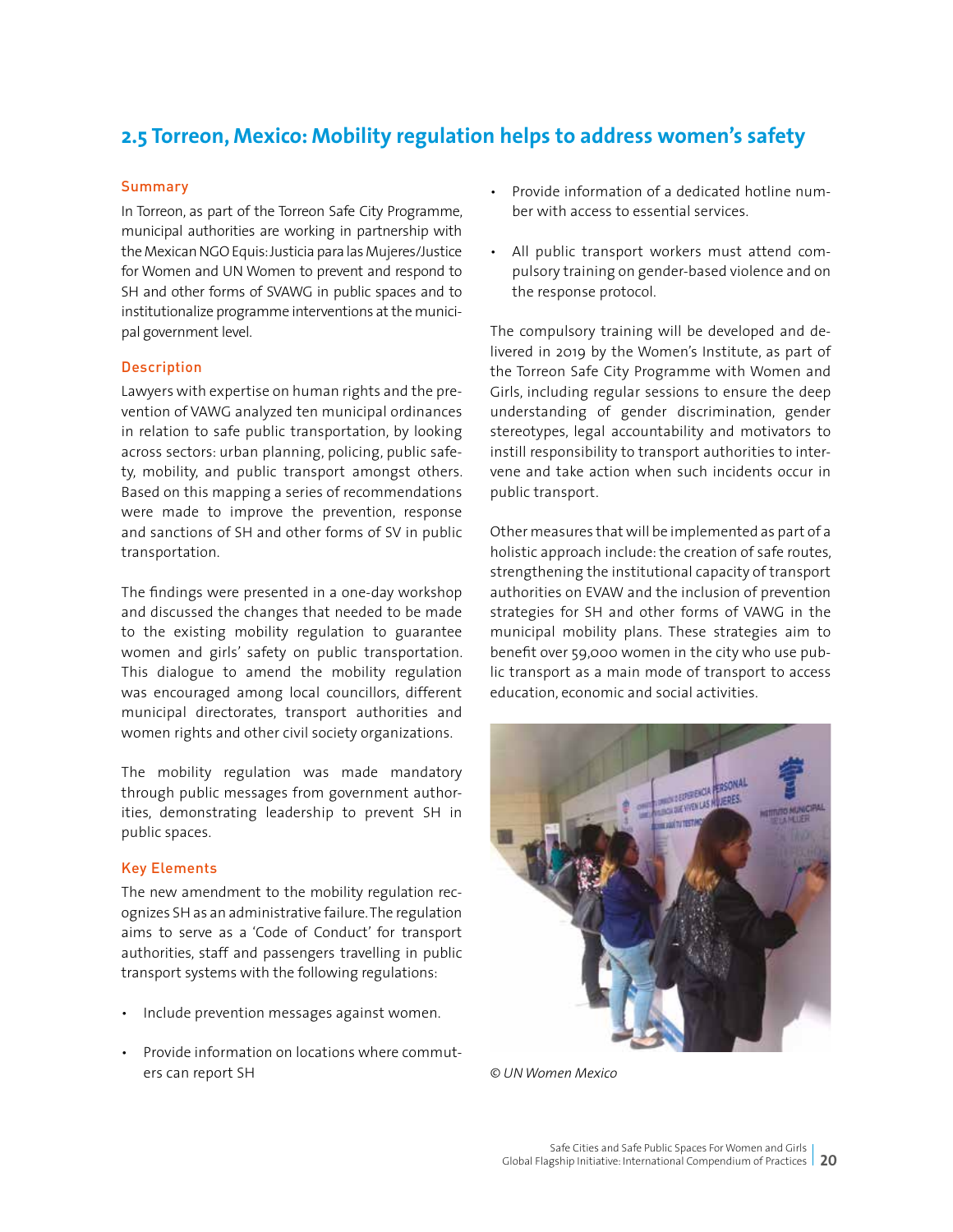## 3. SAFETY AND ECONOMIC VIABILITY IN PUBLIC SPACES

A gender approach to urban and transportation planning ensures that the needs of women and men are taken into account. Safe city interventions often include investment in public infrastructure including improved sanitation, increased lighting, creation of market stalls, inclusive playgrounds and housing, and providing access to basic and essential services for women in the city. In turn, these changes in infrastructure and local governance also represent a unique opportunity to unlock women and youth's political participation in city governance, and economic empowerment of women, including through interventions focused on increasing women's financial autonomy, and increasing access to safe and sustainable transport.

## **3.1 India: The use of women's safety audits in safe public spaces**

#### Summary

The Women Safety Audit (WSA) is a multi-purpose tool and participatory process that provides detailed information on issues related to women's safety, mobility among other issues. The WSA provides an opportunity for women and girls to identify the factors that make them feel safe or unsafe, includes them in processes and programmes working to improve their safety through partnerships established with local authorities and other partners, and generates recommendations to enhance women's safety within a given space.

Women's Safety Audits were initially developed by the Toronto Metro Action Committee on Public Violence Against Women and Children (METRAC) in 1989, in response to growing fear of crime among city residents. Use of the audits quickly spread and are now widely used nationally and internationally.

In India, WSA's have been adapted in multiple settings, and have contributed to the implementation of the Delhi Safe City free of Violence against Women and Girls Programme. Delhi Safe City is one of the founding programmes in UN Women's Safe Cities and Safe Public Spaces Global Flagship Initiative.

#### Description

As part of the Delhi Safe City Free of Violence against Women and Girls Programme, supported by UN Women, the Spanish Agency for International Development Cooperation, USAID, and the government of Japan, and in partnership with Jagori and Ministry of Women and Child Development (MWCD). WSAs have contributed to the strong implementation of the programme. WSA have helped broaden the programme's outreach to women, local and state authorities, and the community in the prevention and response to SH and other forms of SVAWG.

The WSA methodology has assisted city partners to determine if public spaces are inclusive of all women regardless of class, ethnicity, age, sexuality, and (dis) ability, and have been used to engage migrant women, LGBT communities, women working at night, domestic workers and daily wage workers.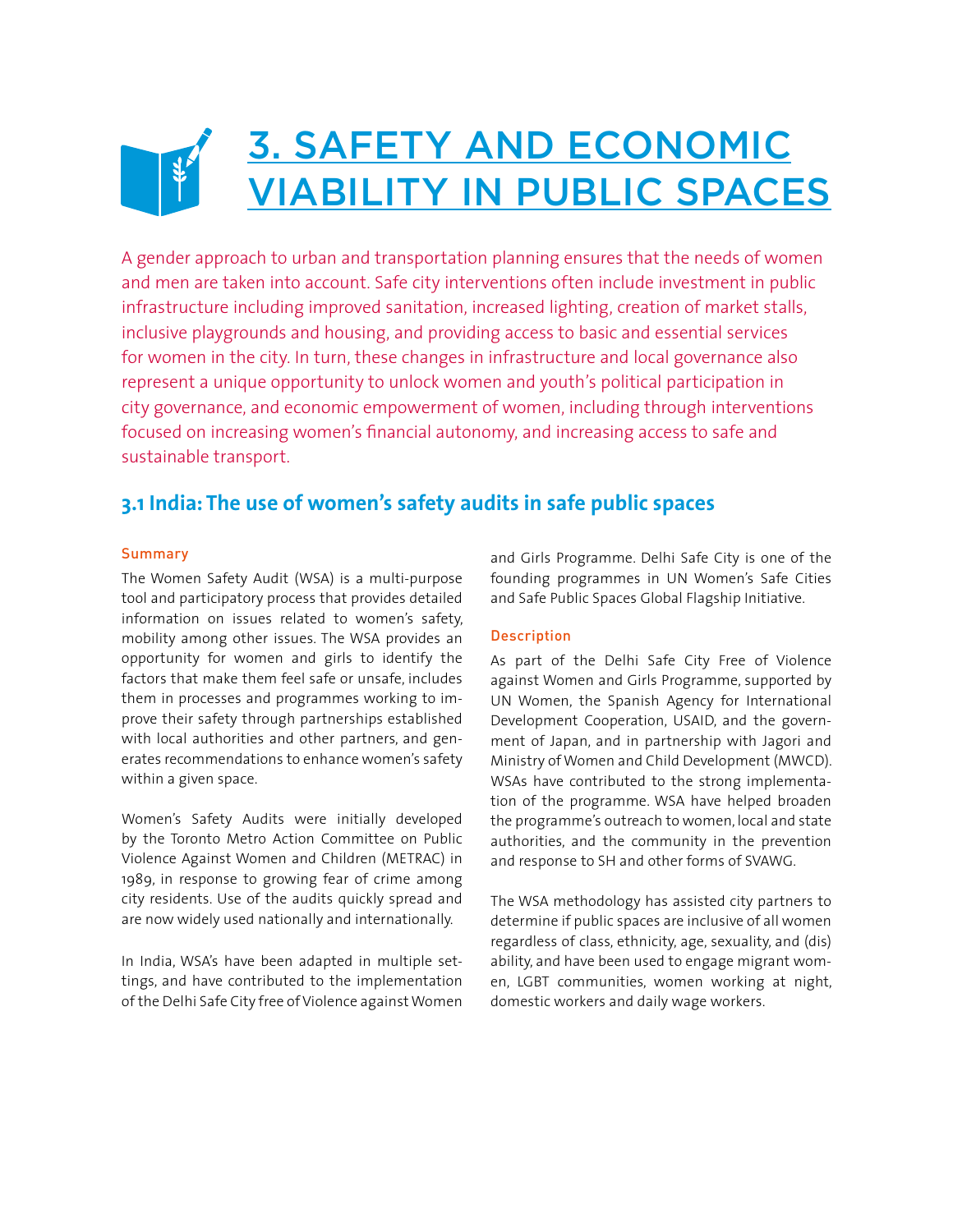#### Key Elements

In Delhi, WSAs were designed and implemented in three phases:

**First phase (2011-2012):** In the earlier phase of the Delhi Safe City programme, a manual or 'pen and paper' safety audits were widely used in community settings. A group of 5-6 participants spent about one to two hours in their chosen space with a pre-designed checklist and a camera, noting factors that made the space feel safe or unsafe during daytime and after dark. The recorded observations helped them formulate recommendations that were presented to local government officials and other relevant decision-makers.

**Second phase (2013):** WSA also became one of the main interventions requested by several other states in the country to implement as part of their women's safety initiatives. Jagori as the lead community service organization (CSO) programme partner in Delhi, was requested by different states to organize



*Women participate in women's safety audits identifying the physical and symbolic barriers to safe public spaces. © UN Women India*

training workshops on the safety audit methodology, and Delhi Safe City Programme. The checklists were translated in different vernacular languages and training sessions were organized in different states. In 2013, the concept of safety audit methodology was adapted in a phone-based application.

The prototype of the App called Safetipin was launched in 2013 by a company based in India, as a single App for crowdsourcing and data collection.

It is used to quantify data points related to safety perceptions and experiences and provides a Safety Score for a place or an area. In this App, each audit appears as a pin, and each point gets uploaded immediately and is then available for anyone to see. The red pins signify unsafe points, orange a bit safer and green pins would indicate relatively safe points. The App now forms part of a larger technology platform.

**Third phase (2014-2015):** As the WSA became more systematized, an *Open Street Audit Mapping* (OSAM) was also adapted as a community-based communication tool to initiate conversations with men, boys, women and girls on women's safety and the use of public space. The OSAM consists of an interactive space where a safety audit map engages local community members to share their views and recommendations. It validates safety audit findings and allows for the ownership among community members of all the data and information generated by OSAM.

#### Achievements

In India, WSAs allowed an effective utilization of information technology solutions, with support from the government and community members, to address women and girl's safety in public spaces. The audit recommendations informed interventions at different government levels including city-level infrastructure changes and budget allocation with the following medium- and long-term results:

**National level policy change:** WSA methodology was included in the draft National Policy for Women (2016) as a "mandatory requirement" for all urban plans and smart cities projects in the country to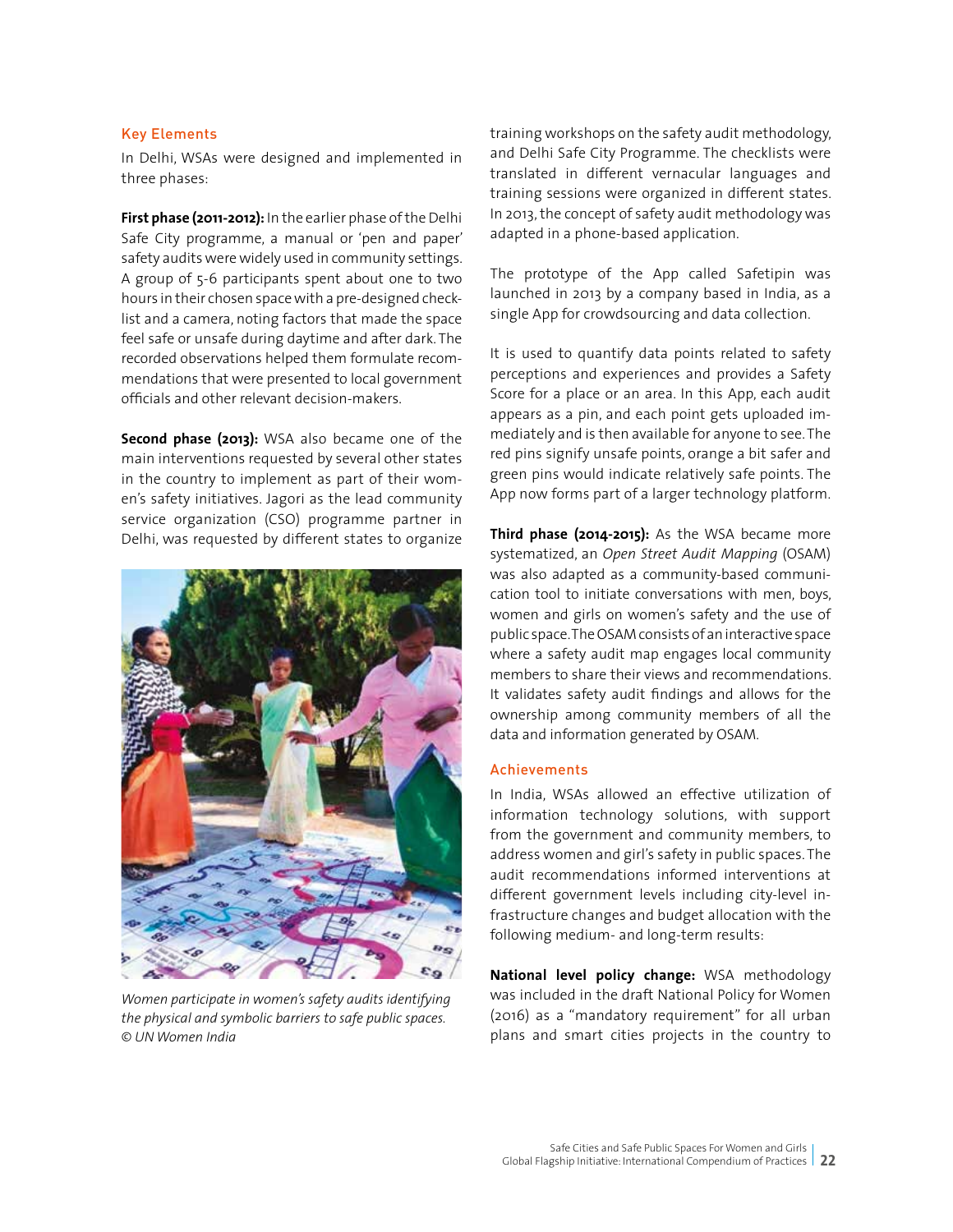promote gender-sensitive infrastructure and facilities. This provision was supported by the Ministry of Women and Child Development (MWCD) who is responsible for developing and implementing the policy. The challenge in upcoming years will be to guarantee the uptake by governments at the state level, which may require persistent advocacy, training and budget allocations.

**City-level infrastructure changes:** The Delhi Safe City Programme trained around 2,000 participants through more than 100 safety audit workshops using the safety audit methodology (From 2015 to 2016), including the 15 most frequented metro stations and 10 popular tourist locations.

The participants trained to conduct safety audits included women leaders, college students, members from the municipal corporations, resident welfare committees, faculty members, railway authorities, and civil society organizations.

The audits and recommendations shed light to understand the last mile connectivity in the city and safety concerns in public transport and other public spaces. Data collected through these WSAs were further used by government authorities to address gaps in city infrastructure and services. For example, 40,000 dark spots were identified on 421 stretches of roads. East Delhi and North Delhi Municipal Corporations undertook the responsibility to fix the street lights with government budget allocations.

WSAs continue to be used and applied in online and offline formats in diverse settings In Delhi and other cities, depending on the access of technology, literacy rate, and internet use, and based on local context.

For example, in Mumbai, in partnership with grassroots owned organization- CORO and the Akshara Centre about 3,000 WSAs were conducted. This has contributed to a gender budget allocation of INR 5.25 crore or approximately \$780,000 USD by the Brihan Mumbai Corporation in 2016. A chapter on 'Inclusion' was also added to the State Women Policy and gender-friendly toilet guidelines were developed for urban planners and women's rights organizations.

In 2018, WSA's have also been adapted and piloted by UN Women in Assam in the tea sector, as a part of a comprehensive evidence-based prevention Initiative being implemented with the support of Unilever, and other partners.

UN Women have supported the mobilization of women workers in the tea sector through the first ever women's safety and empowerment groups known as Jugnu (Hindi for 'firefly') clubs. Using a participatory rights-based approach, UN Women India has engaged 60 Jugnu club members on WSAs, beginning with 6 tea estates in Udalguri district and trained them on how to implement the WSA methodology.



*© UN Women India*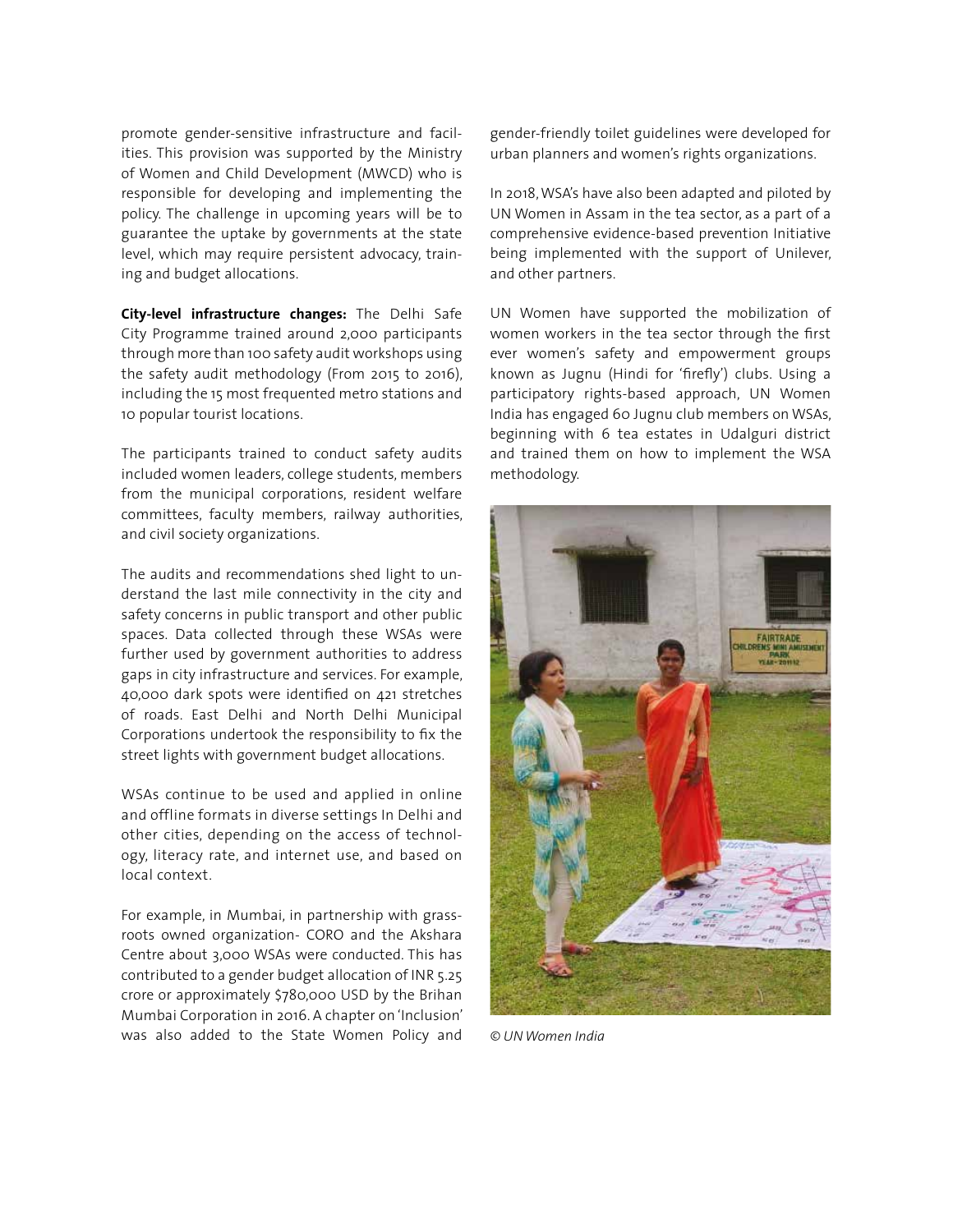## **3.2 Cairo, Egypt: Improving public transport for women and girls**

#### **Summary**

Cities globally are opting for more sustainable transportation options. The Bus Rapid Transit (BRT) is a promising mode of transport which has gained high popularity in cities. It consists of a bus-based transit system designed to improve capacity and reliability of the service through dedicated bus lines, and more convenient and faster bus service4.

In Cairo, Egypt, Cairo's transport authority, in partnership with UN Women and UN HABITAT have designed and implemented the first gender-responsive BRT system in the region. This intervention aims to make public transport more responsive to the needs of women and girls and curb congestion and CO2 emissions. A focus on safe transport also forms part of Cairo's Safe City and Safe Public Spaces Initiative, one of the founding programmes in UN Women's Safe Cities and Safe Public Spaces Global Flagship Initiative.

#### **Description**

As a first step in the BRT project, **a planning committee was set up** by several local and national institutions, including: the New Urban Communities Authority (NUCA), Cairo Transport Authority, Giza and Cairo Governorates, National Authority for Tunnels (METRO), Greater Cairo Region Transport Regulatory Authority (GCRTRA), New Cairo District, and 6th of October District.

A transport gender assessment using qualitative and quantitative methods was conducted to inform the design of the BRT. It included disaggregated data on passengers (sex and age), travel patterns, travel costs, security and feelings of safety, among other factors. The assessment helped to identify potential safety solutions and economic opportunities for women in the transport sector.

#### Key Elements

**Fostering a locally owned approach through the data collection and gender design of the BRT system in Cairo.** The BRT was designed drawing on the results of the comprehensive assessment and validated by twenty-five experts from different backgrounds including anthropologists, architects, gender and social science academics, transport planners, and data collection specialists.

The quantitative data in the assessment provided important information on travel patterns, affordability, comfort and risk of SH and the prevalence of other forms of VAWG in transport.

A participatory consultation was also held with both women and men commuters. Approximatively 2,000 commuters were surveyed in three different locations, with a slightly higher number of women respondents.

During the FGDs, women's mobility patterns were discussed, including their perceptions of safety. Women participants mapped out risks and 'problem areas' along the proposed BRT routes and discussed potential solutions to those issues. In addition, the FGDs explored how the BRT system could increase women's access to job opportunities and their participation in the transport sector.

Key informant interviews (Kiis) were also conducted with bus operators and transport authorities. Operators from diverse stations were asked a series of questions on transportation, including choice of routes, and issues related to women passengers' safety, and on their perception and attitudes towards SH.

The assessment and participatory design processes also provided insights into specific women's mobility needs and challenges. Some of the challenges that women experience when using public transportation, include frequent experiences of SH, poor quality of footpaths, and bus-stops, and lack of priority seating.

4 See Carrigan et al (2013) Social, Environmental and Economic Impacts of Bus Rapid Transit Systems. Bus Rapid Transit Case Studies from Around the World. EMBARQ, World Resources Institute.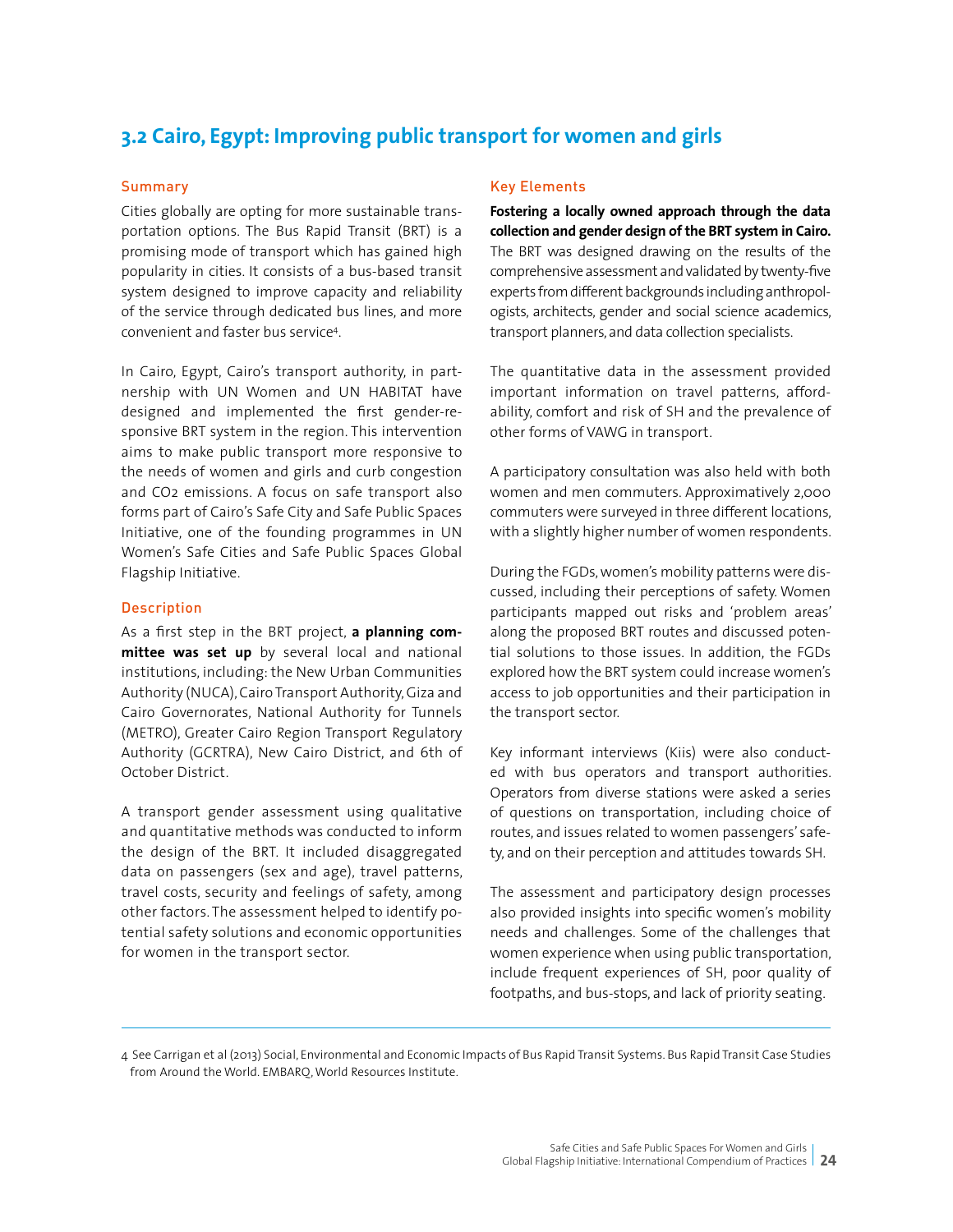

*Identifying mobility and safety challenges for women commuters along the BRT corridor with the Giza government and as part of the Cairo Safe City and Safe Public Spaces Programme in Egypt. © UN Women Egypt*

#### **Transport operational plans responsive to women and girls' needs**

The operational plans of the BRT system will take into consideration the issues raised by women commuters. Operational plans will inform the contracts that may require for example a significant proportion of bus crews (drivers and conductors) comprised of women. Buses will have priority seating for women given the safety issues identified.

Bus interiors through the installation of cameras will be monitored by the police and operators, and infrastructure improvements will be made - such as better street lighting around transport and improved footpaths<sup>5</sup>.

Government authorities, in collaboration with NGOs and women's grassroots organizations will launch an advocacy and awareness raising campaign as part of prevention initiatives aimed at changing attitudes and behaviors among male and female commuters.

By 2020, contracts for bus operations, are expected to incorporate features that make travel for women safer and more comfortable. Infrastructure improvements and advocacy initiatives are currently planned as the next steps in implementing a comprehensive approach to safe and inclusive public transportation with women and girls.

#### Bus Rapid Transport with a gender lens in Cairo's Safe City and Safe Public Spaces Initiative with Women and Girls:

- Includes sex-disaggregated data and gender analysis on mobility and accessibility needs, taking account the differentiated impacts of public transport on women and men
- Assesses women's safety needs in and around the BRT routes and bus stops
- Includes last mile connectivity options, such as safe footpaths to and from the BRT stations
- Promotes women's participation in the decisionmaking, design and operation of the BRT system
- Transport operational plans include women's safety requirements

5 Available at /unhabitat.org/improving-public-transport-services-for-women-a-story-from-cairo. Accessed [12/07/2018]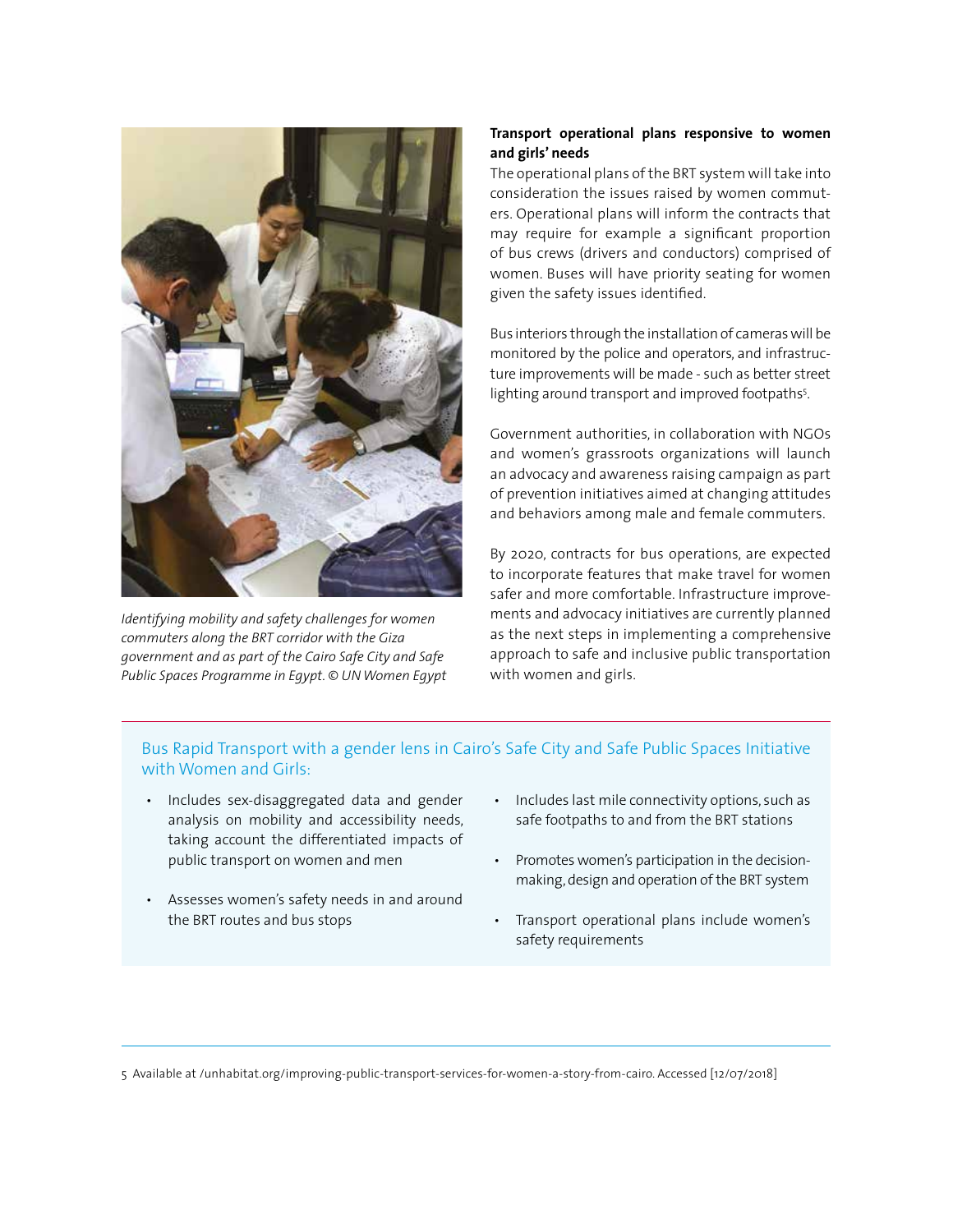## **3.3 Port Moresby, Papua New Guinea: Ensuring women's safety and economic empowerment**

#### Summary

A scoping study conducted by UN Women in 2014 found that more than 90 per cent of women and girls experienced some form of violence when accessing public transport, including on buses, waiting at bus stops, walking to and from bus stops, or in taxis. This included unwanted verbal sexual remarks, inappropriate touching, and indecent exposure, extortion, robbery, threats or intimidation.

Since 2015, in Papua New Guinea (PNG), the Port Moresby local authority National Capital District Commission (NCDC) has been working in collaboration with the Secretary of Transport, UN Women, and other partners to support the provision of a safe, reliable and affordable public transportation for women and girls. Strategies focused on safe public transportation form part of a larger comprehensive human rights and evidence-based Safe City Free of Violence against Women and Girls Initiative in Port Moresby. Port Moresby is one of the founding city programmes in UN Women's Safe Cities and Safe Public Spaces Global Flagship Initiative.

#### Description

The scoping study helped city partners to develop a holistic approach to enhance the safety of women and girls when waiting for or using public transportation adapted to country and city context. An awareness raising campaign aimed at promoting women's and girls' right to use public spaces free from sexual harassment and other forms of violence; the use of women-only transportation as an affirmative interim or "emergency" measure to enhance women's safety and mobility, and women's participation in the public transportation sector, are some of the main interventions implemented with the support of the Australian Government and the Australia National Committee for UN Women.

#### Key Elements and Achievements

#### **Safe access to employment and education**

As a temporary special measure, women-only buses were launched in Port Moresby, known as Meri Seif Buses (MSB) in Pidgin, the local language, as a safe transport option for women and girls.

The MSB service set up the first bus timetable in the city in 2017, with the objective to reduce wait times and reduce the risk of SH against women and girls in bus stops. Having access to this information, women and men commuters are able to make decisions on the best travel options and plan their multiple trips across the city. This is particularly important for women and girls who have to plan their daily activities around their socially assigned triple roles: productive, reproductive and community managing roles.

In 2017, over 230,000 trips were made by women and girls using three MSBs made available in the city. It is estimated that over 80,000 women and girls have accessed safe reliable public transport through the MSB.

From 2015 to 2017, this service has increased the sense of safety, freedom and mobility for women commuters in the city. Though this is a temporary special measure to deal with daily occurrences of SH and other forms of VAW in and around public buses and bus stops in the city, many women and girls who have used the MSB have said they feel safer when commuting.

In addition, the MSB has created a safe space for women and girls to discuss and learn new information on their rights. Since July 2017 a team of youth volunteers involved in the Safe City Behaviour Change Campaign (Sanap Wantaim) have conducted weekly awareness sessions on all MSBs. During these sessions, women and girls are given information about gender equality, VAW, and what to do in cases where they may experience or witness violence. Often women commuters board the MSB with their young sons who are also exposed to information which can also influence their future behaviour.

In 2017, a total of 4,765 women and girl commuters have accessed useful information about where and how to access essential services.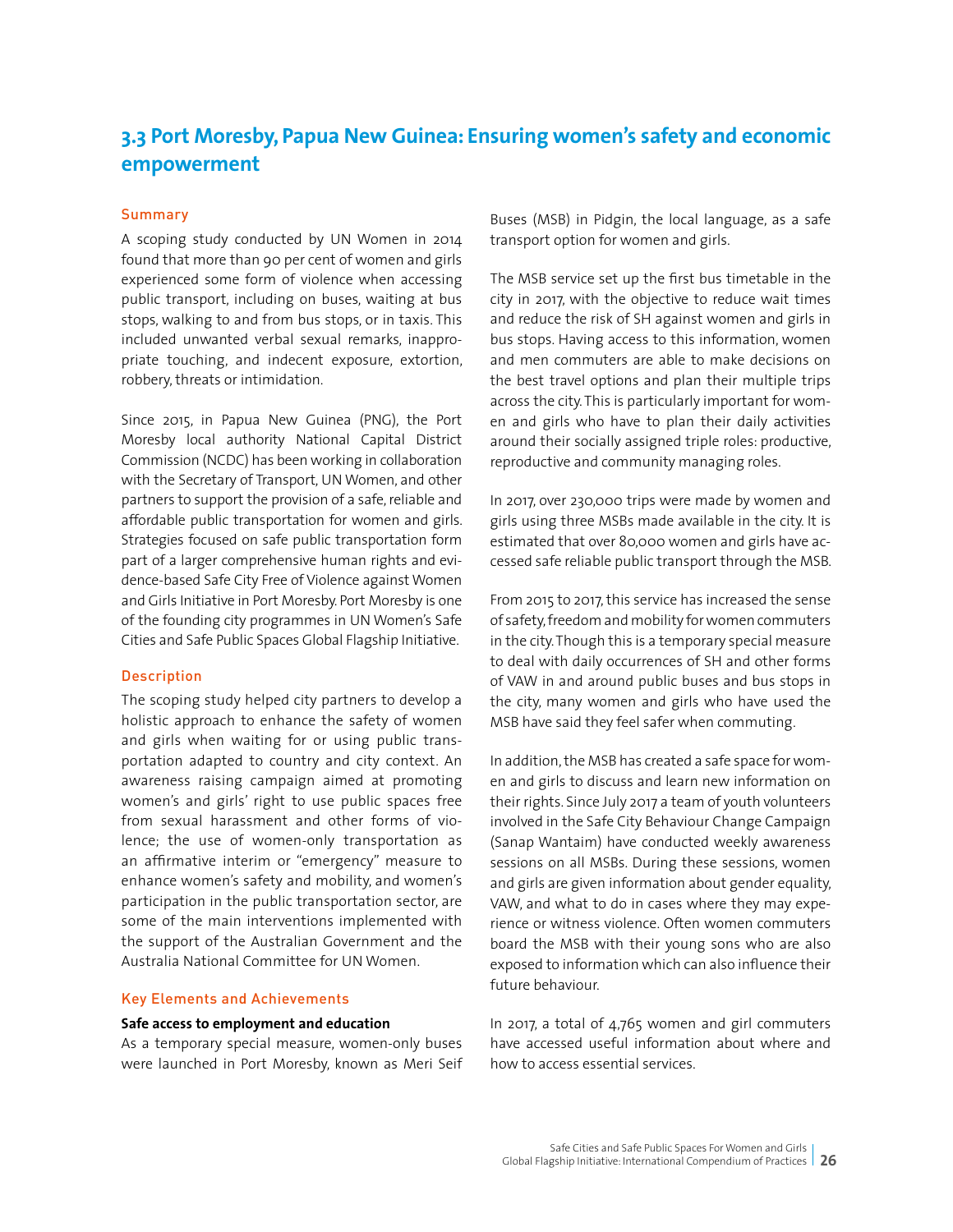#### **Training of transport personnel and women's participation in the transport sector**

Drivers and conductors are often the first persons who can contribute to prevention or intervene in cases of SH of passengers. Port Moresby Safe City identified drivers as key partners. In 2017, through a close partnership with the Public Motor Vehicles association, 500 male drivers, crews and bus operators were trained by the municipal Gender Desk and UN Women on gender equality, human rights, different forms of VAW. The training sessions included the definition of SH and existing reporting mechanisms.

In the same year, a training programme for women drivers was set up in collaboration with Ginigoada foundation and UN Women. A free of charge 6-month training aims to increase the participation of female drivers with the objective to increase the sense of safety of female passengers while providing more employment opportunities for women in transportation.

Six women underwent training over a course of a month focused on theory and for four months on practical skills. 48 women are expected to be trained by the end of 2018.

"When I saw a woman in the driver's seat, I was so proud of her.. I'd like to become a driver just like her."

(Gita Madaha, Driver Trainee, Port Moresby)

The next step is to develop an award programme to promote women's recognition and participation in the sector. Following this example, the Road Traffic Authority (RTA) aims to strengthen its capacity to ensure equal opportunity for its workers and ensure women drivers into its bus operations.

Inspired by these initiatives, the Department of Transport, the RTA, NCDC and UN Women created a solid partnership with the objective to develop a long-term city-wide mobility plan Including women's specific mobility and safety needs.

#### **Fostering women's financial skills**

Between 2017 and 2018 the markets division NCDC, in collaboration with UN Women, has organized bank fairs and financial training in the 3 city markets that are also main intervention sites for the Port Moresby Safe City Programme<sup>6</sup>.

Training has helped to enhance women vendors' bargaining power and improved their ability to fully engage in measurable and productive economic activities in the market place.

As of 2018, over 1000 women vendors have increased access to financial information, products and services. Women vendors reported increased savings by 500 %, and more than 1,000 women vendors have set up savings accounts, some of them for the first time.



*A group of women vendors learn how to set up saving accounts for the first time at Gerehu Market, Port Moresby. © UN Women/ Marc Dozier*

<sup>6</sup> For more information on comprehensive market interventions in Port Moresby's Safe City Initiative See UN Women (2017). Safe Cities and Safe Public Spaces: Global Results Report at: http://www.unwomen.org/en/digital-library/publications/2017/10/ safe-cities-and-safe-public-spaces-global-results-report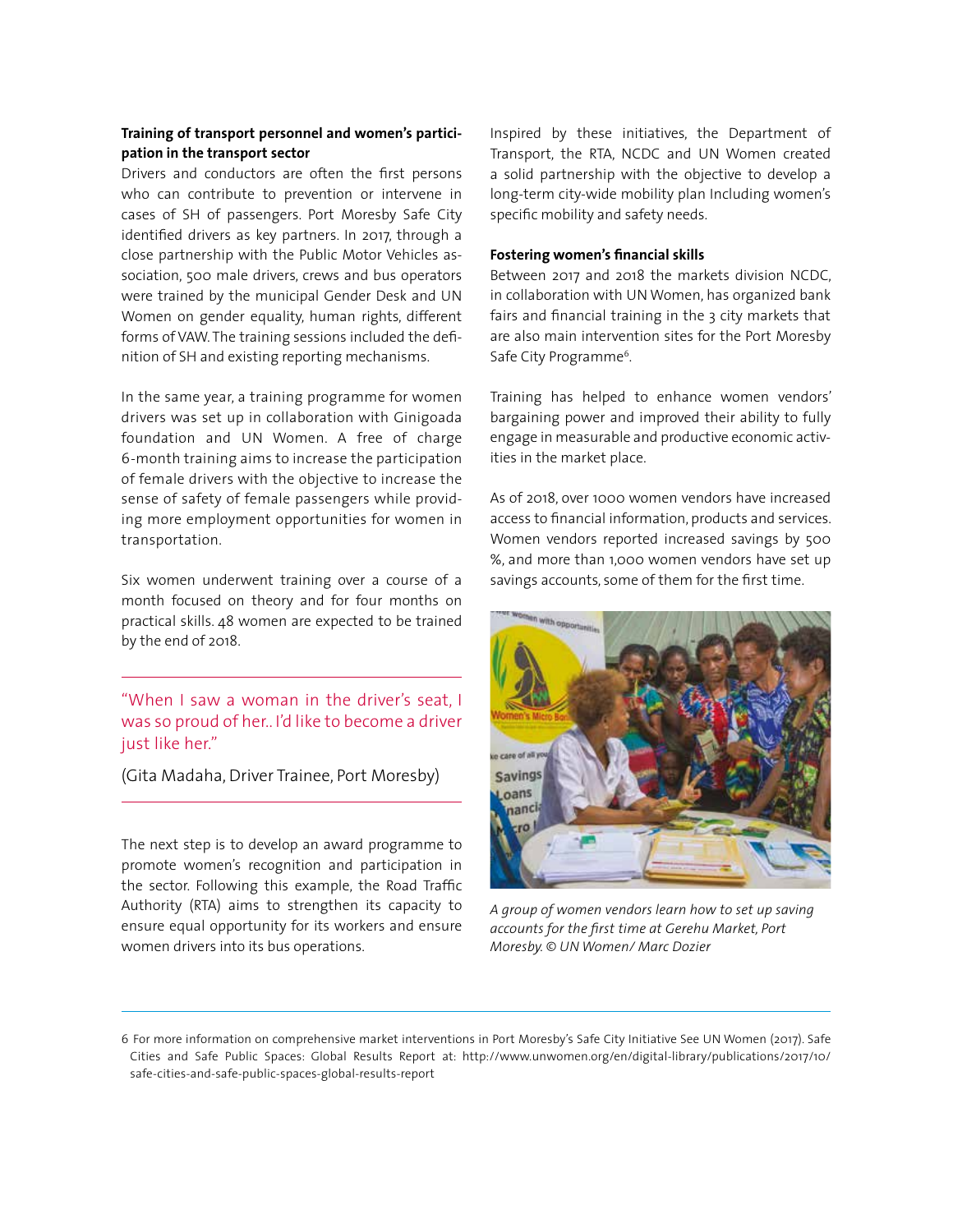## **3.4 Cairo, Egypt: Creating safe and friendly spaces with and for women and girls**

#### **Summary**

UN Women's Cairo Safe City with Women and Girls Programme aimed at the prevention and response to SH and other forms of SVAWG began implementation in 2011 with local and national government authorities, UN agencies, CARE Egypt and other civil society partners. As part of this comprehensive initiative, young girls and women's safety needs were prioritized in the design and management of public spaces in the selected neighbourhoods for the programme (Imbaba and Ezbet El Hagganah neighbourhoods in Giza and Cairo governorates).

#### Key Elements

**Strong participatory planning processes and methodologies to engage women and girls with other partners in the identification of the problem and solution**

**Women Safety Audits (WSAs)** were conducted in which women and girl residents assessed both the physical and social constraints to women's safety, accessibility and mobility in the selected intervention site.

Among the physical constraints, women and girls identified specific aspects of the built environment that create unsafe public spaces where SH and other forms of VAW can take place. These factors included the accumulation of rubbish creating dangerous enclosures at the end of the street, dead-ends, streets with very few public operating lights, isolated spaces, and tall trees that with no visual sightlines.

Among the social constraints, women residents identified the lack of recreational spaces, lack of community activities for families and for all women and girls, especially at night and during the weekends, the absence of security and police, the high turnover of residents, and lack of cohesion and social fragmentation in the neighbourhoods.

During the consultation process, girls shared their safety concerns around school spaces. Both girls and adult residents shared that the street and an open space surrounding the all-girls school was used as a car assembly point after a tire-repair business that





*In Cairo's Imababa neighbourhood a school playground is upgraded to enhance the feeling of safety among girls. © UN Women Egypt*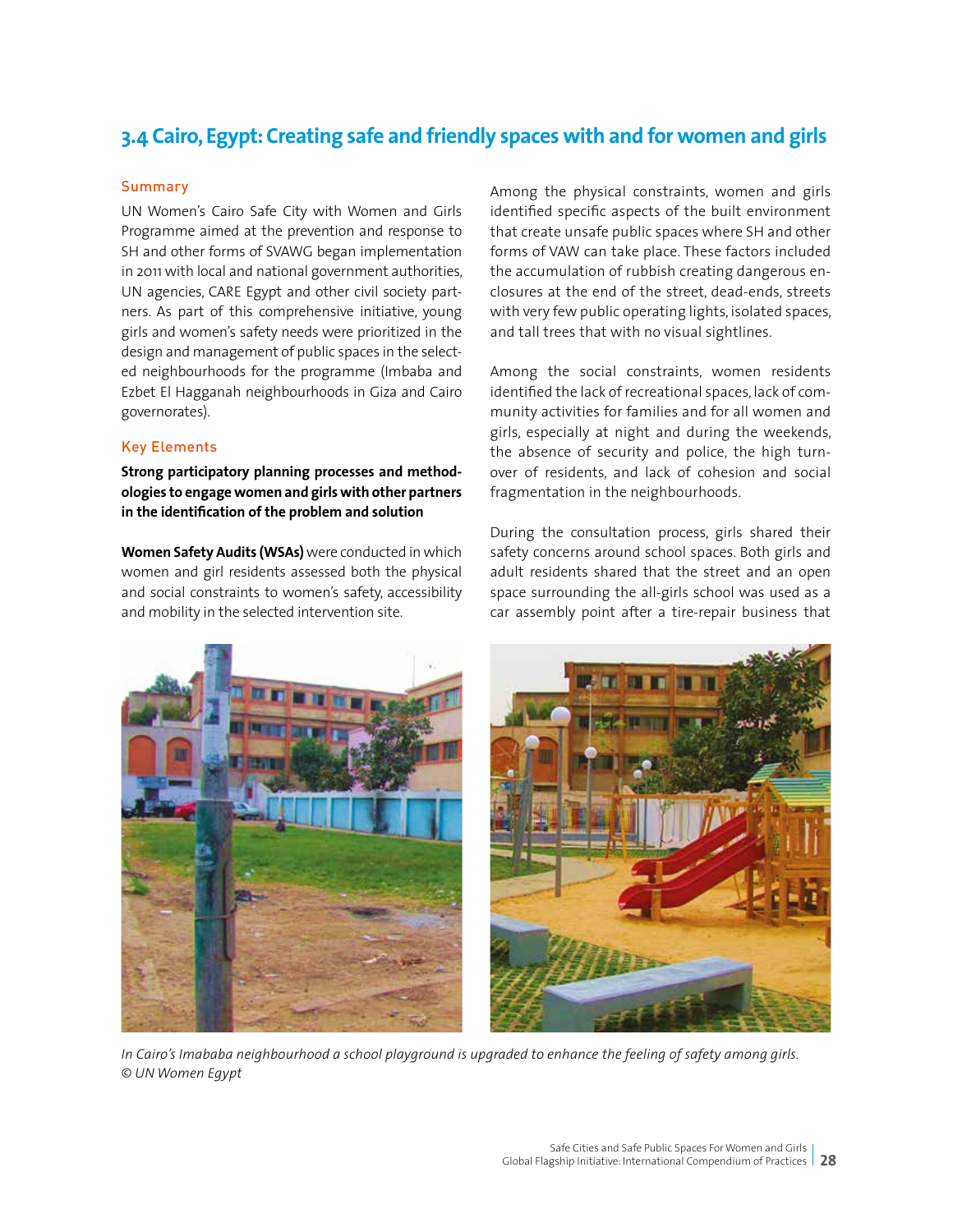was set up in the street located across the school. This increased the number of cars parked around the school, blocking the streets, and increasing the number of male drivers gathered at different times of the day to wash their cars. Participants shared that this creates an intimidating environment for young girls.

Girl participants explained that at the end of the school day, young men would often gather in front of the school, making unwanted verbal sexual remarks to girls as they exited the school building.

As a result, several coping strategies were adopted by women and girls. For example, students and community women said they would often avoid the open space next to the school because they felt "afraid" to walk by themselves. Mothers and children shared that they had to take a longer route to leave the school for their safety.

As a second step a **participatory design workshop** was conducted in each intervention site with women and girls. The WSA findings were presented to community residents to obtain their feedback. During these sessions, residents are invited to envision what the public space would look like to meet their needs and discuss their recommendations. Through an interactive creative process, women and girls were invited to draw on a piece of paper what would make public spaces friendlier and safe for all women and girls.

A **detailed action plan** was developed with a list of potential interventions in each neighbourhood including preliminary budgets, and timeframes. Once the interventions were presented, residents, authorities, and strategic partners then discussed beginning with one intervention informed by findings of the assessment, and in line with evidence provided by the programme's baseline study.

#### Gender-Responsive Planning:

- Acknowledges factors that contribute to social and urban inequality
- Promotes women's participation in the design, maintenance and use of the public space on equal terms
- Ensures the allocation of resources
- Addresses gender bias and discrimination
- Includes data disaggregated by sex and age as part of the assessment
- Increases women's safety and mobility
- Promotes mix-use of spaces
- Enhances gender-friendly codes of conduct, reinforcing positive dialogue and attitudes on gender equality

#### Achievements

Physical changes to the built environment were put in place to enhance the feeling of safety among women and girls. The new design explicitly separated the different functions of the area into a recreational pedestrian space and a functional vehicular zone. Taking into account the girls needs, the new design enlarged the recreation space outside the school, while the parking zone was aligned to accommodate the same number of cars across adjacent streets.

Women in the safety audits suggested that the street length compared to the street width created an undesirable tunnel effect limiting visibility from far distances and creating opportunities for the perpetration of violence.

Mix use of space (age and gender) is also promoted through the physical infrastructure. A toddler playground and seating benches were provided with different height levels accessible to children of different ages and sizes.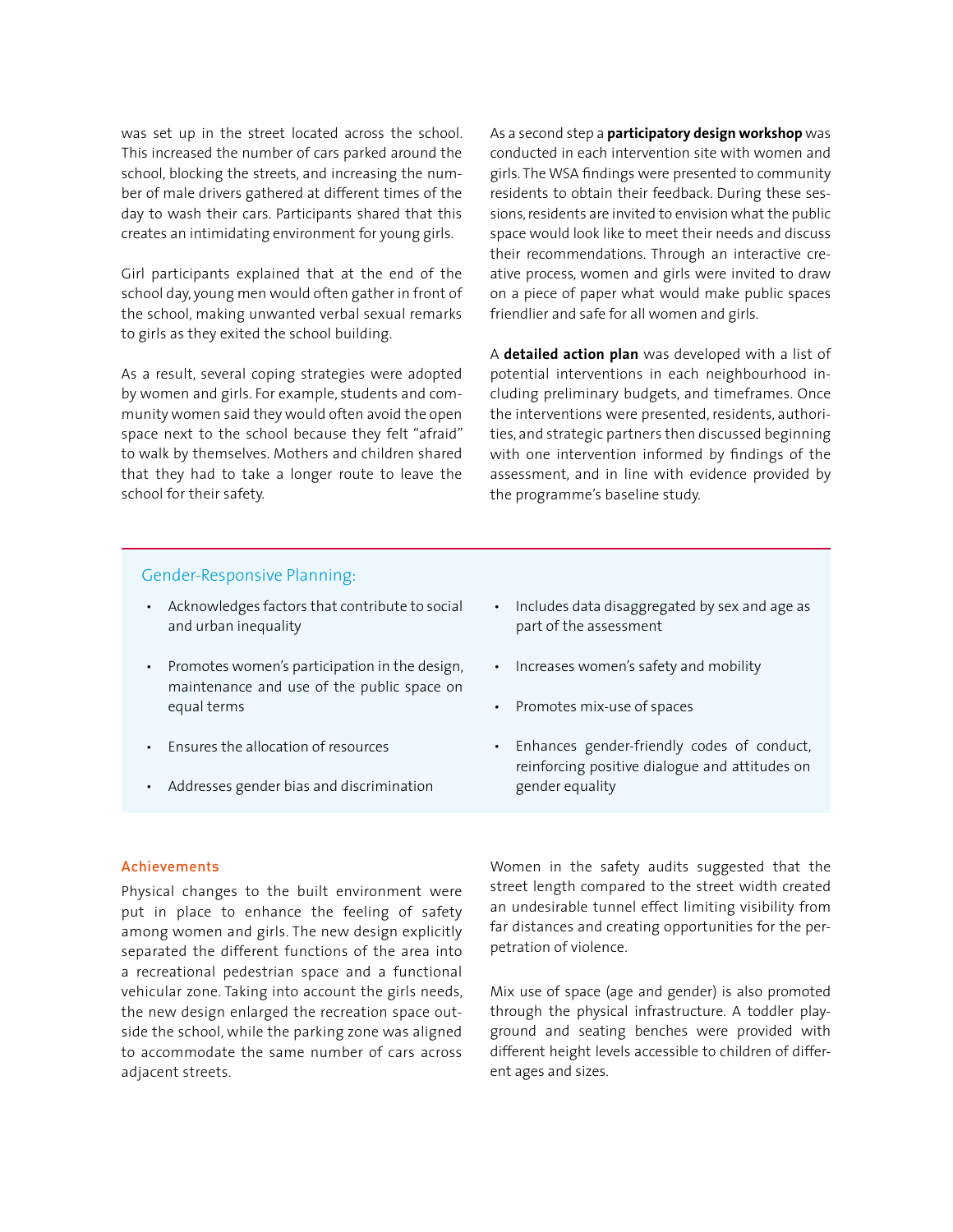Economic activities have been promoted in the space to promote mix-use of space and encourage an informal and friendly surveillance. On the weekends, this space has been adapted to provide women entrepreneurs a space to promote and sell their handmade products with the objective to increase their economic empowerment.

Cultural activities, including theatre and musical recitals have also been promoted to encourage the continued use of the space at different times and days of the week , making the school streets feel safer at all hours while also fostering commercial activity.

"When my husband saw the women friendly space, he realized how [these] activities have changed our lives and the neighbourhood, and I am so proud to have the opportunity to take part in the change".

(Khloud Raafat, Community member, Imababa Neighbourhood)

Since its opening in June 2018, the Women and Girls Friendly space has hosted 2,000 girl students of adjacent schools and over 5,000 women, and their children.

A collective management plan for both public space initiatives as part of action in outcome area three of the Cairo Safe City Programme were developed and put in place. For the first public space transformation site- the school yard, a local committee was formed including the Cairo Governorate, the Ministry of Education, Educational Buildings Authority, Ministry of Youth and Sports, the Public School, Al-Shehab local NGO, and community residents.

Following the transformation of space, one of the key challenges has been to ensure the effective management of the schoolyard as a community space. A lack of management structure with specific roles and responsibilities and the high-turn over of school administration and community members has been difficult. As a result, the management plan and structure is presently being revised by Committee members.

Learning from this experience, a different management structure was recommended for the second intervention site in Imbadad neighbourhood. Involving the coordination of UN Women, Giza allocated the land to the NGO Future Eve, which is responsible for the effective management and financial sustainability of the Women and Girls Friendly Space.

This management structure was reinforced with a management plan and local committee with specific roles and responsibilities developed in each planning phase. The committee, composed by Giza Governorate, Future Eve NGO, Giza Public Cleaning and Beautification Agency, students and neighbourhood residents oversees the maintenance the physical space and monitor's women's and girl's safety in the public space.

The committee is also responsible to promote mixuse of space (genders and ages), and through the implementation of cultural and economic activities. This work is supported by a group of women and men volunteers who were trained by the Cairo Safe City Initiative. The volunteers implement different inclusive activities addressing gender stereotypes and promoting gender-friendly codes of conduct, reinforcing positive dialogue and attitudes between boys and girls.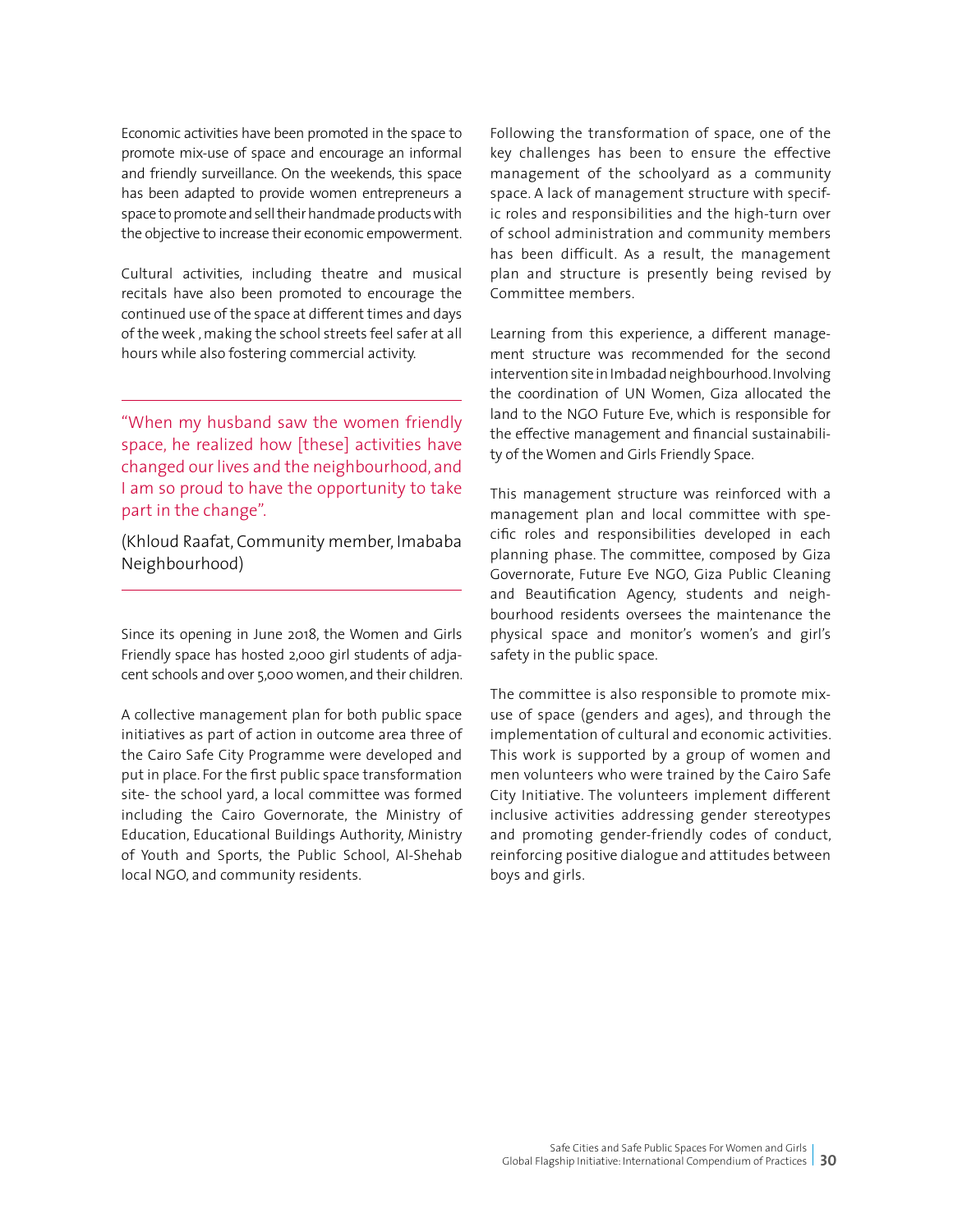## **3.5 Madrid, Spain: Ensuring city festivals are safe for women and girls**

#### **Summary**

In 2016, more than 12,000 complaints of domestic violence committed by partners and ex-partners were registered in the city of Madrid and 3,269 women survivors were supported by the specialized support services of the municipal government. In addition, high-profile cases of sexual violence that occurred in public spaces during the same year, such as incidents that took place during the famous celebrations of San Fermín, in Pamplona, and music festivals in several cities in Europe, placed the issue on the political agenda.

Given these challenges, the city of Madrid prioritized the prevention of and response to sexual violence against women in private and public spaces. One year later, in 2018, the City of Madrid began to participate in UN Women's Safe Cities and Safe Public Spaces Global Initiative.

#### Description

The City of Madrid launched Puntos Violetas (Purple Spaces), a citywide strategy developed to prevent and respond to SH and other forms of VAWG in festivals.. The initiative aims to:

- Generate public awareness on the prevention and response to SVAWG during public festivals.
- Promote the right to public spaces and festivals free from VAW, and women's rights to make decisions about their own bodies.
- Strengthen the institutional response to and the prevention of VAW in public spaces.

#### Key elements

#### **Strengthened institutional response**

The initiative was developed and implemented in 2017 by the Department for Policies of Gender and Diversity in collaboration with different municipal departments. Close coordination with neighbourhood councils was also fostered to develop and implement the initiative across the city. In 2018, sixty purple-colored public stalls were placed in each of the 21 districts of the city during neighborhood festivals and celebrations including massive music festivals and other traditional festivals.

#### **Access to information**

Through the purple-colored stalls, women volunteers provide information on the prevention and response to SVAWG during the festivities, including access to essential services, bystander prevention and the on collective responsibility to create safe public spaces for all.

To achieve this objective, the Department for Policies of Gender and Diversity trained 400 women volunteers in four-hour sessions and extended the training to the municipal police. Messages to prevent male violence were also disseminated across the city through the stalls and social media.

#### **Response protocols and access to essential services**

During the festivals, helplines and counseling services provided by the city were extended from 10pm to 7am through sixteen weekends of festivities. The volunteers at the purple-colored stalls were also trained on the response protocols. A private and safe space was also offered to assist survivors if needed.

In 2019, the initiative was assessed, and important lessons were identified. For example, the need to assign a coordinator of the initiative at the district level and the recommendation to harmonize the purple public stalls across the 21 districts, including good visibility, increased lighting and accessibility.

"Being protected from sexual harassment and other forms of sexual violence is a key right for women in the city"

(Maria Naredo, Director, Prevention of Gender-Based Violence, City of Madrid)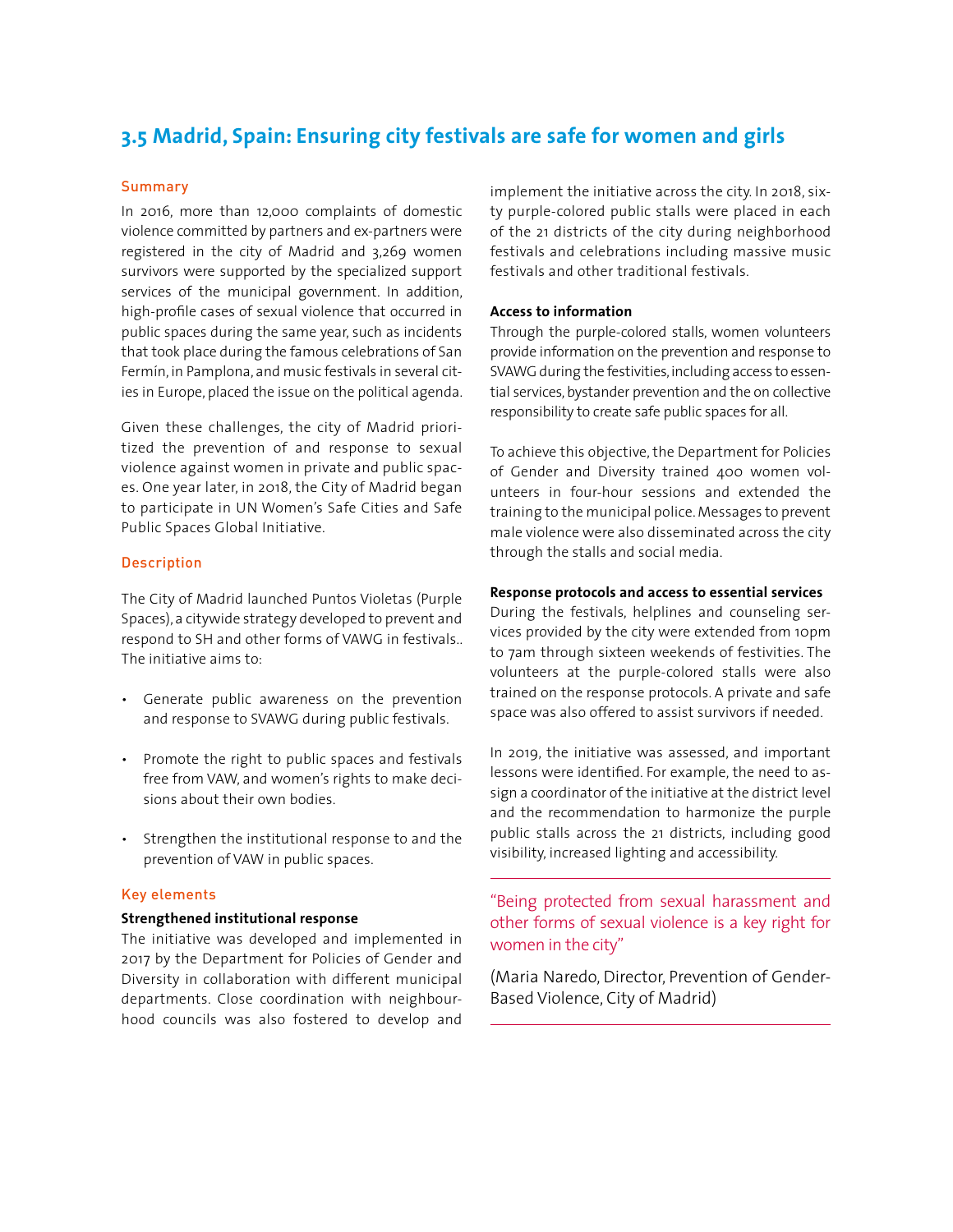## 4. TRANSFORMATIVE SOCIAL  $\left| \frac{1}{2} \right|$ AND GENDER NORMS

Sexual harassment and other forms of GBV in public and private spaces are rooted in gender inequality, discrimination and harmful cultural and social norms. International evidence shows that VAWG can only be addressed through a gender equality framework that addresses social norms, unequal and stereotypical gender roles and relations. This action area focuses on changing social norms, attitudes and behaviors to promote women's and girls' rights to enjoy public spaces free from SH and other forms of sexual violence. It includes initiatives which engage girls and boys and other influential champions/leaders in transformative activities in schools, public workspaces, and other settings that promote respectful gender relationships, gender equality and safety in urban and rural settings. As a level of government closest to residents, municipal governments are often well placed to support community-led prevention initiatives.

## **4.1 Medellin, Colombia: Social norms change at multiple levels**

#### Summary

As part of the Medellin Safe City Initiative with Women and Girls, and with technical support of UN Women, the Secretariat for Women in the City of Medellin, in collaboration with the Centre of Innovation & Entrepreneurship Ruta-N and other community partners are implementing prevention strategies to prevent and respond to SH against women and girls in public spaces, including in sports and recreation centres, on streets and in and around bars.

#### Description and Key Elements

In Medellin, group of teachers formed a network of schools to prevent SH and other forms of VAWG including five neighbourhoods. As a first step they developed curriculum to integrate human rights, gender equality, women's rights; and respectful relationships between women and men. The definition of SH was clarified across different school grades throughout the academic year.

Five sessions were conducted throughout the calendar school year with young students aged 10 to 12 years old. In these sessions, students identified and discussed the fear they experience in specific public spaces, and the negative effects SH has at different levels (individual, community and institutional level). The sessions piloted in schools helped to deepen understanding of problem from the knowledge of the students and build and further refine content of the print communication materials and helped to create strategies for cultural transformation around SH in public space.

A strategy to engage parents of the students was also implemented. For example, two workshops were conducted specifically with 156 mothers and fathers to present the programme's objectives and content, to present the network of education institutions and to share the planned activities for the calendar year.

#### Public Space Intervention

Communication strategies in diverse public spaces were also developed to challenge negative gender stereotypes and norms on VAWG in public spaces. Inspired by traditional street vending techniques, conversations were held on public buses about the definition of SH, what to do to prevent and respond to it by trained youth volunteers.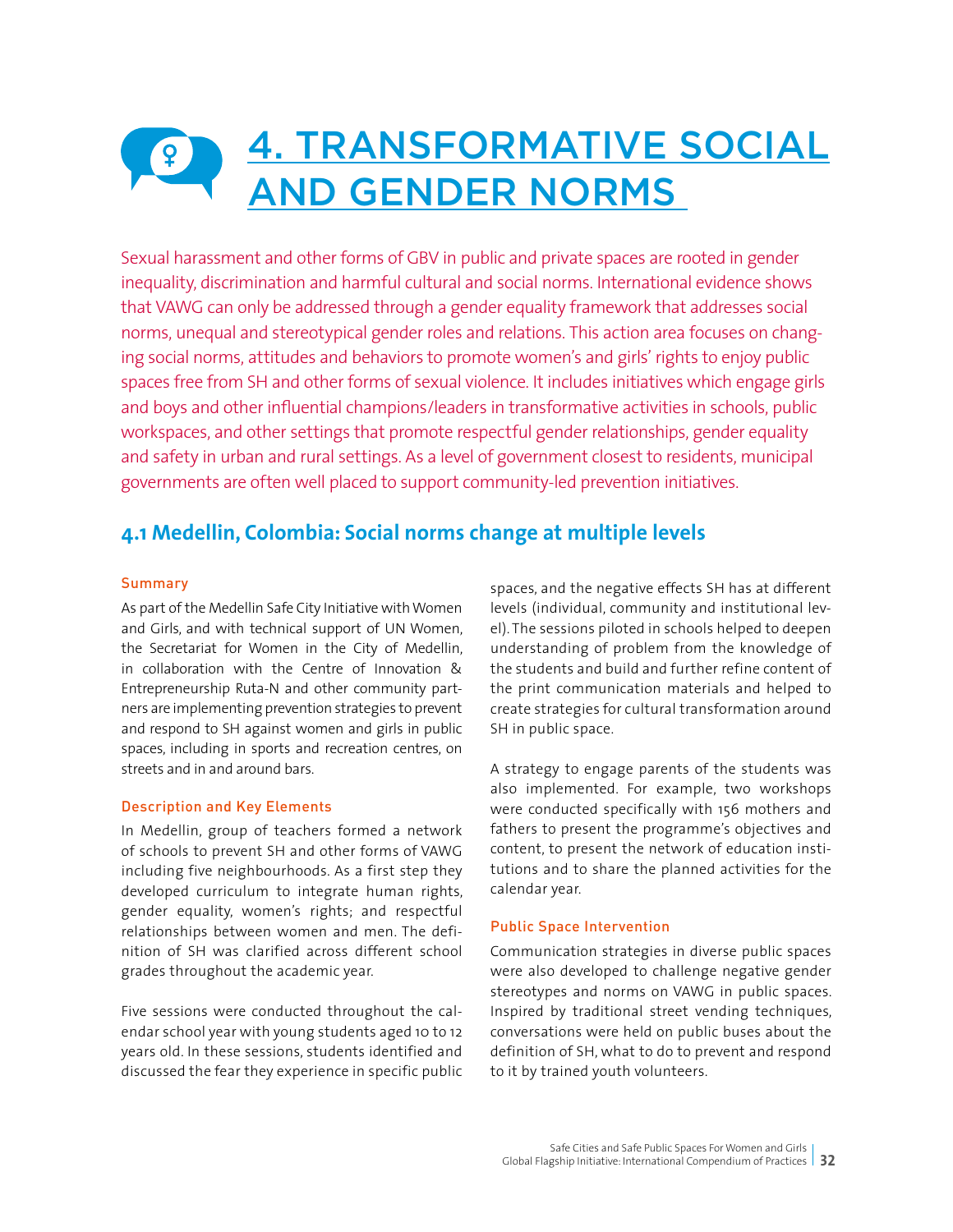The volunteers used short videos and posters designed by community women highlighting the negative effects of SH in public spaces, including fear and feelings of discomfort, humiliation, shame, and embarrassment. In total 249 visual pieces were distributed in 40 public buses, reaching more than 1,500 commuters. Examples of messages included:

"If a woman travels alone in the bus, she does not look for your company. Respect her".

"Women and girls have a right to feel safe on streets, in the bus and every public space. No more harassment."

"In this establishment we do not tolerate violence against women"

In addition, the theatrical and communication technique "Invisible theatre" was used to increase awareness among men and women community members in non-traditional educational sites. This technique has been widely used in the Latin America during repressive political contexts or military dictatorships to show oppression in everyday life through a theatrical performance in a place where the audience would not normally expect to see one.

This was selected as good medium to engage the community in dialogue on women's rights to the city.

After the performance, the actors carried out a debriefing session to reflect on the normalization and acceptance of SH and other forms of VAWG in different contexts and invite community members to create a new normal. During these sessions, male actors and participants commit to reduce SH in public spaces and discuss strategies on how to create spaces that are safer for all.

A third communication strategy used in public space settings was the "emotions game". This is participatory methodology that allows the public to identify and describe emotions in a safe space. This technique was applied to women participants who described the psychological impact of SH including discomfort, humiliation and frustration among other feelings. After these feelings were discussed, a debriefing session is conducted with the participants to convey these feelings.

This technique was also used with male participants with support of a 45-second audio illustrating examples of SH repeatedly being carried out by men in public spaces. After the video, conversations are conducted by trained facilitators with men on their reactions to the video. The facilitators describe the cultural and social norms that promote and naturalize this behaviour in public spaces, allowing men to reflect in a safe space on the feelings of discomfort and insecurity that women experience.

One lesson learned from the implementation of this methodology with men was that it creates better results when used on an individual basis rather than in groups. Among groups, young men defended and validated their macho positions and negative attitudes and beliefs with regards to gender equality and VAWG.

#### **Bystander approach**

Bars and night clubs were identified by women participants in the scoping study as spaces where women frequently experience SH and other forms of SV. As a result, a list of 28 business centres in the Communa 3 were identified, and frontline workers including bartenders, servers and management staff were trained as active bystanders.

In total, 102 staff were trained on the definition of sexual harassment, how to spot and safely intervene when they see SH. The training is designed to increase the knowledge and skills of staff in managing and reducing aggressive behaviour.

As a result of this initiative, a strong partnership was developed with the bar industry. A 'Will Contract' was endorsed between the local government and 28-night business with the common goal to prevent SH and other forms of VAWG while promoting a safe enjoyment of night life for all.

The overall changes in perceptions to sexual harassment in public spaces will be measured and evaluated in the intervention sites in 2020.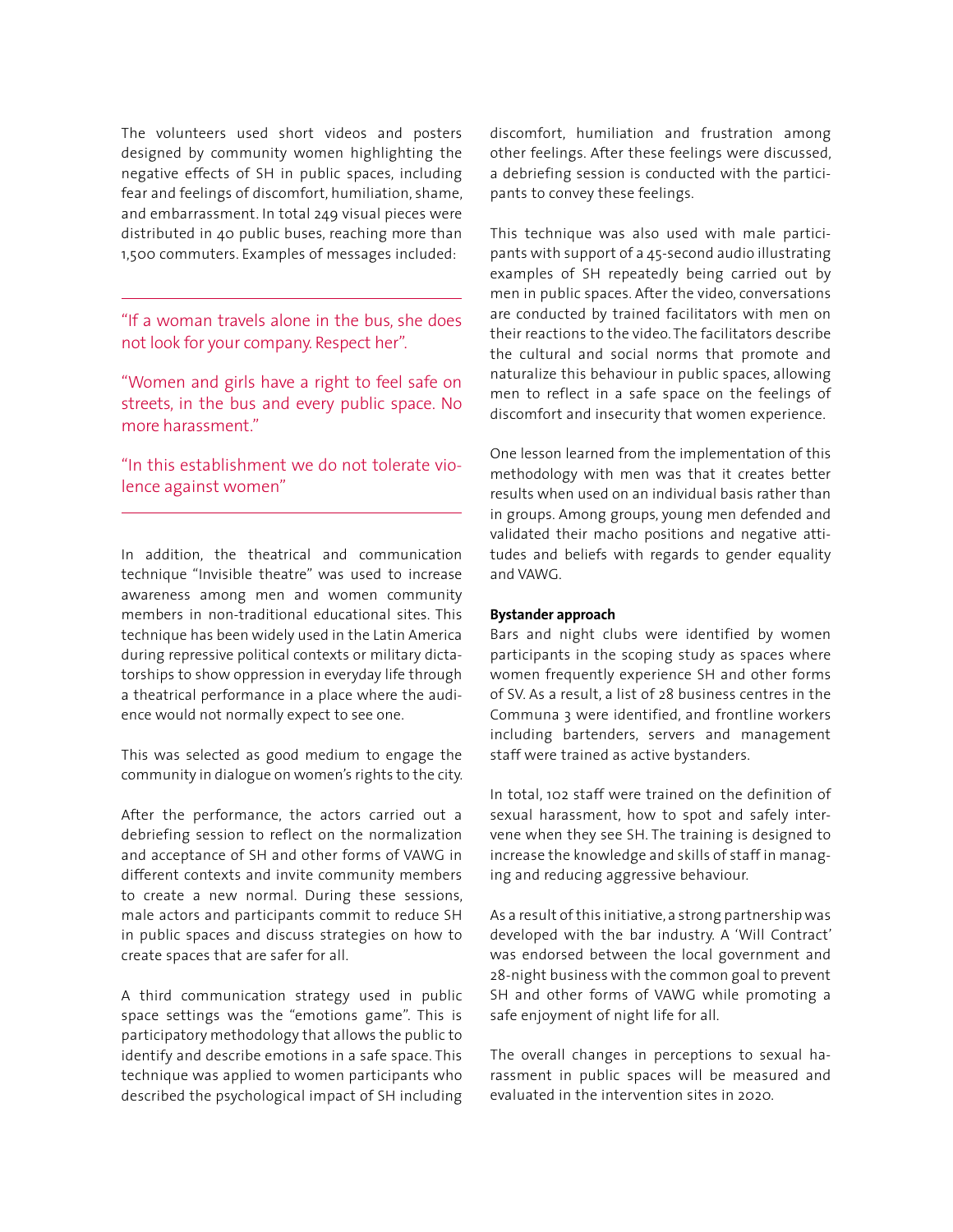## **4.2 Mexico City, Mexico: City-wide campaign to prevent sexual harassment in public spaces**

#### **Summary**

Sexual harassment in public space is highly normalized, particularly by men according to a scoping study conducted in Mexico City to inform the development of the city's safe city with women and girls initiative. FGD participants said that the way women dressed "provoked" SH and believed that some forms of SH boosted women's self-esteem. The study also showed that men's understanding of VAW was limited to physical acts of violence and therefore SH was not perceived to be a violation of women's rights.

As a result, Mexico City safe city partners have worked to engage men and boys to 'de-normalize' SH and other forms of VAWG in public spaces and create non-harmful or positive masculinities, among other strategies. Interventions examined the ways in which masculinity and femininity are constructed in public spaces to attribute higher status, power, and privileges for men relative to women.

#### **Description**

#### **Prevention Campaign**

Through a citywide campaign under the hashtag #NoEsDeHombres ('This is not what being a man is about'), the city aimed to engage men and generate conversation, public debate and awareness on SH and other forms of SVAWG in public spaces. By doing so, the campaign aimed to contribute to transform cultural practices around SH, specifically regarding the behavior and attitudes of men and to promote a culture of zero tolerance against SH.

The campaign was developed and implemented throughout a one year-period in the city's Metro and bus-rapid-transit system.

A working group was established, and key objectives were discussed among members drawing on the scoping study findings and recommendations for the Mexico City Safe City Programme. A call for proposals was launched, with over 35 proposals received from different advertising agencies. J.Walter Thompson agency was awarded the contract and together with UN -Women, the Women's Mechanism (INMUJERES CDMX), Mexico City, the Mexico City Metro, and in consultation with women's rights and other civil society organizations, the #NoEsDeHombres campaign was developed in 6 months and publicly launched in March 2017.



*© UN Women Mexico*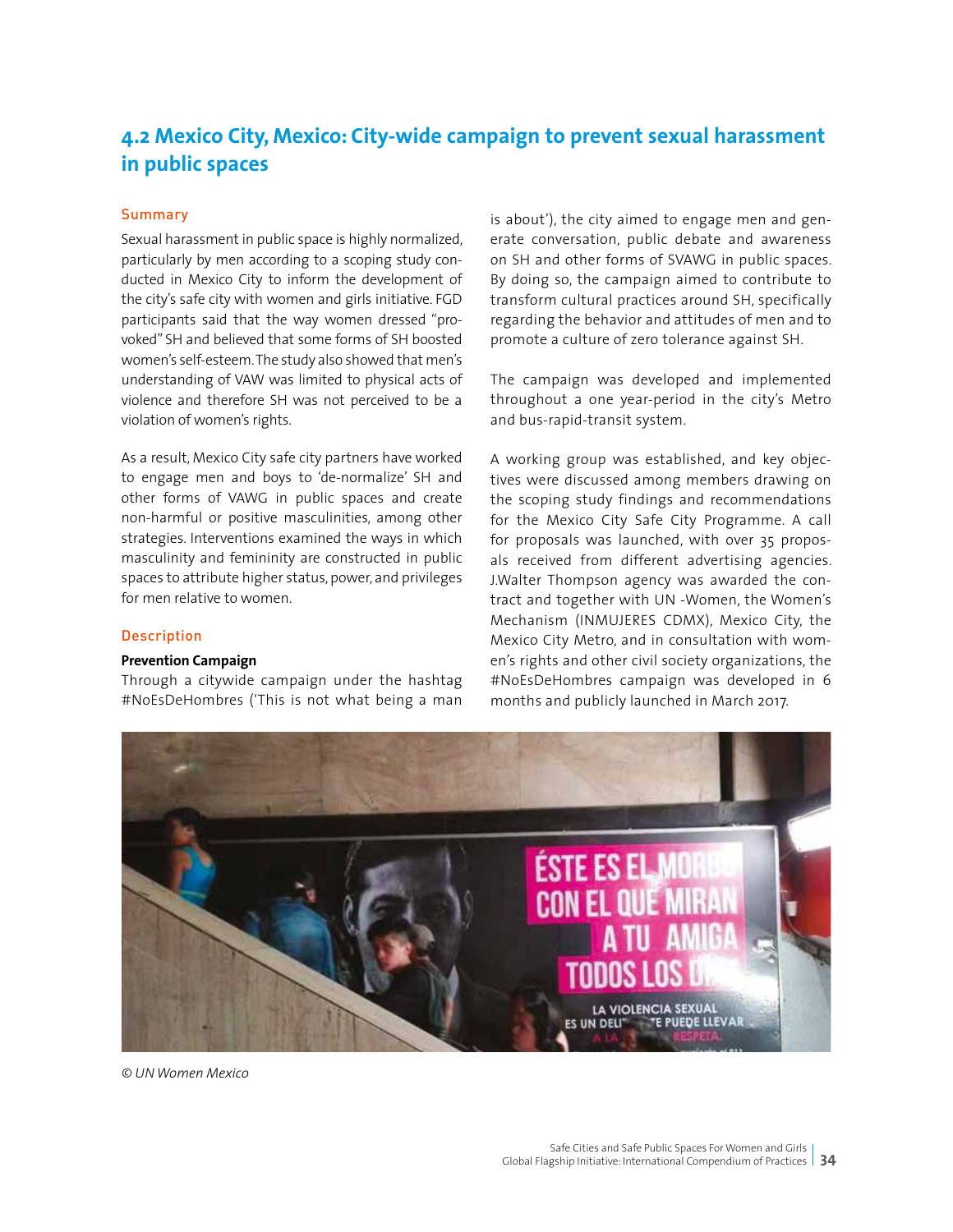#### Key Elements

The design of the **campaign brought together representatives of different sectors** who are not accustomed to working together. This included advertising and communications specialists, government representatives, and women's rights organizations and NGOs. Through monthly consultation sessions, different partners agreed on the design and messaging of the campaign. Before finalizing the **campaign, messages were validated**  through FGDs that included the target audience: men between 20-50 years of age who are frequent users of public transport.

The findings from the validation suggested that in order to generate empathy with men, the campaign should not refer to women and girls in general but rather refer to specific women in their lives so that they can visualize their own mothers, daughters, girlfriends or friends and therefore feel the need to be a part of the solution to end SH against women and girls.

The **campaign was implemented in two phases**. The first phase consisted of an unbranded phase where two videos of social experiments were launched on social networks by influencers and key media partners under the hashtag #NoEsDeHombres.

This helped to generate debate and dialogue around SH and other forms of SVAWG on public transport. At this stage the campaign was launched anonymously, not as a Mexico City Government and UN Women campaign.

In "Experimento Pantallas" commuters react to role reversal, where close up images of the buttocks of male passengers on screens disconcert and amuse. The videos applied **experiential marketing techniques to connect the target audience to the issue of SH against women and to provoke emotions and empathy**. These marketing techniques were selected to yield a greater impact.

The second phase was launched a week after the first phase and consisted of a common message distributed throughout 73 stations of the metro system in Mexico City.

Campaign posters in different public spaces provided information on the possible sanctions for SV. With the objective of gaining public attention, the second phase was **launched with male champions and high-profile influencers** that were very active on social media during the first stage of the campaign.

#### **Measuring change**

Given the lack of comprehensive evaluations of EVAW campaigns, an evaluation was designed for the campaign intervention.

The use of social experiments and experiential marketing techniques is innovative and not commonly used in the prevention of VAWG—therefore an evaluation was designed with the objective to contribute to generating knowledge and evidence on what works, and to identify lessons learnt and good practices which could inform future campaigns in Mexico.

An evaluation reference group was established consisting of government officers from different sectors, EVAW specialists, NGO partners, gender statistics and evaluation specialists.

The evaluation of the campaign was conducted using mixed methods, both qualitative and quantitative. It included pre and post campaign surveys, FGDs, social listening (analysis of conversations on social networks through semiotics) and a technique known as 'intuitive associations' based on neuroscience to assess the spontaneous reactions of participants to the different components of the campaign.

In addition, an analysis of reporting data was conducted to identify a potential increase in the reporting of SH on public transport during the months when the campaign was implemented and after.7

7 Evaluation of the Campaign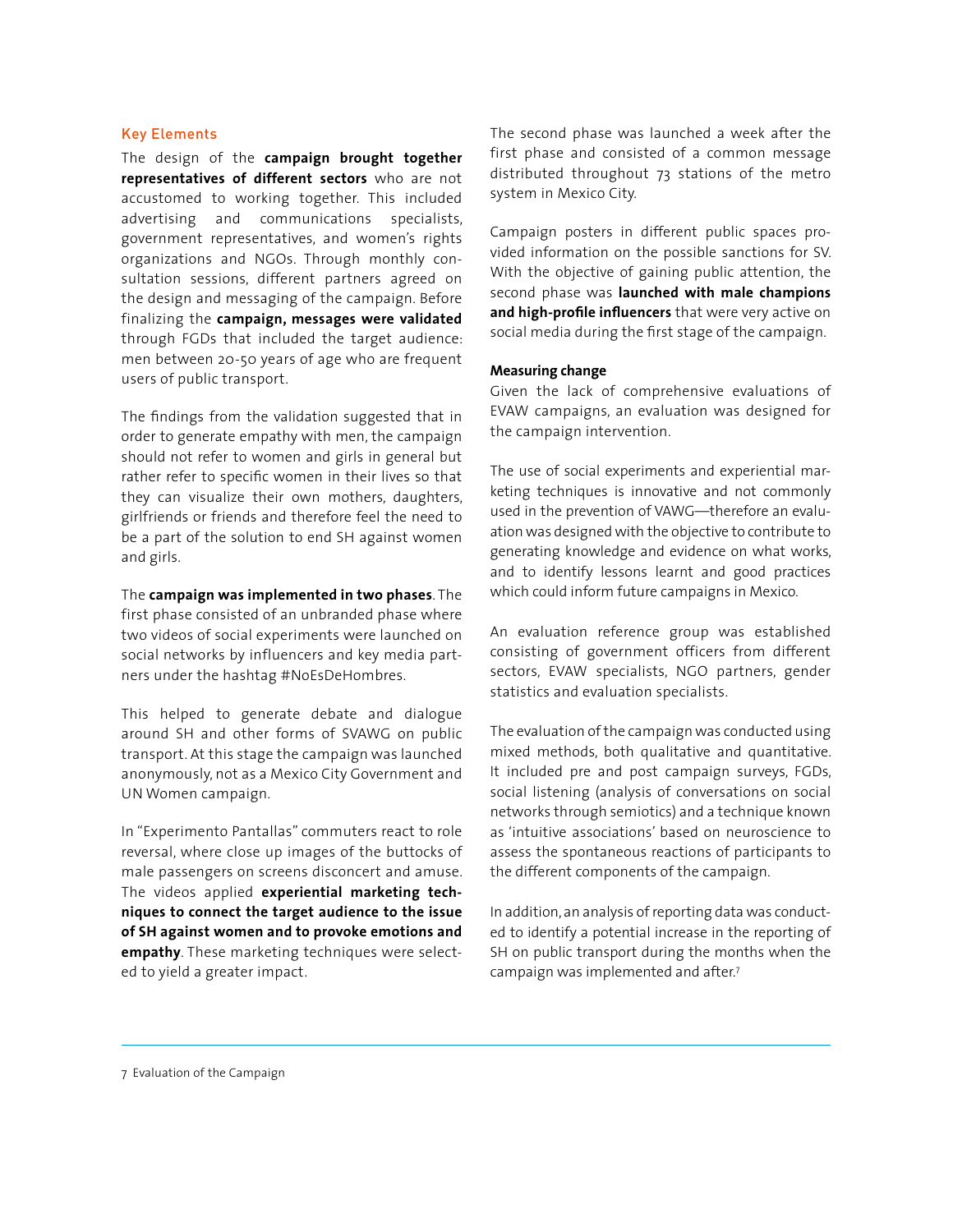#### Achievements

In total, the campaign generated 654,647 interactions in Facebook, 45 million of video viewers, and 23,951 tweets, reaching approximately 141,328,678 people, the majority men.

At the international level, the campaign reached 16 countries globally and was reported in some of the most recognized international media including El Mundo, People, Le Figaro, BBC, EFE, The New York Times, Fox News, Elle, Cosmopolitan, Playground, The Sun BuzzFeed, CNN, and Forbes, among others.

The campaign was awarded the 'Sol de Bronce' prize at the Ibero-American advertising communication festival 'Ojo de Iberoamérica,' which is one of the most important international recognitions in the communication and advertising sector.

The campaign generated widespread public debate about the issue of SH in public space, firmly positioned the issue on the public agenda, and changed men's views about SH.

There was a decrease of certain myths that justify SH. For example, 11% of men said the campaign made them question certain myths that justify SH.

Moreover, the campaign led to a slight increase in the motivation of bystanders to intervene and offer support to survivors of SH. Of the bystanders interviewed, 39% said the campaign motivated them to play a more active role in solidarity with women by "reporting if they witness SH," "supporting women and not just being a spectator," "sharing information about the campaign," and "intervening to stop the crime."

The evaluation suggests that the campaign was well received by women who felt more informed and empowered to assert their rights.

Of the women interviewed, 13% said they felt empowered to report as a result of the campaign, 31% said they felt the campaign generated awareness about the issue and demonstrated that it is an important issue for government authorities. However, there was no evidence of an increase in reporting of sexual harassment linked to the campaign.

One important lesson learned from the evaluation for future interventions was to specify clear, concrete and realistic communication objectives to the different targeted audiences of men.

"With this campaign I might be able to travel a little more relaxed. At least now there are some posters and videos that back me up" "

(Woman FGD participant)

The evaluation acknowledged that focusing communication strategies on men's attitudes and behaviors was highly strategic and a key success of the campaign and should continue to be reinforced.

However, the message must move beyond the punitive, and think more conceptually about how to connect with men and not just to 'punish' the behavior. Finally, another important recommendation of the evaluation was to develop follow-up actions involving the target population and a next phase so as not to lose momentum of the knowledge and to sustain the changes generated.



*© UN Women Mexico*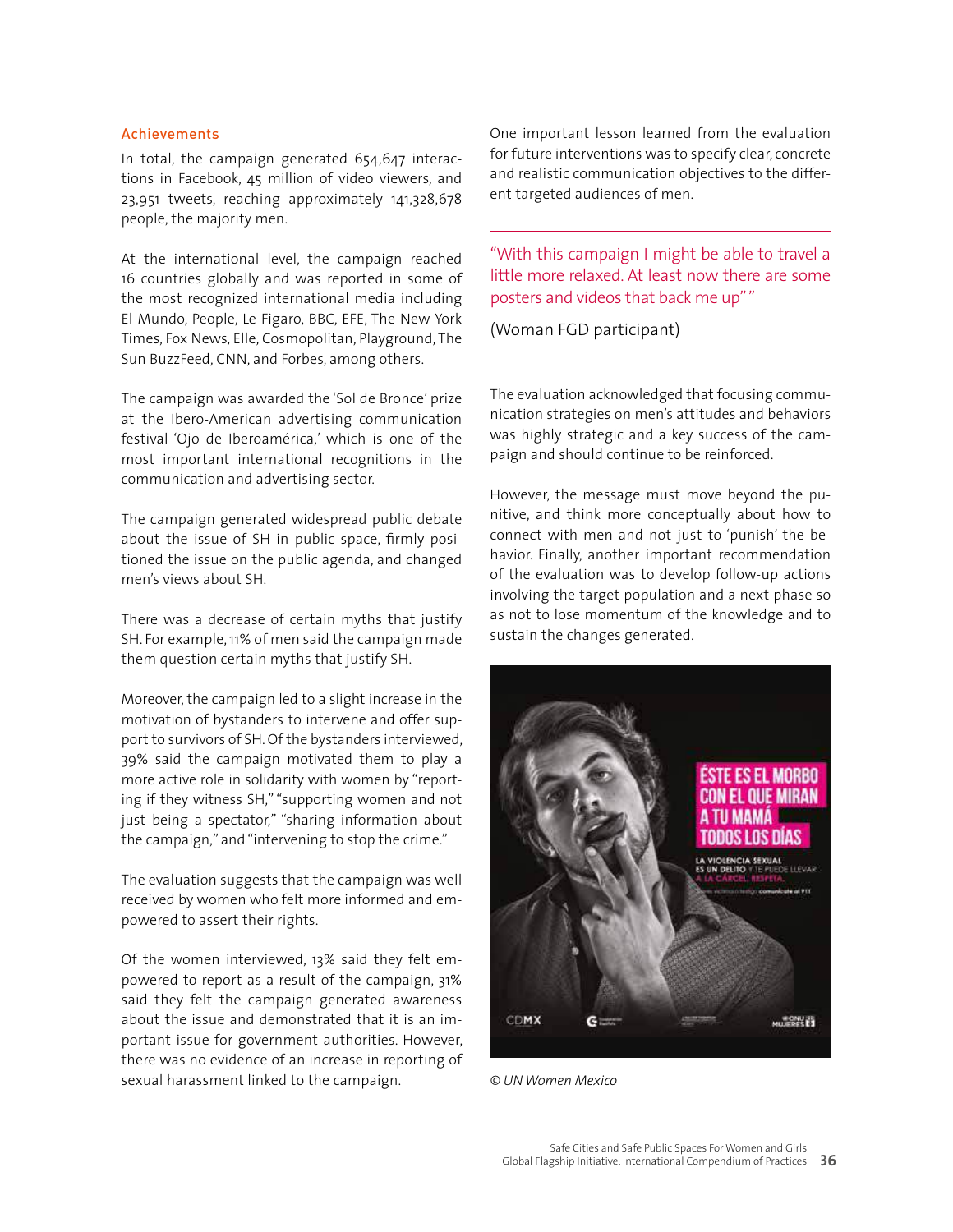## **4.3 Rabat, Morocco: Community-led interventions with diverse audiences**

#### **Summary**

In Rabat, Morocco, a Scoping Study conducted to inform the Rabat Safe City and Safe Public Spaces Programme revealed that most men view SH as something common and trivial. In an FGD, men shared that "SH is a way to express their masculinity in front of a group", "sometimes they consider women as deserving to be teased by the way in which they are dressed, or how they behave in public spaces". Furthermore, the study showed that adult men and boys felt that SH was the only chance they would have to meet a woman and potentially start a relationship.

As part of work to advance the change of social norms, a multi-pronged behaviour change strategy was developed targeting adult men and boys, and women and girls, representing different age groups, as part of the Rabat Safe City Programme. The strategy was adapted to support pilot interventions each targeting a different audience, with three NGO partners.

#### Description and Key Elements

#### **Awareness raising in places where men gather, and mobilizing men and boys to prevent sexual harassment**

A communication strategy was developed to target male-predominated public spaces led by the Ababou Foundation. Young male ambassadors raised awareness about SH against women and girls in public spaces among adult men and boys in spaces where they gather. For example, in popular sport associations, cafés, snack bars, street parking, and internet cafés. Several community conversations and training sessions were held as part of this intervention.

In addition, awareness raising messages were developed and placed on over 25,000 tables and chairs in 103 snack bars.

Over 15 internet cafés displayed the 'Stop Harassment' logo on their computer desktops.

Over 70 men street parking watchers were sensitized on prevention of SH, and more than 20,000 people were reached through social media.

To elicit reflection on men's entitlement, and negative gender norms which in turn can influence attitudes that justify the expression of violence.

Men volunteers were trained by the Ababou Foundation on how to hold conversations with men focused on the prevention of SH, and how to elicit reflection on men's entitlement and how negative gender norms are used to justify the expression of SVAWG.

As part of this initiative, men walked along city streets and approached men who work in public spaces, for example parking attendants. They discussed SH, and bystander initiatives, and what to do if they witness SH, including how to safely intervene.

#### **Working to address sexualized and racialized spaces**

A targeted communications campaign was designed and led by the Centre Culturel Africain du Maroc (African Cultural Centre of Morocco) to address the intersectional forms of SH and other forms of violence against sub-Saharan migrant women in Rabat. The messages addressed both racism and VAWG.

Messages were shared through songs and concert gatherings reaching over 100 people. Messages were also distributed through leaflets around public transport and the broadcasting of dedicated web radio programmes reaching about 2,000 people.

#### **Art for Social Change**

An NGO Jossour FFM led capacity strengthening programmes in 16 schools in Rabat to increase awareness and knowledge among students (boys and girls aged 11 to 15 years old) on how to prevent SH.

The school programme included three sessions conducted for each sex-differentiated group: on women's rights, SH and other forms of VAWG, self-confidence, and the building of respectful relationships between boys and girls. Youth selected different art forms (e.g. video production, theater, writing and cartoons) to discuss these topics and to transfer key messages on prevention. Over 2000 students were reached by this Intervention (50% girls and 50% boys.)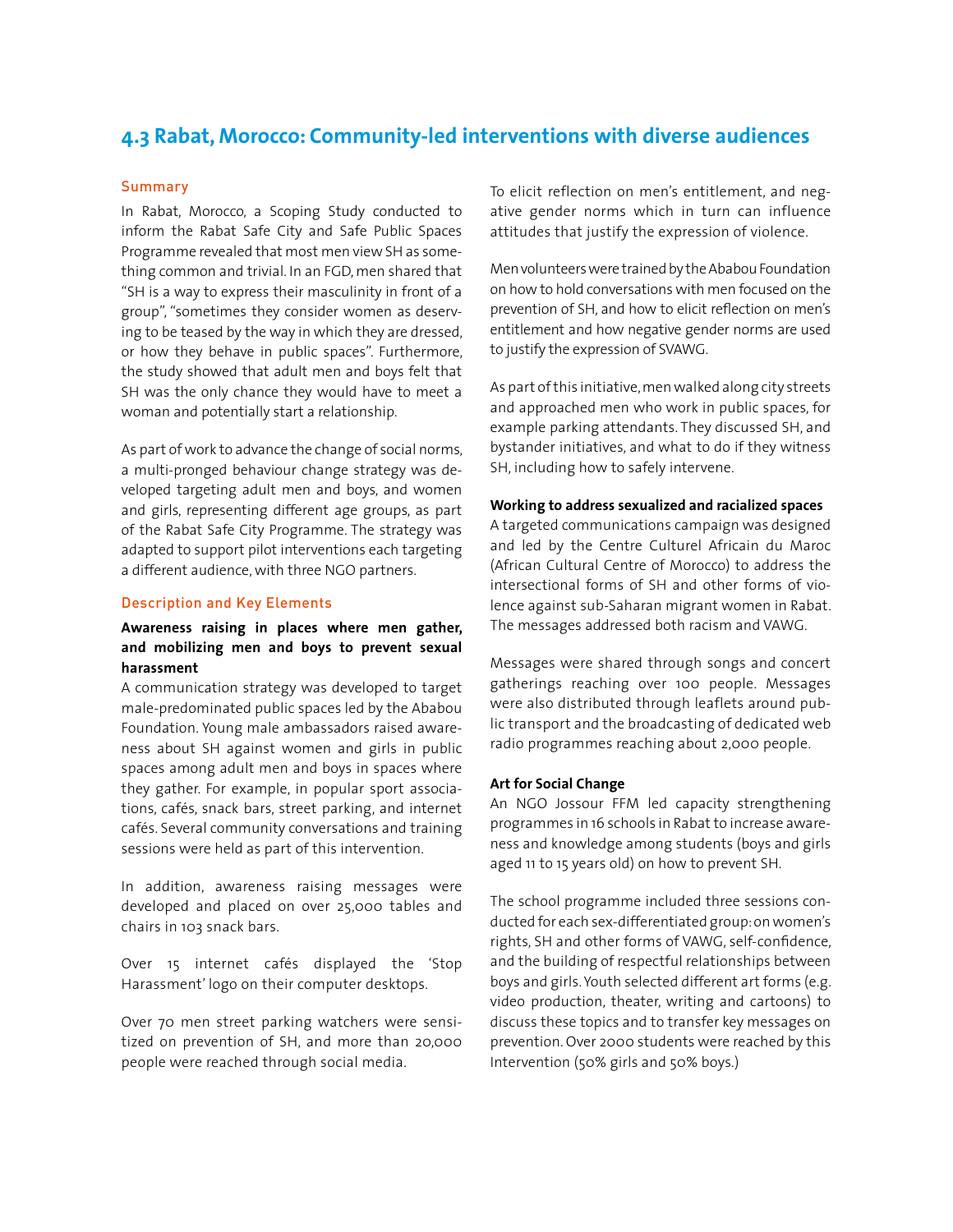#### Behaviour change interventions to prevent SH with diverse audiences:

- Clearly defines sexual harassment in public space as unwelcome sexual conduct, and a human rights violation
- Acknowledges its relationship to gender and other inequalities, such as ethnicity, race, sexual orientation age and disability as well as social class
- Identifies the negative attitudes and beaviors to be changed and monitored
- Identifies different target groups and communication needs
- Are based on evidence, and include specific strategies, learning approaches, and content for different audiences
- Are culturally aware and age appropriate

#### Lessons learned

It is important to work through challenges that may arise when approaching different partners on the issue of SH in public spaces. There was reluctance of public and private actors to open their spaces to initiatives focused on SH. For example, some public transport operators in Rabat refused to have visual campaigns on public buses because they feared it would fuel violent reactions. Public buses are spaces of daily incidents of SH against women and girls and where personnel do not feel equipped to respond.

As an alternative, the NGO Ababou Foundation decided to focus its in-person mobilization efforts at bus and tramway stops to have access to users of public transport which helped create initial rapport and start a discussion.

Gaining access to schools also proved to be difficult. While the capacity to authorize extracurricular activities lays with school directors, none of them were initially willing to host the activities. However, the NGO Jossour FFM was able to convince teachers who could champion the project internally. One by one, as a snowball effect, high schools eventually agreed to participate. It is important to have a pre-development mobilization phase in place before interventions are launched to increase the awareness of transport operators, business owners, and teachers.

While some school teachers and directors were first reluctant to the content and use of the training on SH, at the end of the programme, some principals asked the NGO for the content of the programme and solicited further support to integrate the activities in the schools' curricula, which is important step to sustain the initiative, and build it to scale.



*Migrant women volunteers share information on sexual harassment in Rabat, as part of the Rabat Safe City Programme. © ONU Femmes / Centre Culturel Africain du Maroc*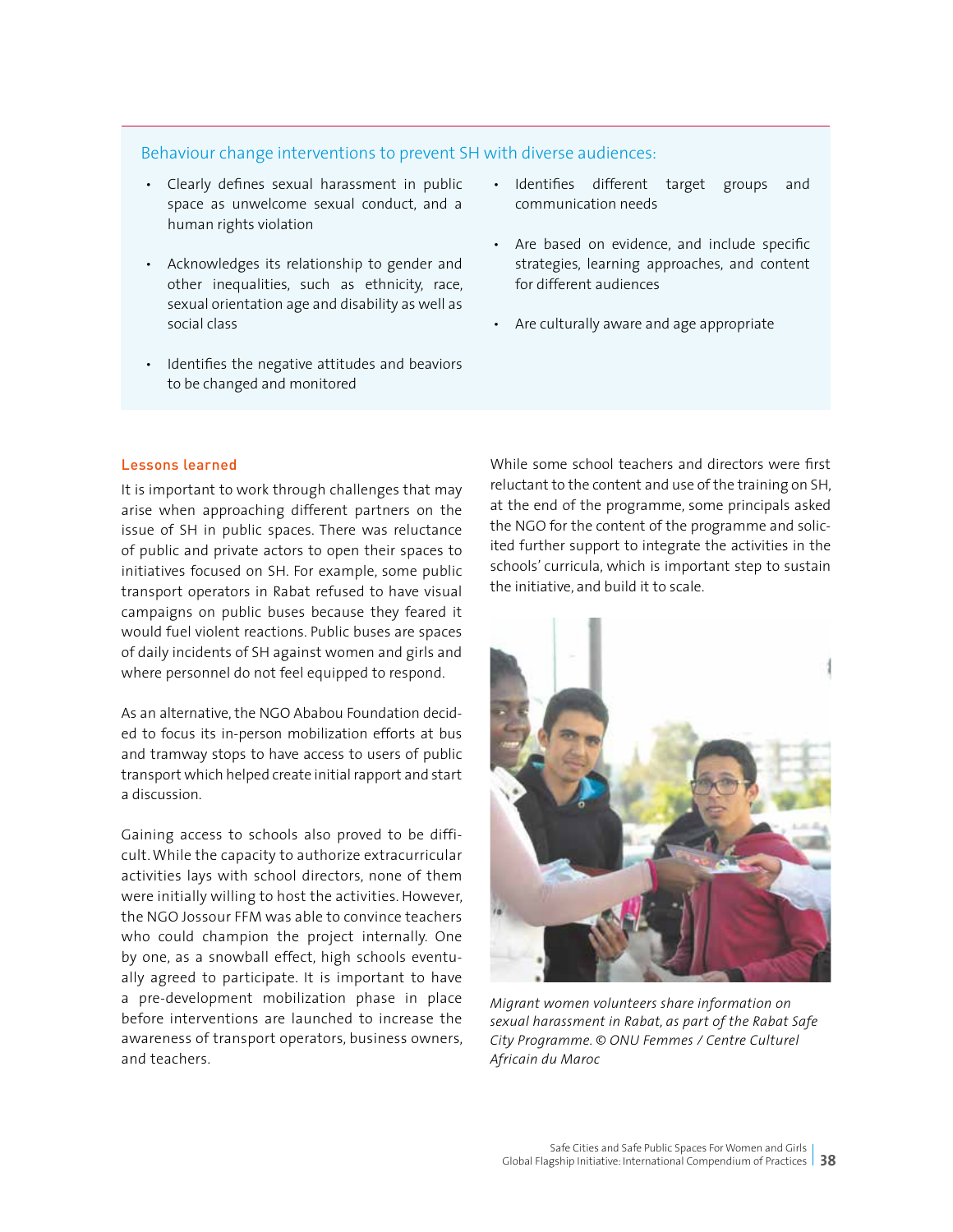## **4.4 Maputo, Mozambique: Youth agents of change and school-based prevention**

#### Summary

The Maputo Safe City and Safe Public Spaces with Women and Girls Programme was launched in 2016, as part of UN Women's Safe Cities Global Initiative. A scoping study was conducted on sexual harassment and other forms of VAWG. It revealed that many girls have experienced violence in public spaces.

Maputo Safe City programme has focused on social norms change through implementing prevention strategies in four schools, including youth as community champions to change attitudes and behaviours that impact women and girls' safety in public spaces. About 2,000 boys and girls are engaged in these school-based activities.

"We talk about female leadership and safe spaces, we can use our voices to advocate, raise awareness among other girls about where we can go and how we can live without violence, discrimination, or being insulted."

(Adolescent girl advocate, 13 years old)

#### Description

#### **Leadership skills for girls**

Young agents of change divide up the girls and boys in the school to separately discuss issues such as: gender equality, gender-based violence, and social norms and power. These discussions are a starting point where girls and boys begin to question the norms and behaviours they have been exposed to.

The all-girl group and the all-boy group are then reunited in one group where they reflect on their role in creating safe communities.

Through leadership groups in the four schools prioritized for programming in the Maputo Safe City Initiative, young girl activists organize discussions with girls where they reflect on social problems including: gender inequality, sexual violence in public and private spaces, early forced marriage, unsafe infrastructure, sanitation, and safety in schools.

Girls also use their voice, art and social media networks to amplify their voices and participation in public life, including by designing gender-sensitive public policies.

#### **Youth-friendly complaint mechanisms**

A suggestion box was placed in the selected schools where students, teachers and workers can anonymously report any complaint, which is then addressed by a designated authority and the school management. The suggestion boxes are strategically placed in safe spaces without stigma associated to violence.

Photovoice is another mechanism identified by youth advocates to amplify the voices and concerns by boys and girls. Photovoice is a qualitative method used for community-based initiatives to document and reflect reality. It is an empowering and flexible process that combines photography with grassroots social action, bringing new insights and perspectives to raise awareness about hidden or overlooked issues affecting the community<sup>8</sup>.

Equipped with knowledge and advocacy skills, students take pictures of the places they consider unsafe and make presentations and recommendations to the community and government authorities. For example, students successfully advocated and managed to get the school to change the location of the toilets because they were not private or safe for girls.

8 Darrah L Goo Kuratani & Elaine Lai (2011). Photovoice Literature Review. Accessed 1/15/2019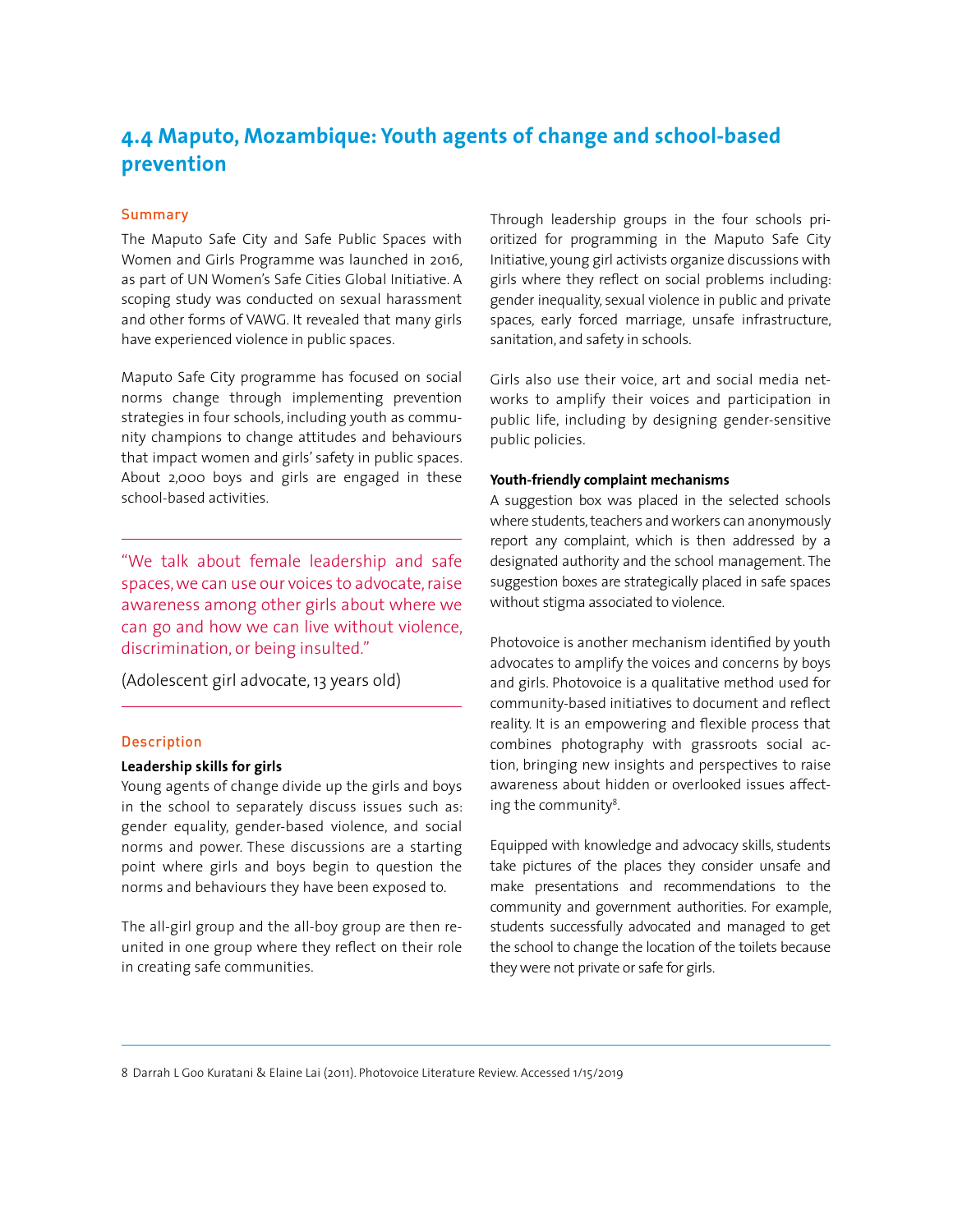Young activists' recommendations on what would make the city safe are also being heard by local authorities. For example, youth and community leaders identified an abandoned school as a risk area and reported it to the Ministry of Education. After the complaint was submitted, the Ministry's staff and youth advocates visited the site to assess the situation and provide recommendations.

"For Maputo to be a safe city we need to create more safe spaces. We talk among us guys and girls, about what we need. Boys need to change the machismo culture and stop seeing themselves as powerful or violent, and regard girls as equal"

(Adolescent boy advocate, 14 years old)



*The Associação Sócio – Cultural Horizonte Azul (ASCHA) recreates a traditional warrior dance, typically performed by men only at the July 2018 launch of the Enough! campaign to eliminate sexual violence. © Associação Sócio-Cultural Horizonte Azul/Rita Jacinto Huo*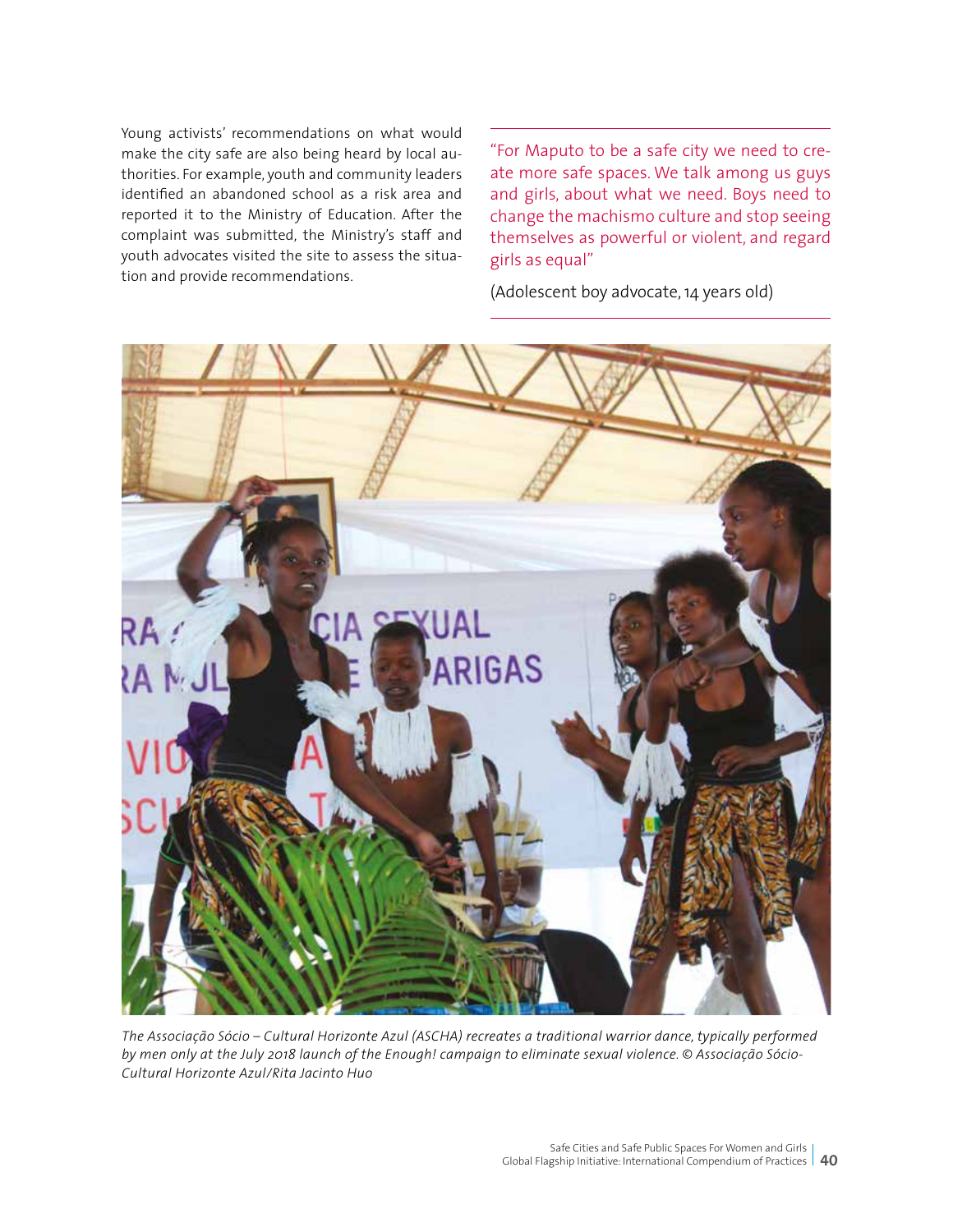## **4.5 Kericho, Kenya: Engaging men and boys in the prevention of sexual violence in rural spaces**

#### Description

As part of the ensuring the strengthening and sustainability of the Unilever Women's Girls and Boys' Safety Programme in their estates in Kericho, Kenya, awareness raising sessions were brought to the traditional spaces where men meet over a common purpose. Traditionally in most communities in Kenya, men come together over goat eating sessions and they discuss rites of passage of their children, negotiate dowry and during weddings and other occasions. It is this model that the Programme has adopted to hold conversations around sexual harassment.



*Children celebrating their work following the completion of a wall mural. It is critical that communities proactively design their own messages to end SH and other forms of violence against women and girls. © UN Women/ Declan McCormack*

"We are now able to interrogate and speak against some of the harmful cultural practices such as sexual harassment and gender-violence that have for long time inhibited women to achieving their full potential"

(Male agent of change, Kericho)

#### Key Elements

These dialogues target men of diverse age and social status in the community including farmers, traders, provincial administrators, religious and cultural leaders (Kipkas) The idea of meeting as they roast goat meat is an innovative and seamless way of introducing difficult conversations in a closed community.

First, the men take up responsibility of slaughtering and roasting the goat. This is already a point of discussion about gender norms. Ordinarily, men will not take up roles of preparing food in their home. This gives the goat eating dialogue a foundation for appreciating and deconstructing negative masculinity and make men understand that reproductive work can be performed by both men and women.

This begins to change attitudes that the men harbor about care work. Secondly, as the goat is cooking, men begin to discuss sexual harassment and how it affects their community. Through the assistance of a trainer, and through a train the trainer (TOT) approach men do a self-reflection of themselves and suggest ways through which they can play active roles in preventing sexual harassment and other forms of gender based violence (GBV). They also develop a plan of action for their community, including how to reach out to their peers and other young men in the village.

It also helps in interrogating cultural practices that are retrogressive as well as bring to light some of the current trends in SH and GBV. It gives them an opportunity to engage with the experts on the existing laws and policies that seek to eliminate SH and GBV in Kenya.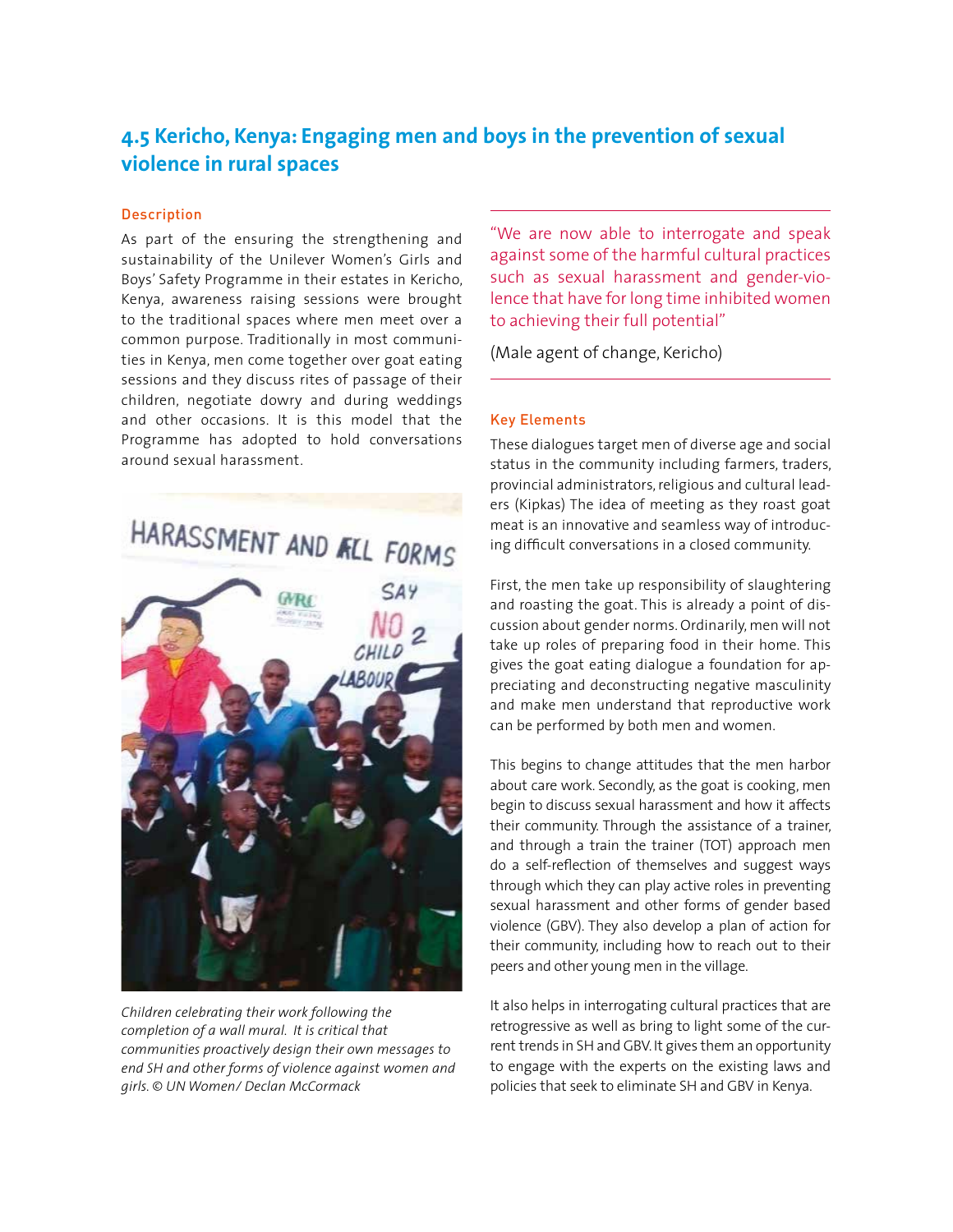#### Engaging men and boys to end sexual violence:

- Identifies men's roles in contributing to create safe spaces for women and girls
- Encourages men's empathy with women's experience of violence
- Adopts flexible strategies that will help men and boys to learn from mistakes and failures and how to support efforts that address GBV
- Creates safe and friendly spaces where men can reflect and examine sexual harassment to create hope, healing and opportunities to transform social norms

In efforts to create awareness among children and the community using informative, education materials, artistic murals were developed and placed in strategic places. The Centre for Rights Education and Awareness facilitated the community painting of two murals, one which was placed at a business wall at Kapsuser in Kericho, and the other places in Mogogosiet business center in Bomet County.

A participatory process was carefully facilitated to ensure that community members, mostly women and children could illustrate forms of sexual harassment and other forms of GBV, the essential comprehensive care services that survivors of violence should receive, and how to contact institutions for support, including the police, hospital, legal and psychosocial services.

During the mural design process, discussions are held with the community on the mural images and messaging. The pictures depict information on how to handle cases of defilement and domestic violence, ensuring that survivors can be supported to access justice comprehensively. By having the murals in an open space where people are always on the move, community members are reminded on a daily basis what to do and not do in responding to and preventing GBV.

This community art project also employs a child -centered approach, and places children at the centre of developing messages in the murals to increase awareness among other children about child abuse, helping to increase their knowledge on how to detect, report and prevent sexual harassment and all forms of violence against children.



*Messages on Sexual Harassment, the case of Kericho and Bomet. Counties, Kenya © UN Women/ Declan McCormack*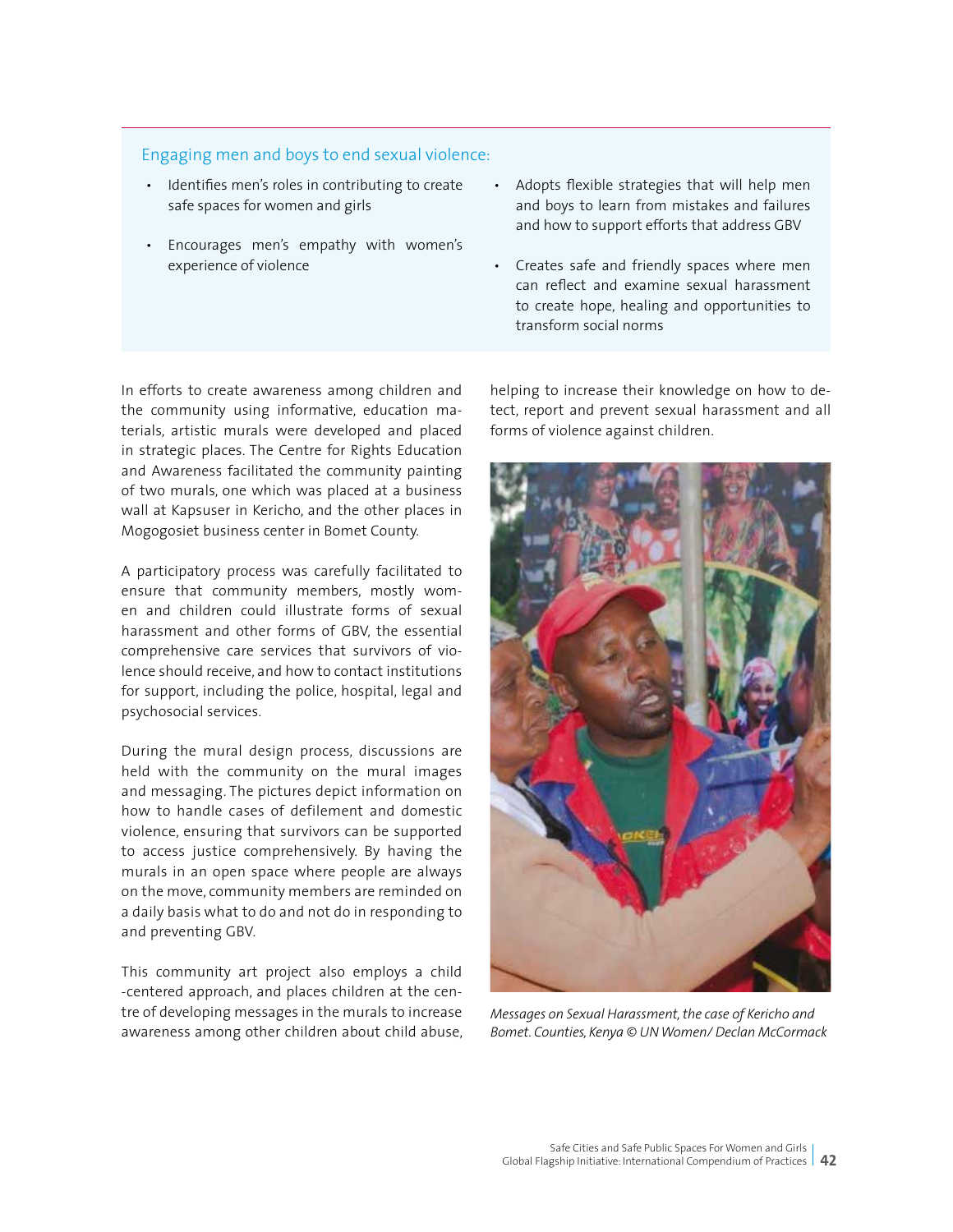#### **UN WOMEN**

UN Women is the UN organization dedicated to gender equality and the empowerment of women. A global champion for women and girls, UN Women was established to accelerate progress on meeting their needs worldwide.

UN Women supports UN Member States as they set global standards for achieving gender equality,and works with governments and civil society to design laws, policies, programmes and services needed to implement these standards. It stands behind women's equal participation in all aspects of life, focusing on five priority areas: increasing women's leadership and participation; ending violence against women; engaging women in all aspects of peace and security processes; enhancing women's economic empowerment; and making gender equality central to national development planning and budgeting. UN Women also coordinates and promotes the UN system's work in advancing gender equality.